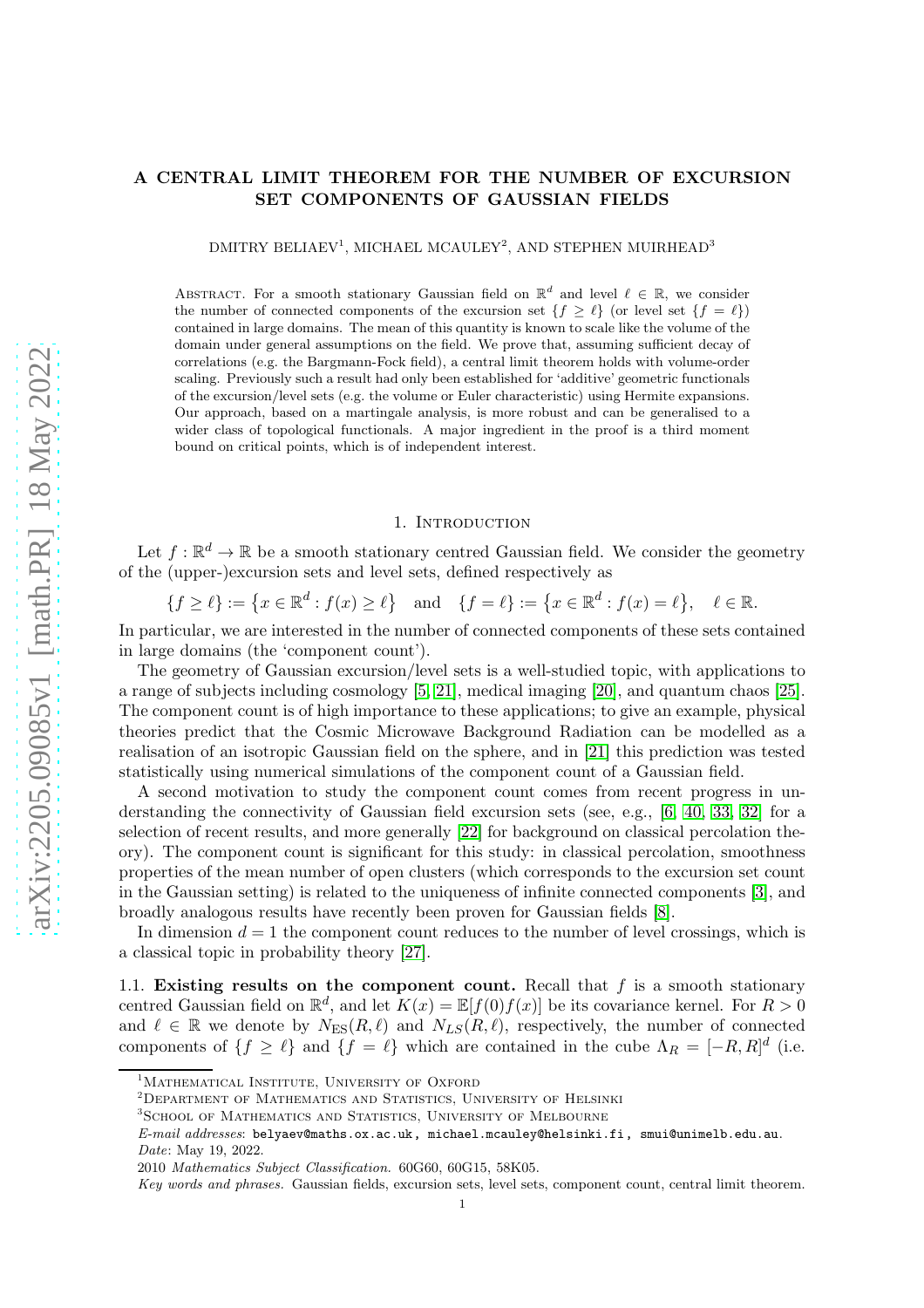which intersect this set but not its boundary). The precise choice of domain  $\Lambda_R$ , and the choice to exclude boundary components, are mainly for concreteness, and could be modified with minimal change to the results or proof. For simplicity, we shall often write  $N_{\star}(R,\ell)$ ,  $\star \in \{ES, LS\}$ , to refer collectively to these component counts.

We are interested in the asymptotics of  $N_{\star}(R,\ell)$  as  $R \to \infty$ . The first-order convergence (i.e. law of large numbers) was established by Nazarov and Sodin [\[35\]](#page-32-8): under very mild conditions on the field, as  $R \to \infty$ ,

<span id="page-1-0"></span>(1.1) 
$$
\frac{N_{\star}(R,\ell)}{\text{Vol}(\Lambda_R)} \to \mu \quad \text{in } L^1 \text{ and almost surely,}
$$

for a constant  $\mu = \mu_{\star}(\ell) > 0$  which depends on the law of f. Although the result in [\[35\]](#page-32-8) was stated only for the nodal set (i.e. the level set at  $\ell = 0$ ), the proof goes through verbatim for excursion/level sets at all levels (see, e.g., [\[7\]](#page-31-4)). The law of large numbers has since been extended to other quantities related to the component count [\[30,](#page-32-9) [41,](#page-32-10) [11,](#page-31-5) [44\]](#page-32-11).

A natural next step is to investigate the second-order properties of  $N_{\star}(R,\ell)$ , which are expected to depend strongly on the covariance structure of the field. Here we focus on the short-range correlated case in which  $K \in L^1(\mathbb{R}^d)$ ; an important example is the Bargmann-Fock field with  $K(x) = e^{-|x|^2/2}$  (see [\[6\]](#page-31-1) for background and motivation). In this case it is expected that  $N_{\star}(R,\ell)$  satisfies a central limit theorem (CLT) with volume-order scaling  $\leq R^d$ . This has previously been established for various 'additive' geometric functionals of the exclusion/level sets (for instance their volume or Euler characteristic [\[28,](#page-32-12) [19,](#page-32-13) [1,](#page-31-6) [34,](#page-32-14) [26\]](#page-32-15)), and it is also known in the case of an i.i.d. Gaussian field on  $\mathbb{Z}^d$  [\[13,](#page-31-7) [45,](#page-32-16) [37\]](#page-32-17) (where the component count is equivalent to the number of clusters in classical site percolation).

Thus far, progress on understanding second-order properties has been limited to bounds on the variance which are mostly sub-optimal and apply only to planar fields.

In [\[36\]](#page-32-18) Nazarov and Sodin proved a polynomial lower bound

$$
\text{Var}[N_{\star}(R,\ell)] \ge cR^{\eta}
$$

valid for general planar fields with polynomially decaying correlations (to be more precise, they considered families  $(f_n)_{n\geq 1}$  of Gaussian fields defined on the sphere  $\mathbb{S}^2$  which converge locally, and only considered the nodal set, but we expect the proof extends, up to boundary effects, to the Euclidean setting we consider here). The exponent  $\eta > 0$  was not quantified but is small.

In [\[9\]](#page-31-8) sharper results were proven for planar fields under stronger conditions. More precisely, if f is short-range correlated, and if  $\int K(x)dx \neq 0$  and  $\frac{d}{d\ell}\mu_{\star}(\ell) \neq 0$  (recall that  $\mu_{\star}(\ell)$  is the limiting constant in  $(1.1)$ , then

<span id="page-1-1"></span>
$$
\text{Var}[N_{\star}(R,\ell)] \ge cR^2.
$$

Further, in [\[8\]](#page-31-3) the condition  $\frac{d}{d\ell}\mu_{\star}(\ell)\neq 0$  was shown to hold for a large range of levels (including the zero level for excursion sets).

Turning to upper bounds, it is straightforward to establish that (in all dimensions)

(1.2) Var[N⋆(R, ℓ)] <sup>≤</sup> cR2<sup>d</sup>

using a comparison with critical points. More precisely, since each excursion (resp. level) set component contains (resp. surrounds) at least one critical point, the component count in a compact domain is bounded by the number of critical points in the domain. Since the latter quantity has a second moment of order  $\asymp R^{2d}$  [\[17,](#page-32-19) [18\]](#page-32-20), we deduce [\(1.2\)](#page-1-1). Note that this bound is only expected to be attained for very degenerate Gaussian fields (see [\[7,](#page-31-4) [9\]](#page-31-8) for examples).

Various concentration bounds have also been established for  $N_{\star}(R,\ell)$  [\[38,](#page-32-21) [39,](#page-32-22) [10\]](#page-31-9), but these do not lead to improved bounds on the variance in the short-range correlated case. Related questions have also been studied in the 'sparse' regime  $\ell_R \to \infty$  as  $R \to \infty$  [\[42\]](#page-32-23).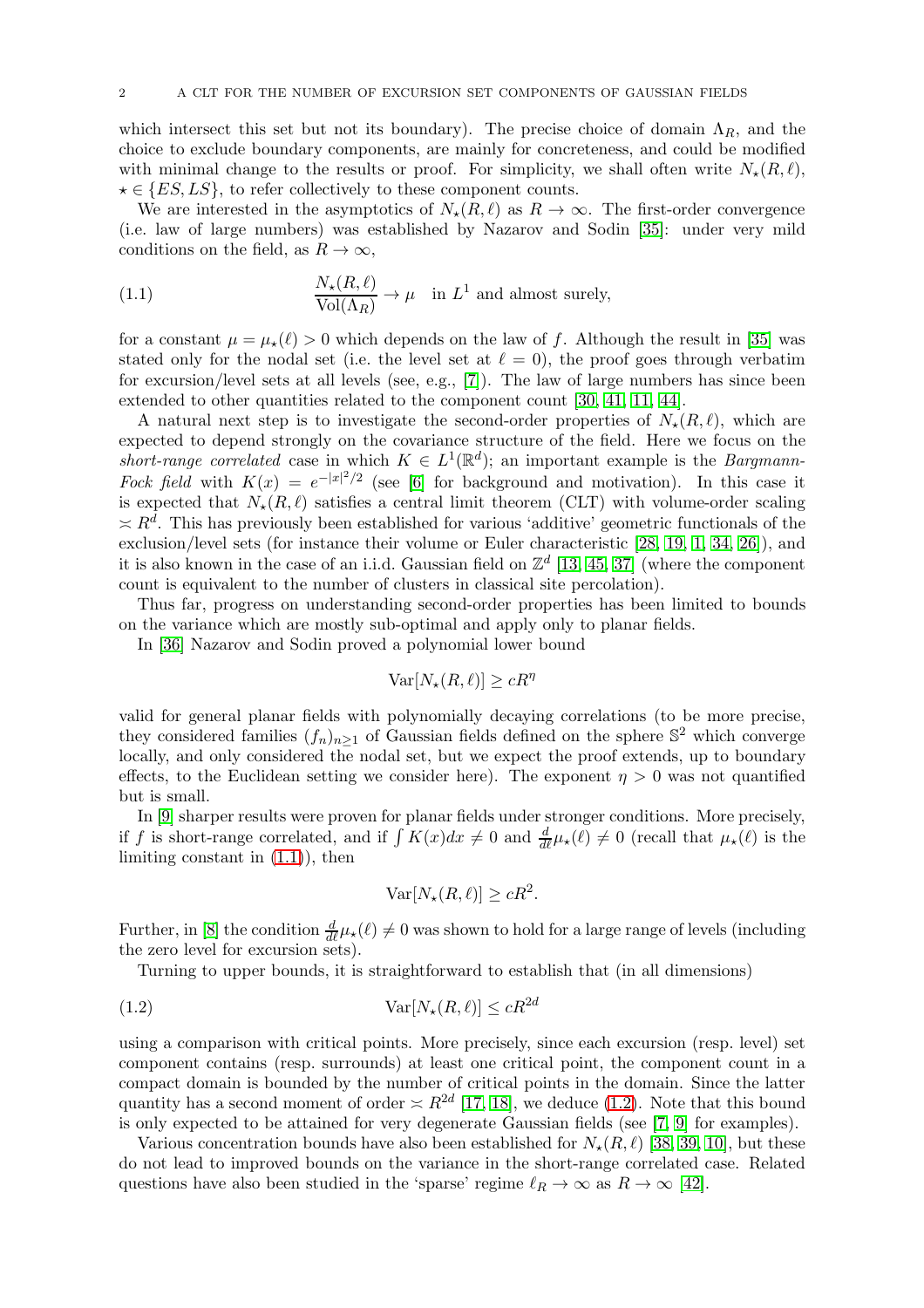1.2. CLT for the component count. Our main result establishes a CLT for  $N_{\star}(R,\ell)$  with volume-order scaling, assuming sufficient decay of correlations (e.g. the Bargmann-Fock field).

We assume that f has a *spatial moving average representation* 

$$
(1.3) \t\t f = q \star W,
$$

where  $q \in L^2(\mathbb{R}^d)$  is Hermitian (i.e.  $q(x) = q(-x)$ ), W is the white noise on  $\mathbb{R}^d$ , and  $\star$  denotes convolution. This representation always exists in the short-range correlated case  $K \in L^1(\mathbb{R}^d)$ , since one can choose  $q = \mathcal{F}[\sqrt{\mathcal{F}[K]}],$  where  $\mathcal{F}[\cdot]$  denotes the Fourier transform. The covariance kernel of f is  $K = q \star q$ .

We impose the following assumptions on the kernel  $q$ :

### <span id="page-2-0"></span>Assumption 1.1.

- (1) (Smoothness)  $\partial^{\alpha}q \in L^2(\mathbb{R}^d)$  for every  $|\alpha| \leq 5$ .
- (2) (Decay) There exist  $\beta > 9d$  and  $c \ge 1$  such that, for all  $|x| \ge 1$ ,

<span id="page-2-2"></span>
$$
\max_{|\alpha| \le 2} |\partial^{\alpha} q(x)| \le c |x|^{-\beta}.
$$

Since we assume  $q \in L^1(\mathbb{R}^d)$ , the decay of q and  $K = q \star q$  are comparable up to constants. Hence, roughly speaking, Assumption [1.1](#page-2-0) demands that correlations decay polynomially with exponent  $\beta > 9d$ . In particular the Bargmann-Fock field satisfies Assumption [1.1.](#page-2-0) See Remark [3.9](#page-16-0) for an explanation of how the condition  $\beta > 9d$  arises, and a possible strategy to weaken it.

Assumption [1.1](#page-2-0) implies that f is  $C^4$ -smooth almost surely (see Lemma [A.1\)](#page-29-0). This degree of smoothness may seem strong in comparison to other works, e.g. [\[9,](#page-31-8) [36\]](#page-32-18). However a key novelty of our approach is that we exploit a third moment bound on critical points (see Theorem [1.6\)](#page-3-0), whose proof requires fourth-order smoothness.

Our main result is the following:

<span id="page-2-1"></span>**Theorem 1.2** (CLT for the component count). Suppose Assumption [1.1](#page-2-0) holds. Let  $\ell \in \mathbb{R}$ and  $\star \in \{ES, LS\}$ . Then there exists  $\sigma = \sigma_{\star}(\ell) \geq 0$  such that, as  $R \to \infty$ ,

$$
\frac{\text{Var}[N_{\star}(R,\ell)]}{\text{Vol}(\Lambda_R)} \to \sigma^2
$$

and

$$
\frac{N_{\star}(R,\ell) - \mathbb{E}[N_{\star}(R,\ell)]}{\sqrt{\text{Vol}(\Lambda_R)}} \xrightarrow{d} \sigma Z
$$

where  $Z$  is a standard normal random variable.

We prove Theorem [1.2](#page-2-1) by generalising an argument due to Penrose [\[37\]](#page-32-17); the rough idea is to obtain a martingale representation for the component count by resampling portions of the white noise appearing in [\(1.3\)](#page-2-2), and apply a martingale CLT. Penrose developed this argument to study the number of clusters in classical percolation (among other applications). In our setting there are additional technical obstacles to overcome, since (i) resampling the white noise in a given region affects the values of the field, and a priori also the topology of the components, at arbitrarily large distances, and (ii) the component count has delicate stability properties in continuous space.

It is interesting to compare this approach to the strategy used to prove all previously known CLTs for 'additive' geometric functionals of Gaussian field excursion sets (such as the volume or Euler characteristic) [\[28,](#page-32-12) [19,](#page-32-13) [1,](#page-31-6) [34,](#page-32-14) [26\]](#page-32-15), which relied on expansions over Hermite polynomials. It appears very challenging to extend the 'Hermite expansion' method to non-additive functionals such as the component count; by contrast, we believe that our approach extends naturally to a wider class of topological functionals, additive or otherwise. For instance, one could consider the number of components with a given diffeomorphism type [\[41\]](#page-32-10).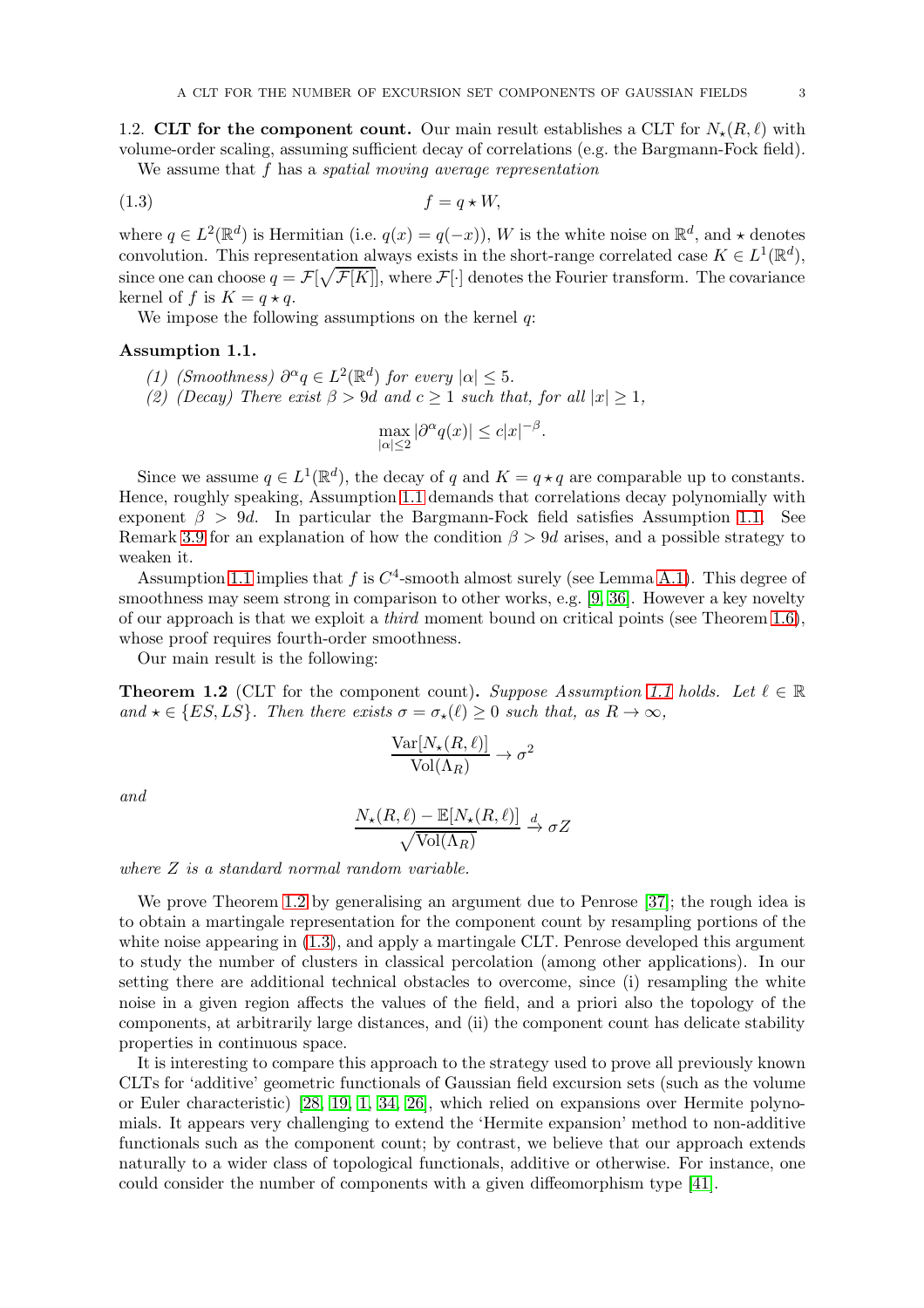1.3. Positivity of the limiting variance. The CLT stated in Theorem [1.2](#page-2-1) does not guarantee that the limiting variance  $\sigma^2 = \sigma^2_{\star}(\ell)$  is strictly positive, and if  $\sigma = 0$  the result implies only that  $Var[N_{\star}(R,\ell)] = o(R^d)$ .

Our next result confirms that  $\sigma > 0$  under a mild additional condition on the field:

<span id="page-3-1"></span>**Theorem 1.3.** Suppose Assumption [1.1](#page-2-0) holds, and suppose in addition that  $\int q(x)dx > 0$ . Let  $\star \in \{ES, LS\}$  and  $\ell \in \mathbb{R}$ . Then

$$
\sigma_{\star}(\ell) > 0
$$

where  $\sigma_{\star}(\ell)$  is the constant from Theorem [1.2.](#page-2-1)

In particular, for the Bargmann-Fock field this result confirms that  $Var[N_{\star}(R,\ell)]$  is of volume order for all levels, whereas previously this was only known (in the planar case) for levels such that  $\frac{d}{d\ell}\mu_{\star}(\ell) \neq 0$  [\[9\]](#page-31-8), which is necessarily violated at (at least) one level.

To prove Theorem [1.3](#page-3-1) we exploit a (semi-)explicit representation for  $\sigma$  (see [\(3.30\)](#page-16-1)) that is a by-product of the proof of the CLT. While the 'Hermite expansion' approach for additive functionals also gives a (semi)-explicit representation for the limiting variance, it has proved difficult to verify its positivity in practice. A representative example is [\[19\]](#page-32-13) on the Euler characteristic, where the limiting variance is only shown to be positive for levels  $\ell$  such that  $H_d(\ell) \neq 0$ , where  $H_d$  is the degree-d Hermite polynomial (which has d zeros). Since our approach also works for additive functionals such as the Euler characteristic, we believe it gives a more tractable route to establishing strict positivity at all levels.

Remark 1.4. The condition that  $\int q(x)dx > 0$  is equivalent to either  $\int K(x)dx \neq 0$  or  $\rho(0) > 0$ , where  $\rho = \mathcal{F}[K]$  is the spectral density of the field. While we do not expect this condition to be necessary, it is quite natural given that our proof generates fluctuations in the component count by exploiting level shifts. Indeed, this is precisely the condition under which level shifts can be well-approximated in the Cameron-Martin space of the field. An identical condition appeared in our previous study of fluctuations of the component count [\[9\]](#page-31-8).

1.4. Third moment bounds. A major ingredient in the proof of Theorem [1.2](#page-2-1) is a third moment bound on the number of critical points of the field inside a compact domain; this extends existing results in dimensions  $d = 1$  [\[12,](#page-31-10) [14,](#page-31-11) [15\]](#page-31-12), and also *second* moment bounds valid in all dimensions [\[17,](#page-32-19) [18\]](#page-32-20). See also [\[31\]](#page-32-24) for related results on third moment bounds for zeros of Gaussian vector fields, although these do not apply to critical points. Since we believe this bound may be useful in other applications, we highlight it here.

We establish this result under much more general conditions than Theorem [1.2,](#page-2-1) and in particular we do not require any assumption on the decay of  $K$ . Recall that the spectral measure of f is the finite measure  $\mu$  on  $\mathbb{R}^d$  such that  $K = \mathcal{F}[\mu]$ .

<span id="page-3-2"></span>**Assumption 1.5.** f is  $C^4$ -smooth and the support of  $\mu$  contains an open set.

The condition on the support of  $\mu$  is easily verified for short-range correlated fields; in particular Assumption [1.1](#page-2-0) implies Assumption [1.5](#page-3-2) (see Lemma [A.1](#page-29-0) for details).

<span id="page-3-0"></span>**Theorem 1.6** (Third moment bound for critical points). Let  $\tau > 0$  and let  $p \in C^4(\mathbb{R}^d)$  be a deterministic function such that  $||p||_{C^{4}(\mathbb{R}^{d})} \leq \tau$ . Suppose Assumption [1.5](#page-3-2) holds and let  $N_c(R)$ denote the number of critical points of  $\hat{f} + p$  contained in  $\Lambda_R$ . Then there exists a  $c > 0$ (depending only on f and  $\tau$ ) such that, for  $R \geq 1$ ,

$$
\mathbb{E}[N_c(R)^3] \le cR^{3d}.
$$

We allow for the addition of the smooth function  $p$  primarily because it is needed in the proof of Theorem [1.3,](#page-3-1) although we believe it to be of independent interest (see [\[15\]](#page-31-12) for similar results in the  $d = 1$  case). The dependence on  $||p||_{C^4(\mathbb{R}^d)}$  can be quantified, see Remark [4.3.](#page-22-0)

Since  $N_{\star}(R,\ell) \leq N_c(R)$ , an immediate consequence of Theorem [1.6](#page-3-0) is a third moment bound on the component count: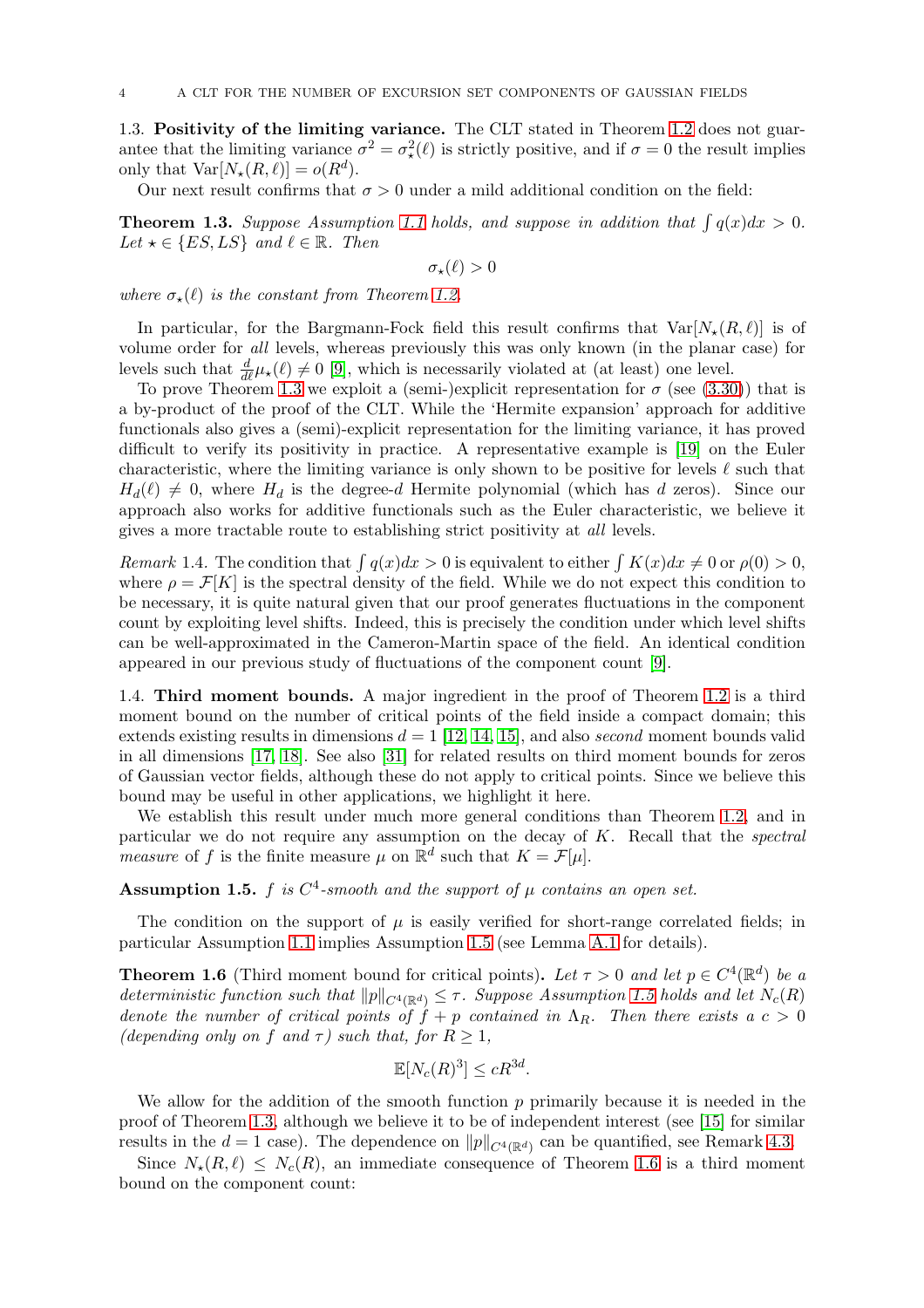Corollary 1.7 (Third moment bound for the component count). Suppose Assumption [1.5](#page-3-2) holds. Then there exists a  $c > 0$  such that, for  $\star \in \{ES, LS\}, \ell \in \mathbb{R}$ , and  $R \ge 1$ ,

$$
\mathbb{E}[N_{\star}(R,\ell)^3] \le cR^{3d}.
$$

<span id="page-4-1"></span>*Remark* 1.8. The assumption that  $\mu$  has an open set in its support can be weakened considerably; we use it only to guarantee that the following Gaussian vectors are non-degenerate for all distinct  $x, y \in \mathbb{R}^d \setminus \{0\}$  and linearly independent vectors  $v, w \in \mathbb{S}^{d-1}$ :

- (1)  $(\nabla f(0), \nabla f(x), \nabla f(y));$
- (2)  $(\nabla f(0), \nabla^2 f(0), \nabla f(x));$
- (3)  $(\nabla f(0), \partial_v \nabla f(0), \partial_v^2 \nabla f(0));$
- (4)  $(\nabla f(0), \nabla^2 f(0), \partial_v^2 \partial_w f(0), \partial_v \partial_w^2 f(0)).$

We expect that these are non-degenerate for a much wider class of stationary Gaussian fields (e.g. monochromatic random waves, for which  $\mu$  is supported on the sphere  $\mathbb{S}^{d-1}$ ), which would expand the scope of Theorem [1.6.](#page-3-0)

1.5. Outline of the paper. In Section [2](#page-4-0) we undertake a preliminary study of the stability properties of the component count. In Section [3](#page-7-0) we establish the CLT stated in Theorem [1.2](#page-2-1) and also the positivity of the limiting variance in Theorem [1.3.](#page-3-1) In Section [4](#page-20-0) we study the density of critical points, and in particular prove the third moment bound in Theorem [1.6.](#page-3-0) Finally in the appendix we collect some technical statements about Gaussian fields and prove a topological lemma which was used in Section [2.](#page-4-0)

1.6. Acknowledgements. M.M. was supported by the European Research Council (ERC) Advanced Grant QFPROBA (grant number 741487). S.M. was supported by the Australian Research Council (ARC) Discovery Early Career Researcher Award DE200101467, and also acknowledges the hospitality of the Statistical Laboratory, University of Cambridge, where part of this work was carried out. The authors thank Naomi Feldheim and Raphaël Lachièze-Rey for referring us to [\[29\]](#page-32-25) and [\[31\]](#page-32-24) respectively.

## 2. Stability of the component count

<span id="page-4-0"></span>In this section we study the stability of the component count under perturbations. The resulting estimates will play an important role in the proof of the CLT in Section [3.](#page-7-0)

2.1. Stratified domains and critical points. A box is any set of the form  $\mathcal{R} = [a_1, b_1] \times$  $\cdots \times [a_d, b_d] \subset \mathbb{R}^d$ , for finite  $a_i \leq b_i$ . Rather than work in the fullest possible generality, we restrict our attention to the stability properties of sets  $D \subset \mathbb{R}^d$  of the form  $D = D(\mathcal{R}; V) =$  $\mathcal{R} \cap (\cup_{v \in V} B_v)$ , where  $\mathcal{R}$  is a box,  $V \subset \mathbb{Z}^d$  is a non-empty finite subset, and  $B_v = v + [0, 1]^d$ denotes the translated unit cube. We refer to such sets  $D$  as *domains*, although we emphasise that they need not be connected. In particular  $\Lambda_R = [-R, R]^d$  is of this form.

We may view any such domain  $D$  as a *stratified set* as follows. Recall that every box has a canonical stratification, that is, a partition into the finite collection  $\mathcal{F} = (F_i)$  of its open faces of all dimensions  $0 \leq m \leq d$ . For each cube  $B_v$ ,  $v \in \mathbb{Z}^d$ , we denote by  $\mathcal{F}_{\mathcal{R},v}$  the canonical stratification of  $\mathcal{R} \cap B_v$ . Then  $\mathcal{F}_{\mathcal{R};\mathcal{V}} = \bigcup_{v \in V} \mathcal{F}_{\mathcal{R};v}$  defines a partition of  $D = D(\mathcal{R}; V)$ , which we refer to as its stratification.

A stratified domain will be any  $D = D(\mathcal{R}; V)$  equipped with the stratification  $\mathcal{F} = \mathcal{F}_{\mathcal{R}:V}$ . We will occasionally need to distinguish strata of dimension  $m = 0$  (i.e. the vertices of  $\mathcal{R} \cap B_v$ ,  $v \in \mathbb{Z}^d$ , which we denote by  $\mathcal{F}_0 \subset \mathcal{F}$ . Note that, for any stratified domain D and any  $v \in \mathbb{Z}^d$ , the restriction  $D \cap B_v$  may also be considered as a stratified domain with stratification  $\mathcal{F}_{\mathcal{R}:v}$ . See Figure [1](#page-5-0) for an example of a stratified domain in  $d = 2$ .

Let  $D$  be a stratified domain and let  $U$  be a compact set which contains an open neighbourhood of D. For  $x \in D$  and  $g \in C^1(U)$ ,  $\nabla_F g(x)$  denotes the derivative of g restricted to the unique stratum F containing x. A (stratified) critical point of g is a point  $x \in F$  such that  $\nabla_F g(x) = 0$ . The level of this critical point is the value  $g(x)$ . By convention, all x belonging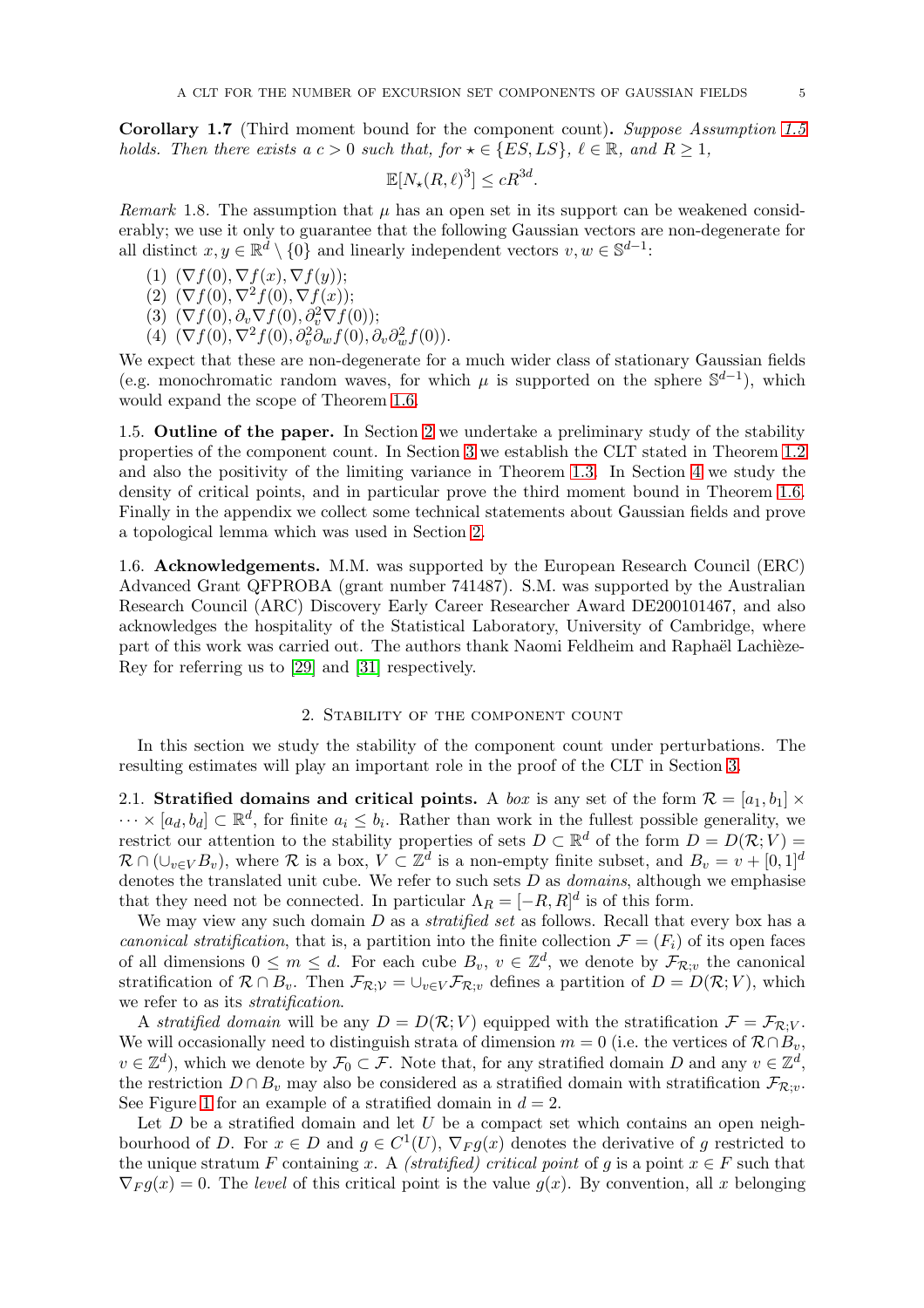

<span id="page-5-0"></span>FIGURE 1. An example of a stratified domain in  $d = 2$ ; the dashed lines show the boundary of  $R$  while the shaded region, thick lines and circles show the stratification of a domain D.

to strata of dimension  $m = 0$  are considered critical points. The number of stratified critical points is denoted by  $N_c(D, g)$ .

2.2. Stability of the component count. We next study the stability of the component count on stratified domains under small perturbations. In the following section we will apply these estimates to Gaussian fields.

Extending our previous notation, for a function  $g \in C^1(U)$  we let  $N_\star(D, g, \ell)$  denote the component count of g at level  $\ell$  inside D, i.e. the number of connected components of  $\{g \geq \ell\}$ (if  $\star = ES$ ) or  $\{g = \ell\}$  (if  $\star = LS$ ) which intersect D but not its boundary.

For a pair of functions  $(g, p) \in C^1(U) \times C^1(U)$ , we say that  $(g, p)$  is *stable* (on D at level  $\ell$ ) if the following holds (and unstable otherwise):

• For every  $x \in F \in \mathcal{F} \setminus \mathcal{F}_0$ , either

(2.1) 
$$
|g(x) - \ell| \ge 2|p(x)| \text{ or } |\nabla_F g(x)| \ge 2|\nabla_F p(x)|;
$$

• For every  $x \in F \in \mathcal{F}_0$ ,

$$
|g(x) - \ell| \ge 2|p(x)|.
$$

This notion of stability implies that the component count is unchanged under perturbation:

<span id="page-5-1"></span>**Lemma 2.1.** Let  $g, p \in C^2(U)$ . Then if  $(g, p)$  is stable (on D at level  $\ell$ ),

$$
N_{\star}(D, g, \ell) = N_{\star}(D, g + p, \ell).
$$

The proof of this result is given in Appendix [B.](#page-30-0) To explain the intuition, consider the interpolation  $g + tp$  for  $t \in [0, 1]$ . The pair  $(g, p)$  being stable implies that there are no values of t at which  $g + tp$  has a critical point at level  $\ell$ . In that case the level sets  $\{g + tp = \ell\}$ deform continuously as t varies, and the component count does not change. This argument also applies to excursion sets since these have level sets as their boundaries.

A consequence is that we can bound the change in the component count under perturbation by the total number of stratified critical points in unstable cubes:

<span id="page-5-2"></span>**Lemma 2.2.** Let  $g, p \in C^2(U)$ . Then

$$
|N_{\star}(D,g,\ell)-N_{\star}(D,g+p,\ell)|\leq \sum_{v\in\mathcal{U}}\left(N_c(D\cap B_v,g)+N_c(D\cap B_v,g+p)\right),
$$

where

 $\mathcal{U} := \{v \in V : (g, p) \text{ is unstable on } D \cap B_v \text{ at level } \ell \}.$ 

*Proof.* Define  $D' = D \cap (\cup_{v \in \mathcal{U}} B_v)$ . Each excursion/level component inside D is either contained in  $D \backslash D'$  or else intersects D'. The number of components intersecting D' is dominated by the number of stratified critical points in  $D'$ , and hence

$$
|N_{\star}(D,g,\ell)-N_{\star}(D\setminus D',g,\ell)|\leq N_c(D',g)\leq \sum_{v\in\mathcal{U}}N_c(D\cap B_v,g).
$$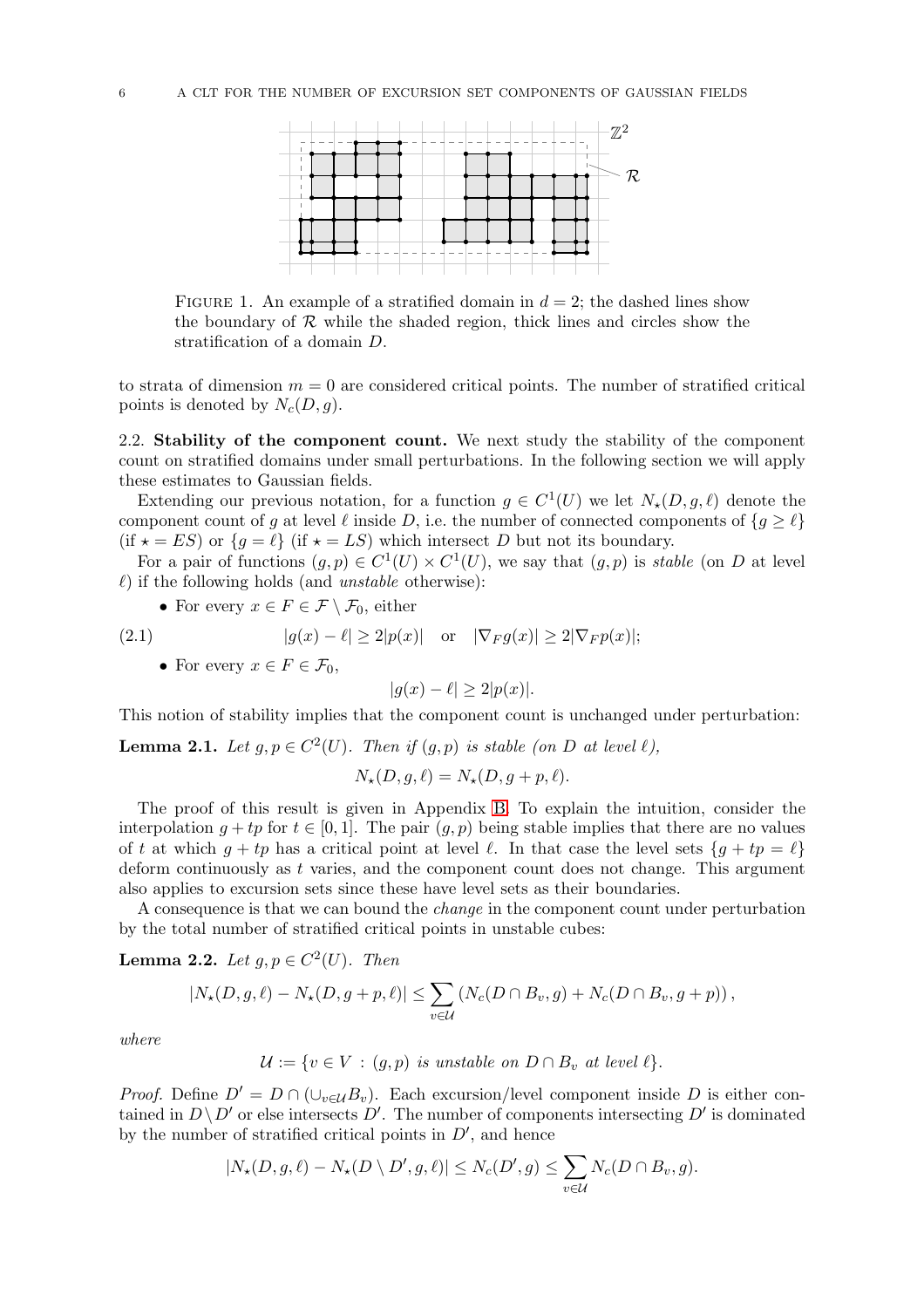The same equation holds if g is replaced by  $g + p$ . By Lemma [2.1](#page-5-1) we know that

$$
N_{\star}(D \setminus U, g, \ell) = N_{\star}(D \setminus D', g + p, \ell).
$$

Combining these observations using the triangle inequality proves the result.  $\Box$ 

Remark 2.3. One might wonder why we do not simply define  $(g, p)$  to be stable if the component counts of q and  $q+p$  are the same. The advantage of our definition is its *additivity*: if  $D_1$ and  $D_2$  are stratified domains and  $(g, p)$  is stable on both  $D_1$  and  $D_2$ , then  $(g, p)$  is also stable on  $D_1 \cup D_2$ . This is not true in general for stability in the sense of the component count.

2.3. Application to Gaussian fields. We now give a quantitative estimate of stability when a  $C^2$ -smooth stationary Gaussian field is perturbed by a deterministic  $C^1$  function, or more generally, a  $C^1$ -smooth Gaussian field, not necessarily independent of f.

<span id="page-6-3"></span>**Lemma 2.4.** Let f be a stationary  $C^2$ -smooth Gaussian field such that  $(f(0), \nabla f(0))$  is nondegenerate. Let D be a stratified domain which is a subset of  $B_v$ ,  $v \in \mathbb{Z}^d$ , and let U be a compact set which contains an open neighbourhood of D. Then for every  $\varepsilon > 0$  there is a  $c > 0$ , independent of D, such that:

(1) For all  $\ell \in \mathbb{R}$  and every  $p \in C^1(U)$ ,

 $\mathbb{P}((f,p) \text{ is unstable (on } D \text{ at level } \ell)) \leq c ||p||_{C^{1}(U)}^{1-\varepsilon}.$ 

(2) For all  $\ell \in \mathbb{R}$  and every  $C^1$ -smooth Gaussian field p on U,

$$
\mathbb{P}\big((f,p)\text{ is unstable (on }D\text{ at level }l)\big)\leq c\inf_{\eta>M_1+c\sqrt{M_2}}\big(\eta^{1-\varepsilon}+e^{-(\eta-M_1-c\sqrt{M_2})^2/(2M_2)}\big),
$$

where

$$
M_1 = \|\mathbb{E}p\|_{C^1(U)} \quad \text{and} \quad M_2 = \|\text{Cov}(p)\|_{U,1,1} = \sup_{x \in U} \sup_{|\alpha|, |\gamma| \le 1} |\partial_x^{\alpha} \partial_y^{\gamma} \text{Cov}(p(x), p(y))|.
$$

*Proof.* By the definition of stability and the union bound, for any  $\tau \geq 0$ ,  $\mathbb{P}((f, p)$  is unstable) is bounded above by

<span id="page-6-0"></span>
$$
(2.2) \quad \sum_{F \in \mathcal{F}} \mathbb{P}\Big(\inf_{x \in F} \max\{|f(x) - \ell|, |\nabla_F f(x)|\} < 2\tau\Big) + \mathbb{P}\Big(\sup_{x \in F} \max\{|p(x)|, |\nabla_F p(x)|\} > \tau\Big)
$$

(ignoring the  $\nabla_F$  terms if  $F \in \mathcal{F}_0$ ). Since we assume that  $D \subseteq B_v$ , by stationarity and monotonicity it suffices to control the terms in [\(2.2\)](#page-6-0) in the case that  $D = B_0$ .

The first term in [\(2.2\)](#page-6-0) can be bounded by a quantitative version of Bulinskaya's lemma. Specifically [\[35,](#page-32-8) Lemma 7] states that, for any  $\varepsilon \in (0,1)$ , there exists  $c_{\varepsilon} > 0$  such that, for all  $\tau \geq 0$ ,

<span id="page-6-1"></span>(2.3) 
$$
\mathbb{P}\Big(\inf_{x\in F} \max\{|f(x)-\ell|,|\nabla_F f(x)|\} < 2\tau\Big) \leq c_{\varepsilon} \tau^{1-\varepsilon}.
$$

We note that the exponent  $1 - \varepsilon$  is not given in the statement of [\[35,](#page-32-8) Lemma 7] but follows immediately from the final inequality in its proof. Then the first statement of the lemma follows by setting  $\tau = ||p||_{C^1(U)}$  in [\(2.2\)](#page-6-0).

For the second statement, we need to bound the second term in [\(2.2\)](#page-6-0). First let us assume that p is centred. For each stratum  $F \in \mathcal{F}$  we define

$$
||p||_{F,1} = \sup_{x \in F} \sup_{|\alpha| \le 1} |\partial^{\alpha} p|_F(x)| \quad \text{and} \quad \sigma_F^2 = \sup_{x \in F} \sup_{|\alpha| \le 1} \text{Var}[\partial^{\alpha} p|_F(x)].
$$

By the Borell-TIS inequality [\[2,](#page-31-13) Theorem 2.1.1], for any  $\tau \geq \mathbb{E} \left[ \Vert p \Vert_{F,1} \right]$ 

(2.4) 
$$
\mathbb{P}(|p||_{F,1} > \tau) \leq e^{-(\tau - \mathbb{E}[||p||_{F,1}])^2/(2\sigma_F^2)}
$$

By the quantified Kolmogorov's theorem [\[35,](#page-32-8) Section A.9],

<span id="page-6-2"></span>
$$
\mathbb{E}\left[\|p\|_{F,1}\right] \le c\sqrt{M_2}
$$

.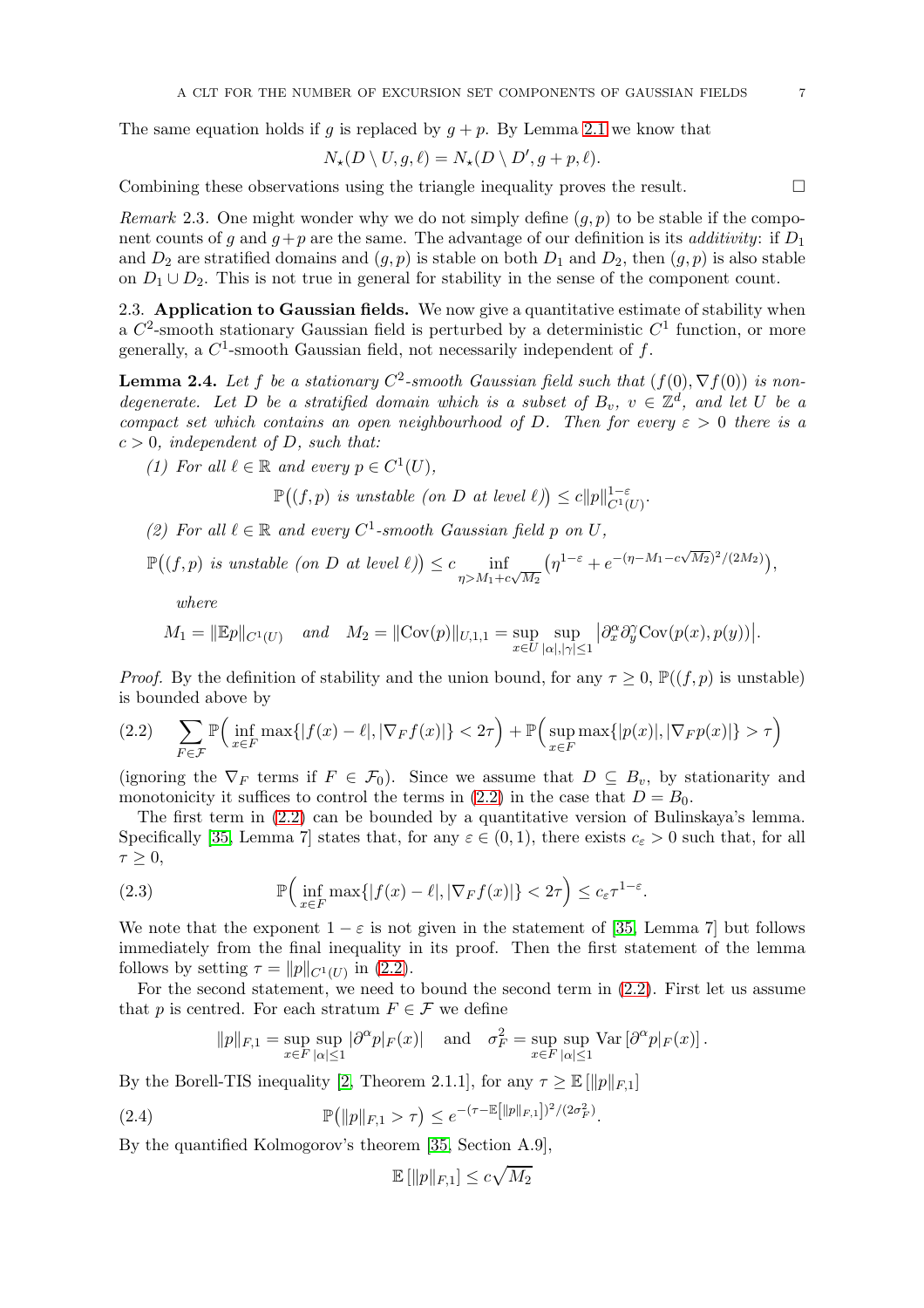for a constant  $c > 0$  independent of p. Since we also have

$$
\sigma_F^2 = \sup_{x\in F}\sup_{|\alpha|\leq 1}\Big|\partial_x^\alpha \partial_y^\alpha \text{Cov}(p(x),p(y))\big|_{y=x}\Big| \leq M_2^2,
$$

combining [\(2.3\)](#page-6-1) and [\(2.4\)](#page-6-2) gives the second statement.

In the case that p is not centred, for all  $\tau > 0$ 

$$
\mathbb{P}\Big(\sup_{x\in F} \max\{|p(x)|, |\nabla_F p(x)|\} > \tau\Big)
$$
  
\$\leq \mathbb{P}\Big(\sup\_{x\in F} \max\{|p(x) - \mathbb{E}[p(x)]|, |\nabla\_F p(x) - \mathbb{E}[\nabla\_F p(x)]|\} > \tau - \|\mathbb{E}p\|\_{C^1(U)}\Big)\$.

<span id="page-7-0"></span>Therefore the above arguments are valid on replacing  $\tau$  with  $\eta := \tau + ||\mathbb{E}p||_{C^1(U)}$ .

# $\Box$

## 3. Proof of the CLT

In this section we give the proof of the CLT in Theorem [1.2,](#page-2-1) and also of the positivity of the limiting variance in Theorem [1.3.](#page-3-1)

3.1. Martingale CLT for lexicographic arrays. The basis of the proof of Theorem [1.2](#page-2-1) is a classical CLT for martingale arrays which we now describe. This generalises the approach of Penrose in [\[37\]](#page-32-17).

We say that a collection of random variables  $S_{n,i}$  and  $\sigma$ -algebras  $\mathcal{F}_{n,i}$ , indexed by  $n \in \mathbb{N}$ and  $i = 1, ..., k_n$ , form a martingale array if for all n and i

$$
\mathbb{E}[S_{n,i+1}|\mathcal{F}_{n,i}] = S_{n,i} \text{ and } \mathcal{F}_{n,i} \subset \mathcal{F}_{n,i+1}.
$$

We say that the array is *square integrable* if  $\sup_i \mathbb{E}[S_n^2] < \infty$  for each *n* and we define the differences of the array as  $U_{n,i} := S_{n,i} - S_{n,i-1}$  for  $i = 1, ..., k_n$  (setting  $S_{n,0} = 0$  by convention).

<span id="page-7-1"></span>**Theorem 3.1** ([\[23,](#page-32-26) Theorem 3.2]). Let  $\{S_{n,i}, \mathcal{F}_{n,i} : 1 \leq i \leq k_n, n \in \mathbb{N}\}\$  be a mean-zero square integrable martingale array with differences  $U_{n,i}$ . Suppose that

(3.1) 
$$
\max_{i=1,\dots,k_n} |U_{n,i}| \xrightarrow{p} 0 \quad as \quad n \to \infty,
$$

(3.2) 
$$
\sup_{n} \mathbb{E}\left[\max_{i=1,\dots,k_n} U_{n,i}^2\right] < \infty,
$$

<span id="page-7-2"></span>(3.3) 
$$
\sum_{i=1}^{k_n} U_{n,i}^2 \overset{p}{\to} \eta^2 \in [0,\infty) \quad \text{as } n \to \infty.
$$

Then  $\sum_{i=1}^{k_n} U_{n,i} \stackrel{d}{\rightarrow} Z$  where  $Z \sim \mathcal{N}(0, \eta^2)$ .

In [\[37\]](#page-32-17) Penrose applied Theorem [3.1](#page-7-1) to prove a CLT for the number of clusters in classical percolation. There is a technical difficulty in extending this argument to our setting: the number of percolation clusters in a box depends on a finite number of random variables, whereas the component count for a Gaussian field depends on the white noise throughout  $\mathbb{R}^d$ (or equivalently on restrictions of the white noise to unit cubes indexed by  $\mathbb{Z}^d$ ). We therefore require a version of this result for infinite martingale arrays (i.e. we need to allow  $k_n$  to be infinite). More precisely we wish to apply this result in the case that i is indexed by  $\mathbb{Z}^d$  with the standard lexicographic ordering. The role of this particular ordering will become clear later on, the important fact is that it is preserved by shifts of  $\mathbb{Z}^d$ .

To this end we make some definitions. We say that a collection of random variables  $S_{n,v}$ and  $\sigma$ -algebras  $\mathcal{F}_{n,v}$ , indexed by  $n \in \mathbb{N}$  and  $v \in \mathbb{Z}^d$ , form a lexicographic martingale array if for all  $n \in \mathbb{N}$  and all  $v \preceq w$  (where  $\preceq$  denotes the lexicographic order) we have

$$
\mathbb{E}[S_{n,w}|\mathcal{F}_{n,v}] = S_{n,v} \text{ and } \mathcal{F}_{n,v} \subset \mathcal{F}_{n,w}.
$$

The array is mean-zero if  $\mathbb{E}[S_{n,v}] = 0$ , and square integrable if  $\sup_v \mathbb{E}[S_{n,v}^2] < \infty$  for each n.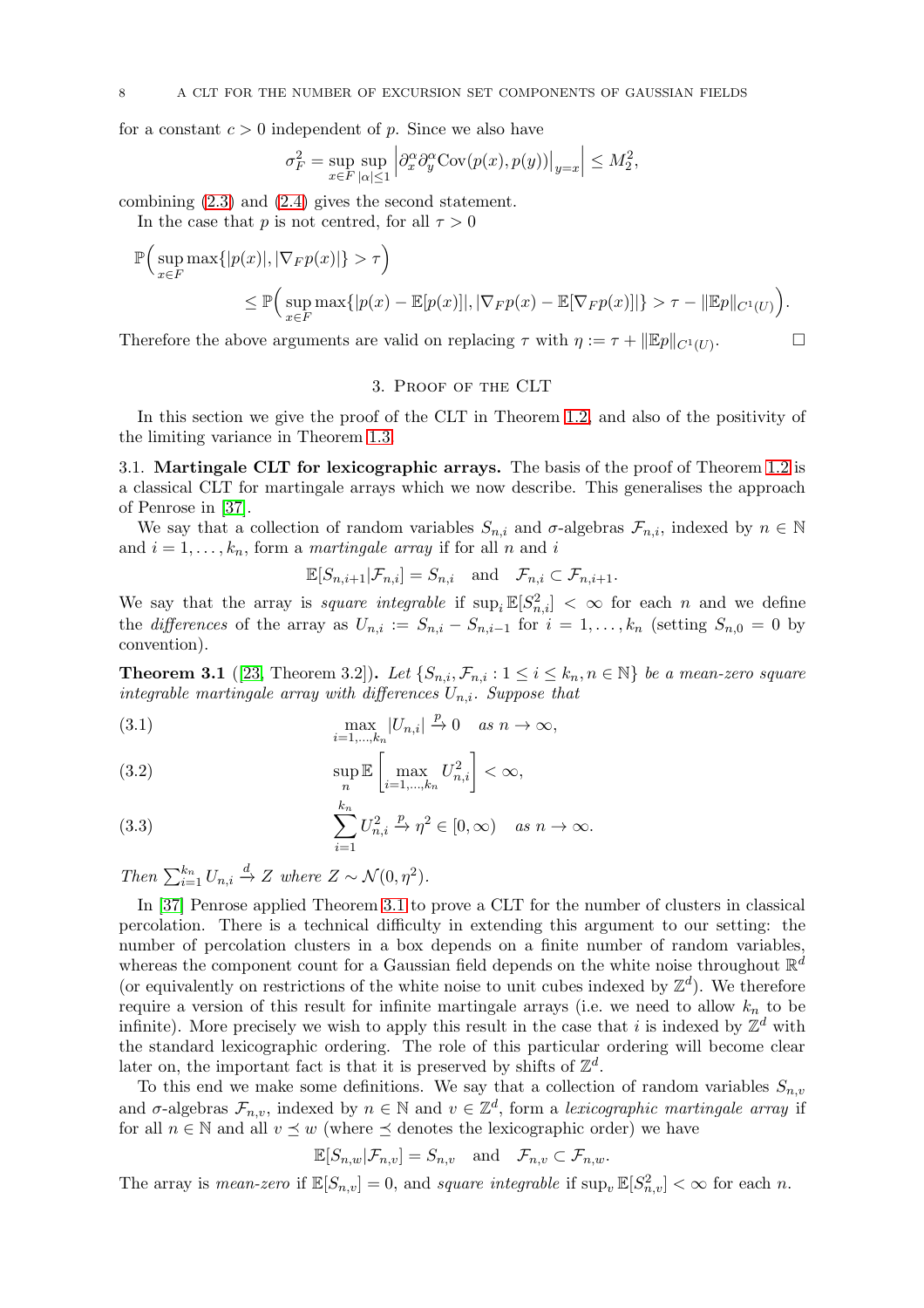We say that a sequence of points in  $\mathbb{Z}^d$  converges to  $\pm \infty^*$  (in the lexicographic ordering) if each coordinate of the points tends to  $\pm \infty$ . By the backwards martingale convergence theorem, for each n,  $S_{n,v}$  converges almost surely to some integrable limit as v tends to  $-\infty^*$ . Therefore we assume without loss of generality that this limit is zero for each  $n$ .

We say that the array is regular at infinity if the following holds: for each  $n \in \mathbb{N}$ ,  $i \in$  $\{1, ..., d\}$  and  $v = (v_1, ..., v_d) \in \mathbb{Z}^d$ 

$$
\lim_{v_{i+1},...,v_d \to \infty} S_{n,v} = \lim_{v_{i+1},...,v_d \to -\infty} S_{n,v'}
$$

where  $v' = (v_1, \ldots, v_{i-1}, v_i + 1, v_{i+1}, \ldots, v_d)$ . For  $v \in \mathbb{Z}^d$ , let  $v^-$  denote the previous element in the lexicographic ordering of  $\mathbb{Z}^d$ , and define the *differences* of the array as  $U_{n,v} := S_{n,v} - S_{n,v}$ . A simple argument iterating over the coordinates of  $v$  shows that being regular at infinity allows us to write

<span id="page-8-3"></span>
$$
S_{n,v} - S_{n,w} = \sum_{w \prec k \preceq v} U_{n,k}
$$

for any  $w \preceq v$ . Note that a priori we do not know that this sum converges absolutely, so the order of summation should be taken in a way that is consistent with the lexicographic order. However we only work in the setting that  $\sum_{v \in \mathbb{Z}^d} |U_{n,v}| < \infty$  almost surely, and so we may ignore this subtlety. Then using the forward and backward martingale convergence theorems, we see that (for an array which is square integrable and regular at infinity)

(3.4) 
$$
\lim_{v \to \infty^*} S_{n,v} = \sum_{k \in \mathbb{Z}^d} U_{n,k}
$$

where the limit holds almost surely and in  $L^2$ .

<span id="page-8-0"></span>**Theorem 3.2.** Let  $\{S_{n,v}, \mathcal{F}_{n,v} : v \in \mathbb{Z}^d, n \in \mathbb{N}\}$  be a mean-zero square integrable lexicographic martingale array which is regular at infinity. Suppose that

<span id="page-8-4"></span>(3.5) 
$$
\sup_{v \in \mathbb{Z}^d} |U_{n,v}| \xrightarrow{p} 0 \quad as \quad n \to \infty
$$

<span id="page-8-6"></span>(3.6) 
$$
\sup_{n} \mathbb{E} \Big[ \sup_{v \in \mathbb{Z}^d} U_{n,v}^2 \Big] < \infty
$$

<span id="page-8-2"></span>(3.7) 
$$
\sum_{v \in \mathbb{Z}^d} U_{n,v}^2 \xrightarrow{L^1} \eta^2 \in [0,\infty) \quad \text{as } n \to \infty
$$

<span id="page-8-1"></span>(3.8) 
$$
\mathbb{E}\Big[\sum_{v\in\mathbb{Z}^d} |U_{n,v}|\Big] < \infty \quad \text{for all } n \in \mathbb{N}.
$$

Then  $\text{Var}[\sum_{v \in \mathbb{Z}^d} U_{n,v}] \to \eta^2$  and  $\sum_{v \in \mathbb{Z}^d} U_{n,v} \xrightarrow{d} Z$  where  $Z \sim \mathcal{N}(0, \eta^2)$ .

Remark 3.3. Compared to Theorem [3.1,](#page-7-1) as well as holding for lexicographic arrays Theorem [3.2](#page-8-0) also strengthens the mode of convergence by adding the summability condition [\(3.8\)](#page-8-1) and assuming  $L^1$  convergence in [\(3.7\)](#page-8-2) rather than convergence in probability as in [\(3.3\)](#page-7-2).

Proof. Using orthogonality of martingale increments and the fact that our array is square integrable, [\(3.4\)](#page-8-3) shows that

<span id="page-8-5"></span>
$$
\operatorname{Var}\Big[\sum_{v\in\mathbb{Z}^d}U_{n,v}\Big]=\mathbb{E}\Big[\sum_{v\in\mathbb{Z}^d}U_{n,v}^2\Big]<\infty
$$

for each n. Hence [\(3.7\)](#page-8-2) implies that  $\text{Var}[\sum_{v \in \mathbb{Z}^d} U_{n,v}] \to \eta^2$ , proving the first part of our result. Moreover combining this with [\(3.8\)](#page-8-1) we can find a sequence of points  $a_n \in \mathbb{Z}$  tending to infinity such that as  $n \to \infty$ 

(3.9) 
$$
\sup_{p=1,2} \mathbb{E}\bigg[\sum_{v \notin \Lambda_{a_n-1}} |U_{n,v}|^p\bigg] \to 0.
$$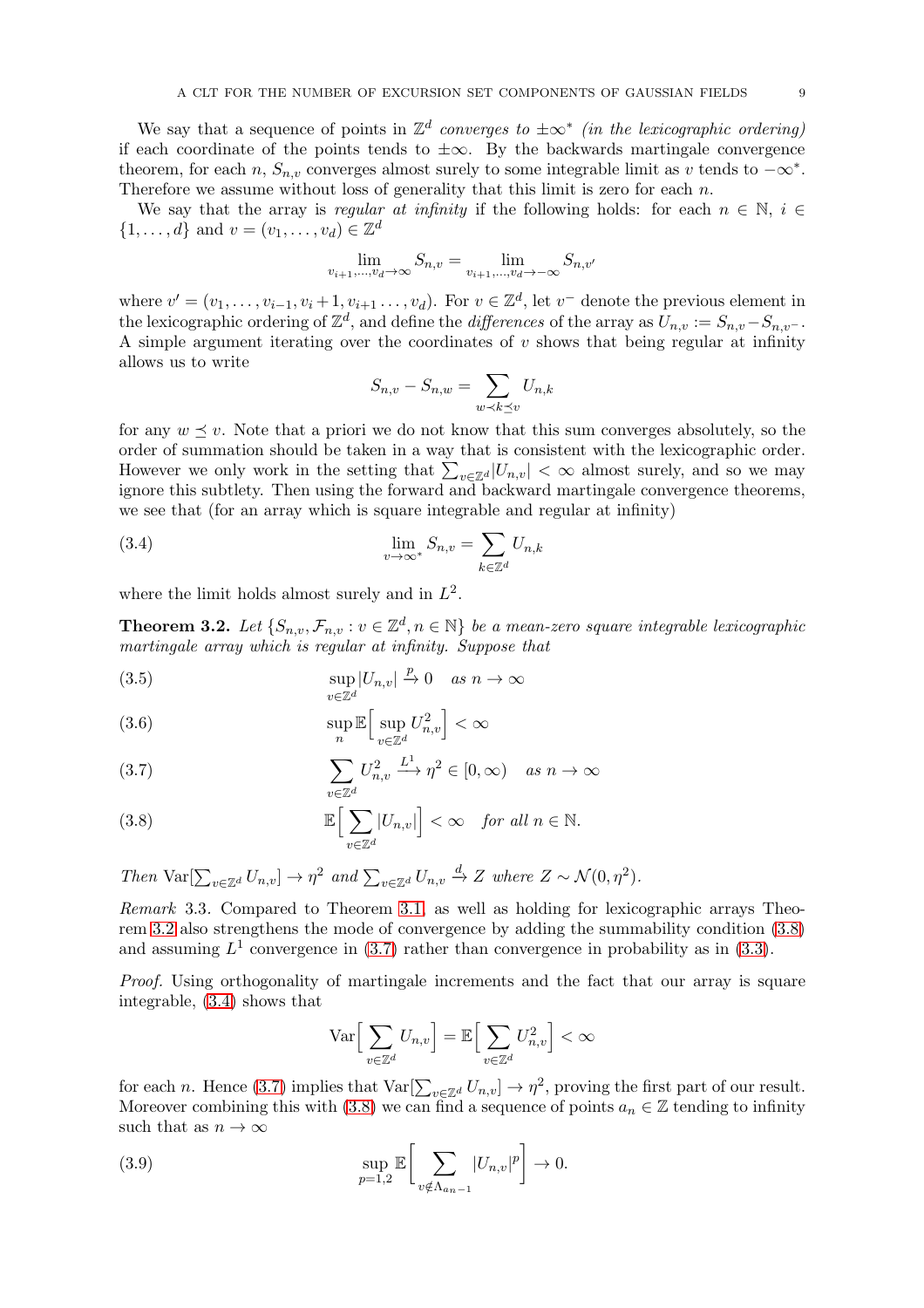Recalling that martingale increments are orthogonal, this implies that  $\sum_{v \notin \Lambda_{a_n-1}} U_{n,v}$  converges to zero in  $L^2$  (and hence in probability).

We now define a finite martingale array by restricting  $S_{n,v}$  to the box  $\Lambda_{a_n}$ . Specifically for each n we let  $v_1, v_2, \ldots, v_{k_n}$  denote the elements of  $\Lambda_{a_n} \cap \mathbb{Z}^d$  ordered lexicographically and we define

$$
T_{n,j} := S_{n,v_j}, \quad G_{n,j} := \mathcal{F}_{n,v_j}, \quad V_{n,j} := T_{n,j} - T_{n,j-1} = \sum_{v_{j-1} \prec v \preceq v_j} U_{n,v} \quad \text{for } j = 1, \ldots, k_n.
$$

We wish to apply Theorem [3.1](#page-7-1) to this construction. First we consider the differences  $V_{n,j}$  in terms of  $U_{n,v}$ . If the point preceding  $v_j$  lexicographically is contained in  $\Lambda_{a_n}$  (i.e. if  $v_j^- = v_{j-1}$ ) then  $V_{n,j} = U_{n,v}$  for some  $v \in \Lambda_{a_n}$ . Otherwise we have  $v \notin \Lambda_{a_n}$  for all v such that  $v_{j-1} \prec v \preceq$  $v_i$ . Considering these two cases, we see that

$$
\max_{j=1,...,k_n} |V_{n,j}| \le \max_{v \in \Lambda_{a_n}} |U_{n,v}| + \sum_{j:v_j^- \notin \Lambda_{a_n}} \sum_{v_{j-1} \prec v \preceq v_j} |U_{n,v}| \le \max_{v \in \mathbb{Z}^d} |U_{n,v}| + \sum_{v \notin \Lambda_{a_n}} |U_{n,v}|.
$$

By [\(3.5\)](#page-8-4) and [\(3.9\)](#page-8-5), this converges to zero in probability, verifying the first condition of Theorem [3.1.](#page-7-1)

By the same reasoning

$$
\max_{j=1,\dots,k_n} V_{n,j}^2 \le \max_{v \in \Lambda_{a_n}} U_{n,v}^2 + \sum_{j:v_j^- \notin \Lambda_{a_n}} \left( \sum_{v_{j-1} \prec v \preceq v_j} U_{n,v} \right)^2.
$$

Taking expectations, using orthogonality of martingale increments, [\(3.6\)](#page-8-6) and [\(3.9\)](#page-8-5), we see that the second condition of Theorem [3.1](#page-7-1) also holds.

We also have

$$
\mathbb{E}\bigg|\sum_{j=1}^{k_n}V_{n,j}^2-\sum_{v:v,v^-\in\Lambda_{a_n}}U_{n,v}^2\bigg|\leq \mathbb{E}\bigg[\sum_{j:v_j^-\notin\Lambda_{a_n-1}}\bigg(\sum_{v_{j-1}\prec v\preceq v_j}U_{n,v}\bigg)^2\bigg]\leq \sum_{v\notin\Lambda_{a_n-1}}\mathbb{E}[U_{n,v}^2],
$$

which converges to zero by  $(3.9)$ . Hence by  $(3.7)$  (and applying  $(3.9)$  once more) we verify the third and final condition of Theorem [3.1.](#page-7-1) Hence we deduce that

$$
\sum_{j=1}^{k_n} V_{n,j} \xrightarrow{d} Z
$$

where  $Z \sim \mathcal{N}(0, \eta^2)$ . Finally we observe that by the two types of expression for  $V_{n,j}$  in terms of  $U_{n,v}$  described above

$$
\left|\sum_{j=1}^{k_n} V_{n,j} - \sum_{v \in \mathbb{Z}^d} U_{n,v}\right| \le \left|\sum_{v \notin \Lambda_{a_n}} U_{n,v}\right|.
$$

The right hand side converges to zero in  $L^1$  by [\(3.9\)](#page-8-5) and so we see that  $\sum_{v \in \mathbb{Z}^d} U_{n,v} \stackrel{d}{\to} Z$  as required.  $\Box$ 

3.2. Application to the component count. We can now outline our proof of Theorem [1.2.](#page-2-1) In fact we will prove a version of this result which holds for the number of components contained in slightly more general domains (i.e. not just the cube  $\Lambda_R = [-R, R]^d$ ).

We say that  $D \subset \mathbb{R}^d$  is a *box-domain* if it is a box  $D = [a_1, b_1] \times \cdots \times [a_d, b_d]$  considered as a stratified domain in the sense of Section [2.](#page-4-0) We write  $|D|$  for the volume of a box-domain, and  $\text{asp}(D) = \min_i |b_i - a_i| / \max_i |b_i - a_i|$  for its aspect ratio, i.e. the ratio of its shortest to longest side lengths. We say that a sequence of box-domains  $D_n$  converges to  $\mathbb{R}^d$  (written  $D_n \to \mathbb{R}^d$  if  $\cup_n \cap_{m>n} D_m = \mathbb{R}^d$  and  $\inf_n \text{asp}(D_n) > 0$ .

Henceforth we suppose that f satisfies Assumption [1.1,](#page-2-0) and fix  $\star \in \{ES, LS\}$  and  $\ell \in \mathbb{R}$ . Recall from Section [2](#page-4-0) that  $N_*(D) = N_*(D, f, \ell)$  denotes the component count for f at level  $\ell$ inside D. Our desired CLT now takes the following form: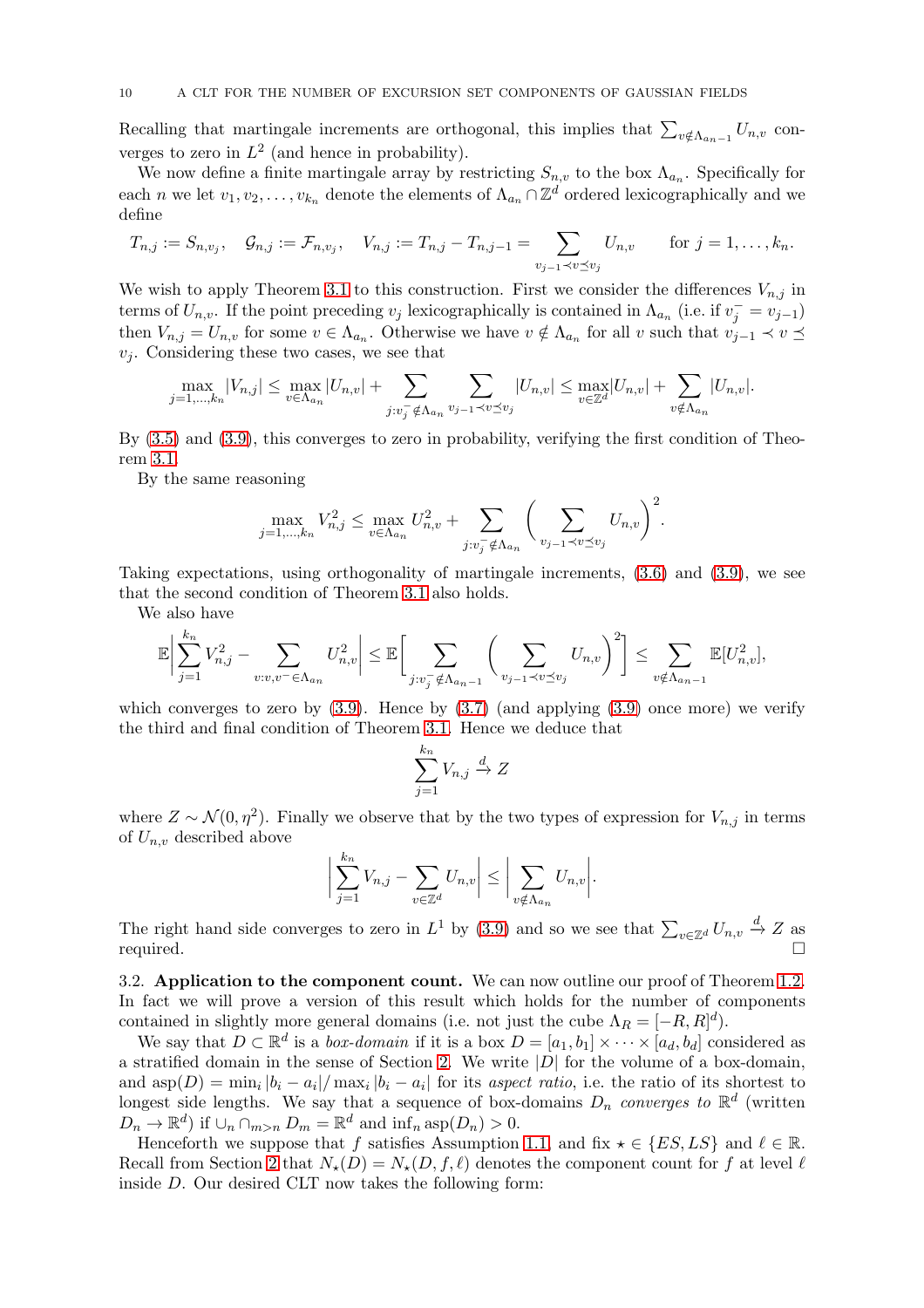<span id="page-10-0"></span>**Theorem 3.4** (CLT for the component count). There exists a  $\sigma^2 \geq 0$  such that, for every sequence of box-domains  $D_n \to \mathbb{R}^d$ , as  $n \to \infty$ 

$$
\frac{\text{Var}[N_{\star}(D_n)]}{|D_n|} \to \sigma^2 \quad and \quad \frac{N_{\star}(D_n) - \mathbb{E}[N_{\star}(D_n)]}{|D_n|^{1/2}} \to \sigma Z,
$$

where Z is a standard normal random variable. A representation for  $\sigma^2$  is given in [\(3.30\)](#page-16-1).

*Proof of Theorem [1.2.](#page-2-1)* For a sequence  $R_n \to \infty$ , take  $D_n = [-R_n, R_n]^d$  in Theorem [3.4.](#page-10-0)  $\Box$ 

Theorem [3.4](#page-10-0) is proven in the following way. Recall that f may be represented as  $f = q * W$ where W is the white noise on  $\mathbb{R}^d$ . For  $v \in \mathbb{Z}^d$ , recall that  $B_v = v + [0, 1]^d$ , and write  $W_v$  for the restriction of W to the cube  $B_v$ . Fix a sequence of box-domains  $D_n \to \mathbb{R}^d$ , and define for  $v \in \mathbb{Z}^d$ 

<span id="page-10-1"></span>
$$
(3.10) \quad S_{n,v} = \frac{\mathbb{E}\left[N_{\star}(D_n) \mid \mathcal{F}_{n,v}\right] - \mathbb{E}[N_{\star}(D_n)]}{|D_n|^{1/2}} \qquad \text{where} \qquad \mathcal{F}_{n,v} := \mathcal{F}_v := \sigma\left(W_u \mid u \le v\right),
$$

recalling that  $\preceq$  denotes the lexicographic order. This defines a mean-zero lexicographic martingale array, which is square integrable since  $N_{\star}(D_n)$  has a finite second moment for each n. By an elementary conditional expectation argument we have

(3.11) 
$$
\text{as } v \to -\infty^* \qquad \mathbb{E}[N_{\star}(D_n) \mid \mathcal{F}_v] \to \mathbb{E}[N_{\star}(D_n) \mid \bigcap_{v \in \mathbb{Z}^d} F_v] = \mathbb{E}[N_{\star}(D_n)] \n\text{as } v \to \infty^* \qquad \mathbb{E}[N_{\star}(D_n) \mid \mathcal{F}_v] \to \mathbb{E}[N_{\star}(D_n) \mid \sigma(\bigcup_{v \in \mathbb{Z}^d} \mathcal{F}_v)] = N_{\star}(D_n).
$$

Therefore  $\lim_{v\to-\infty^*} S_{n,v} = 0$ , matching the normalisation declared before Theorem [3.2,](#page-8-0) and

<span id="page-10-2"></span>
$$
\sum_{v \in \mathbb{Z}^d} U_{n,v} = \lim_{v \to \infty^*} S_{n,v} = \frac{N_{\star}(D_n) - \mathbb{E}[N_{\star}(D_n)]}{|D_n|^{1/2}},
$$

where  $U_{n,v} := S_{n,v} - S_{n,v}$  are the martingale differences. Hence Theorem [3.4](#page-10-0) will follow from our lexicographic martingale CLT (Theorem [3.2\)](#page-8-0) provided we verify conditions [\(3.5\)](#page-8-4)–[\(3.7\)](#page-8-2). This verification will require several preparatory lemmas.

The first step is to find an alternative representation of the martingale differences  $U_{n,v}$ . Let  $W'$  be an independent copy of W and define a new white noise

$$
W_v(A) = W(A \backslash B_v) + W'(A \cap B_v).
$$

Roughly speaking  $\widetilde{W}_v$  is simply W after resampling independently on  $B_v$ . We then define  $f_v = q * W_v$  and

$$
\Delta_v(D) = N_\star(D, f, \ell) - N_\star(D, \widetilde{f}_v, \ell)
$$

i.e.  $\Delta_v(D)$  is the change in the component count inside a domain D upon resampling the white noise on the cube  $B_v$ . The importance of resampling comes from the following representation

(3.12) 
$$
U_{n,v} = |D_n|^{-1/2} \mathbb{E}[\Delta_v(D_n) | \mathcal{F}_v] \quad \text{a.s.},
$$

which follows easily from the independence of the white noise on disjoint regions. Finally we define the perturbation function  $p : \mathbb{R}^d \to \mathbb{R}$  by

$$
p_v(x) := \widetilde{f}_v(x) - f(x) = \int_{B_v} q(x - u) \, d(W' - W)(u).
$$

Note that  $f_v$  is equal to f in law, and p is a centred Gaussian field.

We can control  $\Delta_v(D)$  by applying the stability estimates from Section [2.](#page-4-0) Let  $V = \{w \in$  $\mathbb{Z}^d$  :  $D \cap B_w \neq \emptyset$  denote the indices of cubes which intersect D. For  $w \in V$ , recall the notion of stability of a pair of functions  $(g, p)$  (at level  $\ell$ ) on  $D \cap B_w$ , considered as a stratified domain. For  $v \in \mathbb{Z}^d$ , we define the (random) unstable set

$$
\mathcal{U}_v = \mathcal{U}_v(D) := \{ w \in V \mid (f, p_v) \text{ is unstable on } D \cap B_w \}.
$$

Recall also the exponent  $\beta > 9d$  from Assumption [1.1,](#page-2-0) which appears in subsequent bounds.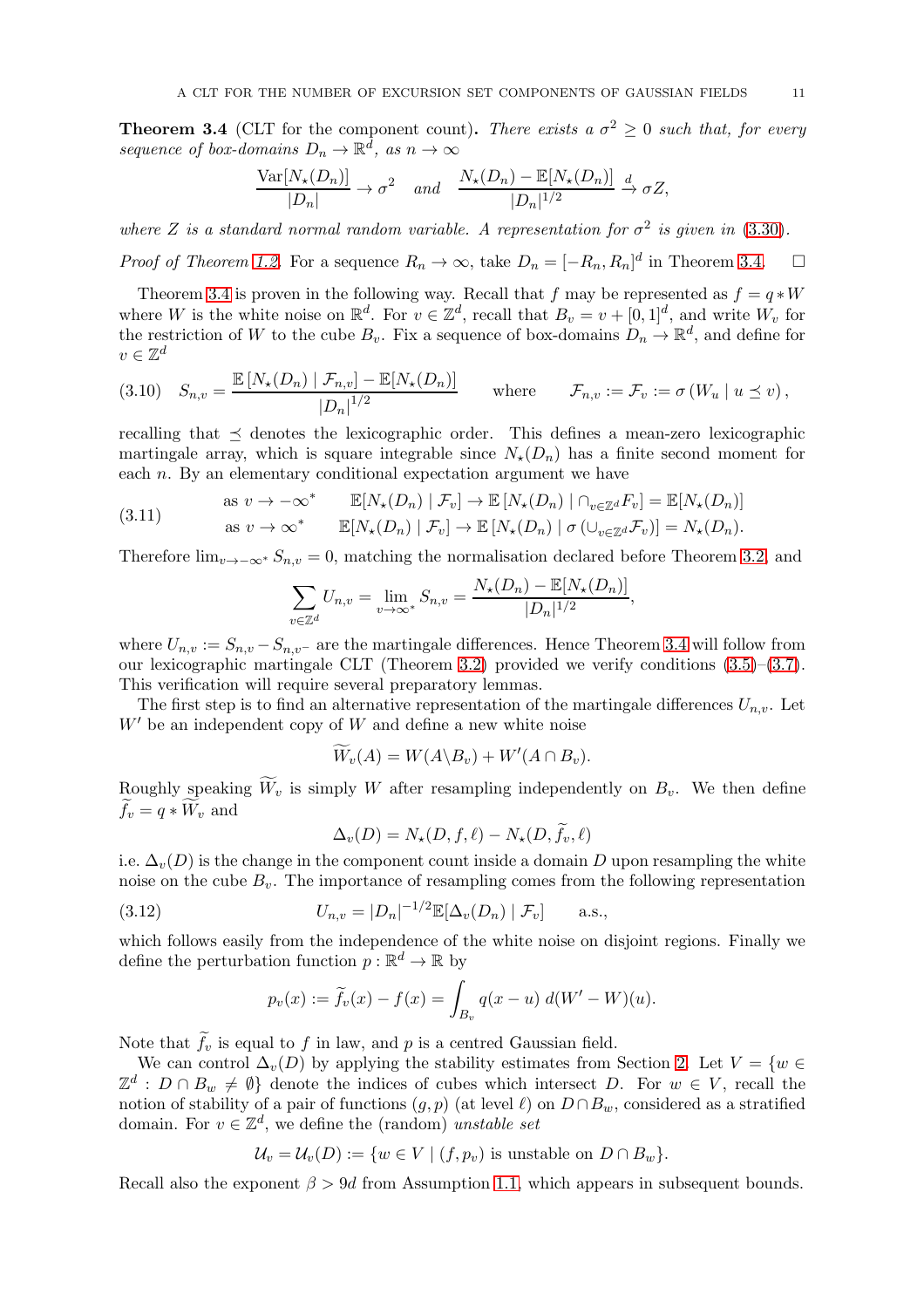<span id="page-11-1"></span>**Lemma 3.5.** For each  $\delta > 0$  there exists  $c > 0$ , independent of D, such that, for all  $v \in \mathbb{Z}^d$ ,

$$
\mathbb{P}\left(v\in\mathcal{U}_0\right)\leq c(1+|v|)^{-\beta+\delta}.
$$

*Proof.* By Lemma [2.4,](#page-6-3) for every  $\varepsilon > 0$  there is a  $c_{\varepsilon} > 0$ , independent of D, such that

$$
\mathbb{P}\left(v \in \mathcal{U}_0\right) \le c_{\varepsilon} \inf_{\tau > c_{\varepsilon} \sqrt{M_v}} \left(\tau^{1-\varepsilon} + e^{-(\tau - c_{\varepsilon} \sqrt{M_v})^2/(2M_v)}\right),
$$

where

$$
M_v = \sup_{x \in v + \Lambda_2} \sup_{|\alpha|, |\gamma| \le 2} |\partial_x^{\alpha} \partial_y^{\beta} \text{Cov}(p_0(x), p_0(y))|.
$$

By the white noise representation of  $p_0$ , for  $|\alpha|, |\gamma| \leq 2$ ,

$$
\left|\partial_x^{\alpha}\partial_y^{\gamma}Cov(p_0(x),p_0(y))\right| = \left|2\int_{B_0}\partial_x^{\alpha}\partial_y^{\gamma}q(x-u)q(y-u) du\right|,
$$

where the exchange of derivative and integration is justified by the dominated convergence theorem, since  $q \in C^3(\mathbb{R}^d)$  and  $B_0$  is compact. By Assumption [1.1](#page-2-0) we conclude that  $M_v \leq$  $c_1(1+|v|)^{-2\beta}$ . Choosing  $\tau = 2c_{\varepsilon}\sqrt{c_1}(1+2\sqrt{d}+|v|)^{-\beta+\eta} \geq 2c_{\varepsilon}\sqrt{M_v}$  for some  $\eta > 0$ , we have

$$
\mathbb{P}(v \in \mathcal{U}_0) \le c_2 \Big( (1+|v|)^{-(\beta-\eta)(1-\varepsilon)} + e^{-c_3(1+|v|)^{2\eta}} \Big)
$$

for some  $c_2, c_3 > 0$  independent of D. Choosing  $\eta, \varepsilon > 0$  small enough we can ensure that this expression is bounded by  $c_{\delta}(1+|v|)^{-\beta+\delta}$  for any  $\delta > 0$  as required.

The previous lemma, combined with the stability in Lemma [2.1,](#page-5-1) shows that with high probability  $\Delta_v(D) = 0$  if v is far away from D. In the following lemma we control the  $(2 + \varepsilon)$ moments of  $\Delta_v(D)$ ; this makes essential use of the third moment bound in Theorem [1.6.](#page-3-0)

<span id="page-11-2"></span>**Lemma 3.6** (Bounded moments). For each  $\varepsilon \in [0, 1 - 9d/\beta)$  the following hold:

(1) There is a  $c_1 > 0$  such that, for every box-domain D,

$$
\mathbb{E}\left[|\Delta_0(D)|^{2+\varepsilon}\right] \leq c_1.
$$

(2) For every  $a > 0$  and  $\gamma < \beta(1-\varepsilon)/3$  there is  $a c_2 > 0$  such that, for every box-domain D with  $\text{asp}(D) \geq a$ , and  $R \geq 1$ 

$$
\sum_{\text{dist}(v,D) > R} \mathbb{E}\left[|\Delta_v(D)|^{2+\varepsilon}\right] \le c_2 |D|^3 R^{-\gamma} (R^d + R|D|^{\frac{d-1}{d}}).
$$

(3) For every  $a > 0$  there is  $a c_3 > 0$  such that, for every box-domain D with  $a \text{sp}(D) \geq a$ ,

<span id="page-11-0"></span>
$$
\sum_{v \in \mathbb{Z}^d} \mathbb{E} \left[ |\Delta_v(D)|^{2+\varepsilon} \right] \le c_3 |D|.
$$

*Proof.* Recall that  $N_c(D \cap B_v, g)$  denotes the number of stratified critical points of g in  $D \cap B_v$ , and define  $N_c(B_v) = N_c(D \cap B_v, f) + N_c(D \cap B_v, f_0)$ . By Lemma [2.2](#page-5-2) (applied to  $g = f$  and  $p = p_0$ 

(3.13) 
$$
|\Delta_0(D)| \leq \sum_{v \in V} \overline{N}_c(B_v) \mathbb{1}_{v \in \mathcal{U}_0}.
$$

In order to control the  $(2+\varepsilon)$ -moment of this quantity, we use the following elementary bound which follows from the reverse Minkowski inequality: for  $x_1, \ldots, x_n \geq 0$  and  $p \in (0, 1)$ 

(3.14) 
$$
\left(\sum_{i=1}^{n} x_i^p\right)^{1/p} \ge (x_1^p)^{1/p} + \dots (x_n^p)^{1/p} = \sum_{i=1}^{n} x_i.
$$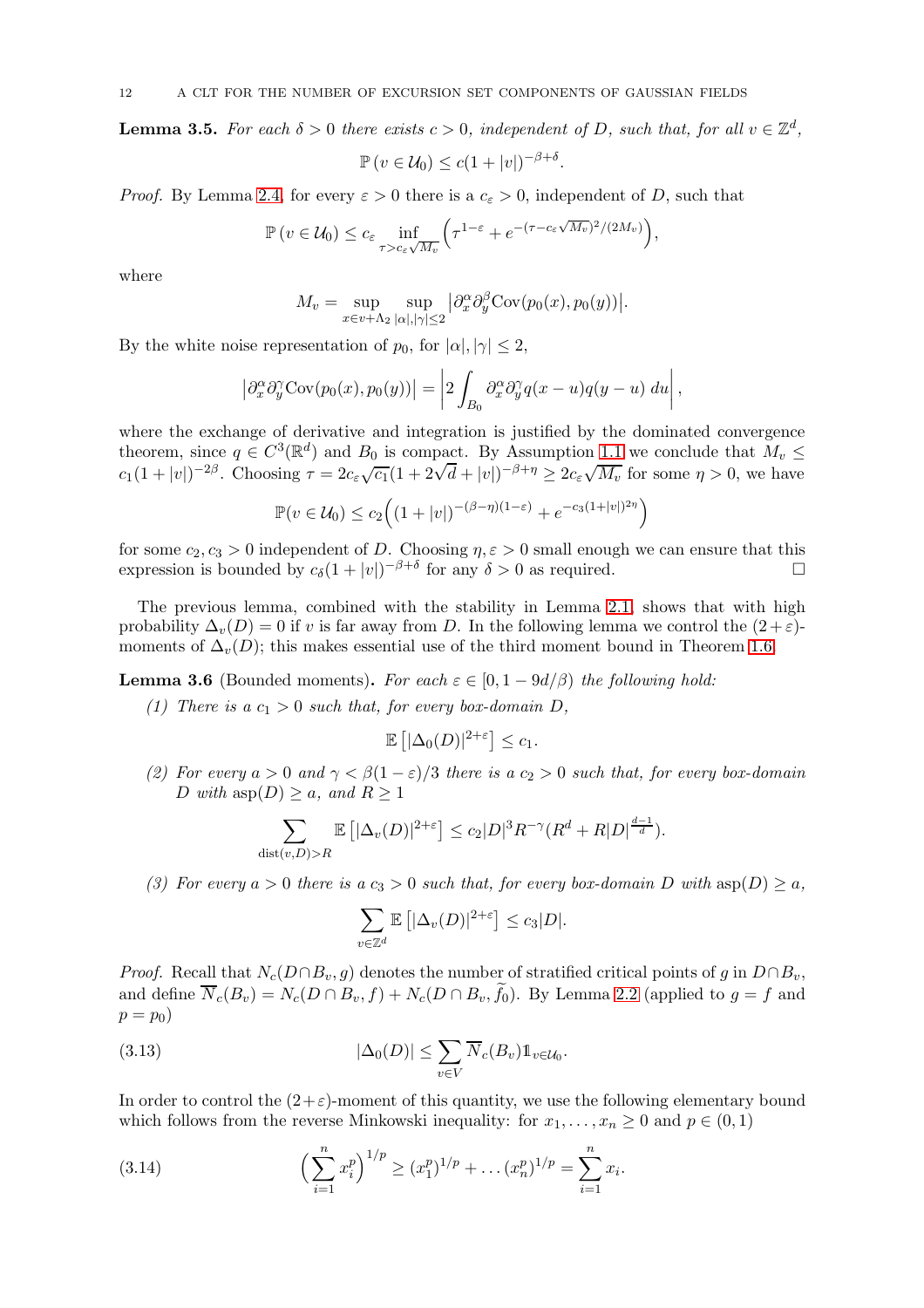Combining this with [\(3.13\)](#page-11-0) yields, for any  $\varepsilon \in (0,1)$ ,

$$
\begin{split} |\Delta_{0}(D)|^{2+\varepsilon} &\leq \bigg(\sum_{v\in V} \overline{N}_{c}(B_{v}) \, \mathbb{1}_{v\in\mathcal{U}_{0}}\bigg)^{2+\varepsilon} = \bigg(\Big(\sum_{v\in V} \overline{N}_{c}(B_{v}) \, \mathbb{1}_{v\in\mathcal{U}_{0}}\Big)^{3}\bigg)^{\frac{2+\varepsilon}{3}} \\ &= \bigg(\sum_{u,v,w\in V} \overline{N}_{c}(B_{u}) \, \overline{N}_{c}(B_{v}) \, \overline{N}_{c}(B_{w}) \, \mathbb{1}_{u,v,w\in\mathcal{U}_{0}}\bigg)^{\frac{2+\varepsilon}{3}} \\ &\leq \sum_{u,v,w\in V} \Big(\overline{N}_{c}(B_{u}) \, \overline{N}_{c}(B_{v}) \, \overline{N}_{c}(B_{w})\Big)^{\frac{2+\varepsilon}{3}} \mathbb{1}_{u,v,w\in\mathcal{U}_{0}}. \end{split}
$$

Taking expectations and using Hölder's inequality we have

<span id="page-12-3"></span>
$$
(3.15) \qquad \mathbb{E}\left[|\Delta_0(D)|^{2+\varepsilon}\right] \leq \sum_{u,v,w \in V} \prod_{i \in \{u,v,w\}} \mathbb{E}\left[\overline{N}_c(B_i)^3\right]^{\frac{2+\varepsilon}{9}} \mathbb{P}(i \in \mathcal{U}_0)^{\frac{1-\varepsilon}{9}}.
$$

By the third moment bound (Theorem [1.6\)](#page-3-0) applied to f and  $f_0$  over each stratum of  $B_i$ , and by stationarity, we have that  $\mathbb{E}[\overline{N}_c(B_i)^3]$  is uniformly bounded over  $i \in \mathbb{Z}^d$ . We therefore see that

<span id="page-12-0"></span>
$$
(3.16) \qquad \mathbb{E}\left[|\Delta_0(D)|^{2+\varepsilon}\right] \le c_4 \bigg(\sum_{v \in V} \mathbb{P}\left(v \in \mathcal{U}_0\right)^{\frac{1-\varepsilon}{9}}\bigg)^3 \le c_4 \bigg(\sum_{v \in \mathbb{Z}^d} \mathbb{P}\left(v \in \mathcal{U}_0\right)^{\frac{1-\varepsilon}{9}}\bigg)^3
$$

for a constant  $c_4 > 0$  depending only on f. Lemma [3.5](#page-11-1) shows that this summand is bounded by  $c_5(1+|v|)^{-(\beta-\delta)(1-\varepsilon)/9}$  for any  $\delta > 0$ . Choosing  $\delta$  sufficiently small so that  $(\beta-\delta)(1-\epsilon)/9 > d$ (which is possible since  $\varepsilon < 1 - 9d/\beta$ ) ensures that the exponent is less than  $-d$  and so [\(3.16\)](#page-12-0) is bounded uniformly over D.

We turn to the second statement of the lemma. Let  $\delta > 0$  and define  $\gamma = (\beta - \delta)(1 - \epsilon)/3$ ; without loss of generality we may assume  $\delta$  is sufficiently small so that  $\gamma > 3d$ . By [\(3.16\)](#page-12-0) and stationarity,

$$
\sum_{\text{dist}(v,D) > R} \mathbb{E}\left[|\Delta_v(D)|^{2+\varepsilon}\right] \leq c_6 \sum_{\text{dist}(v,D) > R} \left(\sum_{w \in V} (1+|v-w|)^{-\gamma/3}\right)^3
$$
\n
$$
\leq c_6 \sum_{\text{dist}(v,D) > R} \left(\sum_{w \in V} \text{dist}(v,D)^{-\gamma/3}\right)^3
$$
\n
$$
\leq c_6 |D|^3 \sum_{\text{dist}(v,D) > R} \text{dist}(v,D)^{-\gamma}.
$$

<span id="page-12-2"></span>We now claim that (3.18)

<span id="page-12-1"></span>
$$
\sum_{\text{dist}(v,D) > R} \text{dist}(v,D)^{-\gamma} \le \sum_{v \in \mathbb{Z}^d : |v| > R} |v|^{-\gamma} + c_7 |D|^{\frac{d-1}{d}} \sum_{n=R}^{\infty} n^{-\gamma} \le c_8 \Big( R^{-\gamma+d} + |D|^{\frac{d-1}{d}} R^{-\gamma+1} \Big),
$$

where  $c_7, c_8 > 0$  depend also on  $\gamma$  and a. The second inequality in [\(3.18\)](#page-12-1) is elementary. The first follows from partitioning  $S := \{v \in \mathbb{Z}^d : \text{dist}(v, D) > R\}$  according to which point of D is closest. Each corner of D will correspond to an approximate orthant of  $\mathbb{Z}^d$  and the sum of these contributions over all corners is dominated by the first term in the middle of [\(3.18\)](#page-12-1). Each non-corner point on the boundary of  $D$  will correspond to a half-line of points in  $S$ which will contribute  $\sum_{n=R}^{\infty} n^{-\gamma}$  to the left hand side of [\(3.18\)](#page-12-1). Since the number of points on the boundary of D is dominated by  $c_8|D|^{(d-1)/d}$ , we have proven [\(3.18\)](#page-12-1). Then since  $\gamma > 3d$ , combining [\(3.17\)](#page-12-2) and [\(3.18\)](#page-12-1) establishes second statement of the lemma.

For the third statement, we take R to be the shortest side length of  $D$ , which is comparable to  $|D|^{1/d}$  by assumption, and partition  $\mathbb{Z}^d$  into regions with distance greater/less than R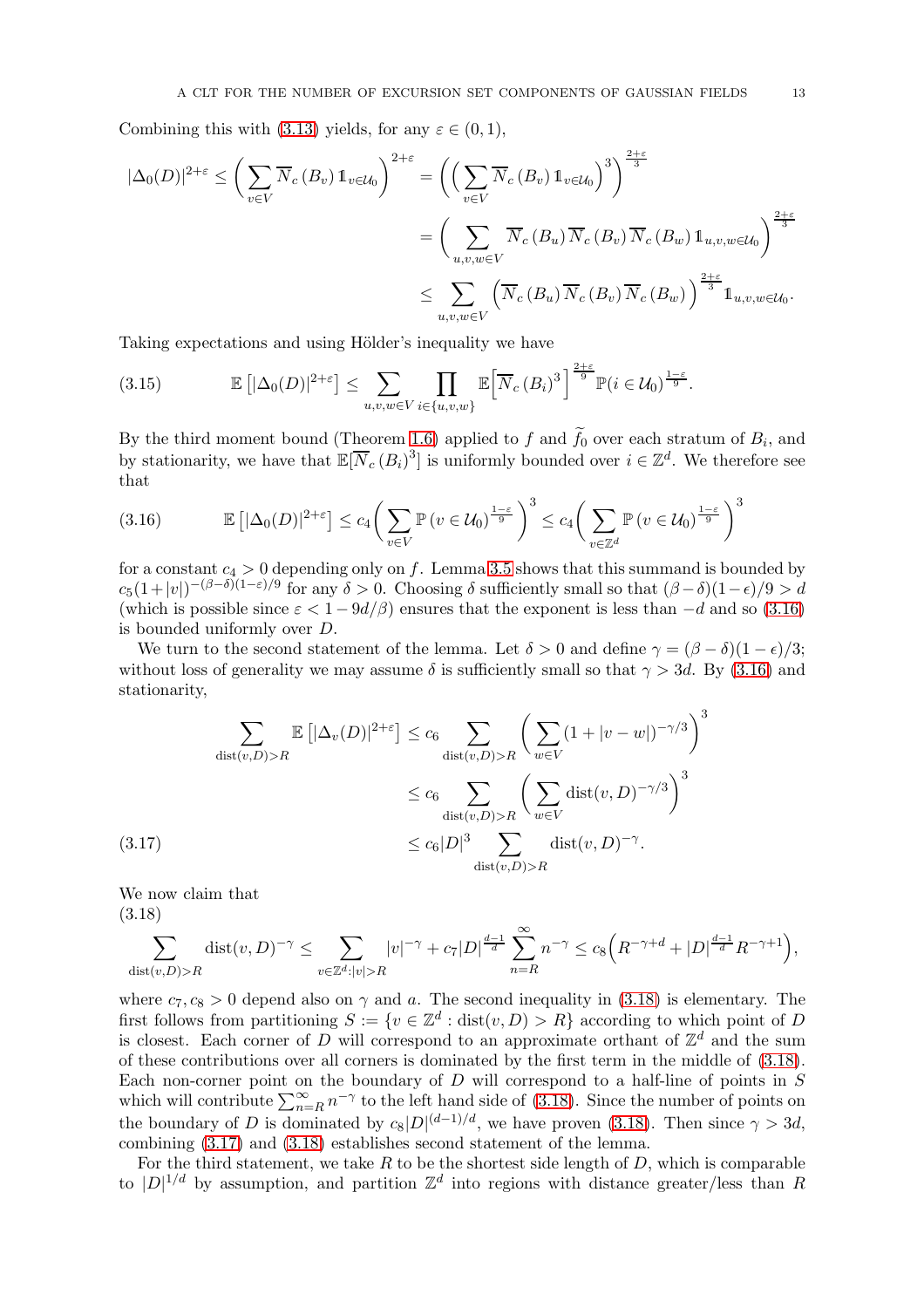from D. Then choose  $\gamma \in (3d, \beta(1 - \varepsilon)/3)$ , and combine the first two statements of the lemma.  $l$ emma.

The final ingredient is a 'stabilisation' property that  $\Delta_0(D_n)$  converges almost surely as  $D_n \to \mathbb{R}^d$ , which follows essentially from the fact that, by Lemma [3.5,](#page-11-1) the unstable set  $U_0 = \bigcup_n U_0(D_n)$  is almost surely finite (at least, as long as  $\partial D_n$  does not intersect any cube  $B_v$  too many times). This requires only the weaker assumption  $\beta > d$ .

A sequence of box-domains  $D_n \to \mathbb{R}^d$  will be called *well-spaced* if the number of indices n for which  $\partial D_n$  intersects  $B_v$  is bounded over  $v \in \mathbb{Z}^d$ .

<span id="page-13-1"></span>**Lemma 3.7** (Stabilisation). For every well-spaced sequence of box-domains  $D_n \to \mathbb{R}^d$  there exists a random variable  $\Delta_0(\mathbb{R}^d)$  such that

$$
\Delta_0(D_n) \xrightarrow{a.s.} \Delta_0(\mathbb{R}^d) \qquad as \; n \to \infty.
$$

Proof. Define the set

$$
\mathcal{U}_0 := \bigcup_n \mathcal{U}_0(D_n) = \{ w \in V \mid (f, p_0) \text{ is unstable on } D_n \cap B_w \text{ for some n} \}.
$$

By Lemma [3.5,](#page-11-1) the fact that  $D_n$  is well-spaced, and the Borel-Cantelli lemma,  $\mathcal{U}_0$  is finite almost surely. Fix such a realisation of f and  $p_0$ , and choose  $0 < R_1 < R_2$  such that (i)  $B_w \subset \Lambda_{R_1}$  for all  $w \in \mathcal{U}_0$ , and (ii) every bounded component of  $\{f = \ell\}$  which intersects  $\Lambda_{R_1}$ is contained in  $\Lambda_{R_2}$  (i.e. does not intersect  $\mathbb{R}^d \setminus \Lambda_{R_2}$ ).

We claim that, if n is such that  $\Lambda_{R_2} \subseteq D_n$ , then

(3.19) 
$$
\Delta_0(D_n) = \overline{N}_\star(\Lambda_{R_1}, f, \ell) - \overline{N}_\star(\Lambda_{R_1}, \tilde{f}_0, \ell),
$$

where  $N_{\star}(\Lambda_{R_1}, f, \ell)$  denotes the number of bounded components of  $\{f \geq \ell\}$  (or  $\{f = \ell\}$ ) if  $\star = LS$ ) which intersect  $\Lambda_{R_1}$ . This concludes the proof of the lemma by taking  $n \to \infty$ .

To prove [\(3.19\)](#page-13-0), observe that

<span id="page-13-0"></span>
$$
N_{\star}(D_n, f, \ell) = N_{\star}(D_n \backslash \Lambda_{R_1}, f, \ell) + \overline{N}_{\star}(\Lambda_{R_1}, f, \ell)
$$

which holds because any component of  $\{f \geq \ell\}$  (or  $\{f = \ell\}$ ) contained in  $D_n$  is either contained in  $D_n \setminus \Lambda_{R_1}$  or intersects  $\Lambda_{R_1}$ , and by the definition of  $R_{2}$ , all components of the second type are contained in  $D_n$ . This also holds if we replace f by  $f_0$  of course, and so

$$
\Delta_0(D_n) = \Delta_0(D_n \setminus \Lambda_{R_1}) + \overline{N}_{\star}(\Lambda_{R_1}, f, \ell) - \overline{N}_{\star}(\Lambda_{R_1}, \widetilde{f}_0, \ell).
$$

Finally, by Lemma [2.1](#page-5-1) (applied to  $g = f$  and  $p = p_0$ ) and the fact that  $B_w \subset \Lambda_{R_1}$  for all  $w \in \mathcal{U}_0$ , we have  $\Delta_0(D \setminus \Lambda_{R_1}) = 0$ . Combining these gives [\(3.19\)](#page-13-0).

With these results in hand, we are ready to prove Theorem [3.4:](#page-10-0)

*Proof of Theorem [3.4.](#page-10-0)* We first fix a well-spaced sequence of box-domains  $D_n \to \mathbb{R}^d$  and prove the result for this sequence, that is, we prove that there exists  $\sigma^2 \ge 0$  (possibly depending on  $D_n$ ) such that, as  $n \to \infty$ 

<span id="page-13-2"></span>(3.20) 
$$
\frac{\text{Var}[N_{\star}(D_n)]}{|D_n|} \to \sigma^2 \text{ and } \frac{N_{\star}(D_n) - \mathbb{E}[N_{\star}(D_n)]}{|D_n|^{1/2}} \to \sigma Z,
$$

where Z is a standard normal random variable. At the end of the proof we will argue that  $\sigma^2$ does not depend on the sequence  $D_n$ , and also lift the requirement for  $D_n$  to be well-spaced.

Recall from the discussion around [\(3.10\)](#page-10-1) that it is sufficient for us to verify conditions  $(3.5)-(3.7)$  $(3.5)-(3.7)$  $(3.5)-(3.7)$  for  $U_{n,v} = |D_n|^{-1/2} \mathbb{E}[\Delta_v(D_n) | \mathcal{F}_v].$ 

Consider first [\(3.5\)](#page-8-4). Let  $V_n = \{w \in \mathbb{Z}^d : D_n \cap B_w \neq \emptyset\}$  denote the indices of cubes which intersect  $D_n$ . Fix  $\eta > 0$  and  $\varepsilon \in (0, 1 - 9d/\beta)$ . By applying the union bound, Markov's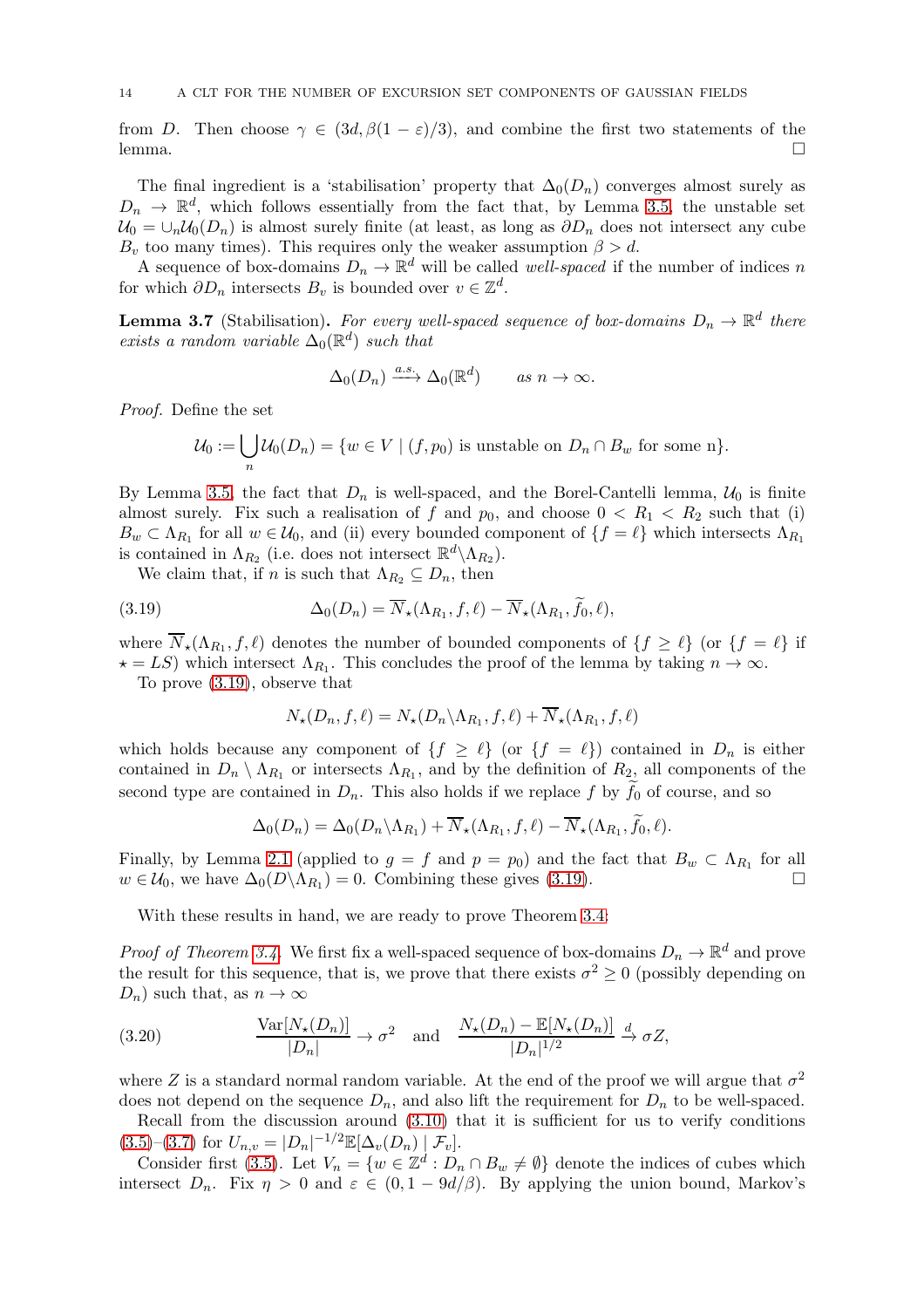inequality, Jensen's inequality, and the third statement of Lemma [3.6,](#page-11-2) we have

$$
\mathbb{P}\Big(\max_{v\in\mathbb{Z}^d} |U_{n,v}| > \eta\Big) \leq \eta^{-(2+\varepsilon)} \sum_{v\in\mathbb{Z}^d} \mathbb{E}\big[|U_{n,v}|^{2+\varepsilon}\big]
$$
  

$$
\leq \eta^{-(2+\varepsilon)} |D_n|^{-\frac{2+\varepsilon}{2}} \sum_{v\in\mathbb{Z}^d} \mathbb{E}\big[|\Delta_v(D_n)|^{2+\varepsilon}\big] \leq c_1 \eta^{-(2+\varepsilon)} |D_n|^{-\frac{\varepsilon}{2}}
$$

for a  $c_1 > 0$  independent of n. Since this converges to zero as  $n \to \infty$ , we have verified [\(3.5\)](#page-8-4).

We can use similar estimates for  $(3.6)$ : again by the union bound, conditional Jensen inequality, and the third statement of Lemma [3.6,](#page-11-2)

$$
\mathbb{E}\big[\max_{v\in\mathbb{Z}^d} U_{n,v}^2\big] \le \frac{1}{|D_n|} \sum_{v\in\mathbb{Z}^d} \mathbb{E}\left[\Delta_v (D_n)^2\right] \le c_2
$$

for a  $c_2 > 0$  independent of n, as required.

We turn now to [\(3.7\)](#page-8-2). Letting  $\tau_v$  denote translation by v (for  $v \in \mathbb{Z}^d$ ), we note that the sequence of random variables  $\Delta_v(D_n)$  for  $n \in \mathbb{N}$  has the same distribution as the sequence  $\Delta_0(\tau_{-v}D_n)$ . Therefore by the stabilisation in Lemma [3.7,](#page-13-1) for each  $v \in \mathbb{Z}^d$  there exists a random variable  $\Delta_v(\mathbb{R}^d)$  such that  $\Delta_v(D_n) \stackrel{a.s.}{\longrightarrow} \Delta_v(\mathbb{R}^d)$  as  $n \to \infty$ . For  $v \in \mathbb{Z}^d$  and boxdomain D let

<span id="page-14-1"></span>
$$
X_v(D) = \mathbb{E}[\Delta_v(D) | \mathcal{F}_v]
$$
 and  $X_v = \mathbb{E}[\Delta_v(\mathbb{R}^d) | \mathcal{F}_v].$ 

The statement we need to prove is that

(3.21) 
$$
|D_n|^{-1} \sum_{v \in \mathbb{Z}^d} X_v^2(D_n) \xrightarrow{L^1} \sigma^2
$$

as  $n \to \infty$ . Our strategy is roughly to show that the sum over  $v \notin V_n$  is negligible whilst for  $v \in V_n$  we can approximate  $X_v^2(D_n)$  by  $X_v^2$  and hence apply the ergodic theorem.

First we must prove stationarity of  $(X_v | v \in \mathbb{Z}^d)$ . Let  $m \in \mathbb{N}$  and  $v_1, \ldots, v_m, w \in \mathbb{Z}^d$ , we note that for any box-domain D

<span id="page-14-0"></span>(3.22) 
$$
(X_{v_i+w}(D))_{i=1,...,m} = (\mathbb{E}[\Delta_{v_i+w}(D) | \mathcal{F}_{v_i+w}])_{i=1,...,m}
$$

$$
\stackrel{d}{=} (\mathbb{E}[\Delta_{v_i}(\tau_{-w}D) | \mathcal{F}_{v_i}])_{i=1,...,m} = (X_{v_i}(\tau_{-w}D))_{i=1,...,m}.
$$

Here we have used stationarity of  $f$  along with the fact that

<span id="page-14-3"></span>
$$
\mathcal{F}_{v+w} = \sigma(W_{u+w} \mid u \preceq v)
$$

(this is where our use of the standard lexicographic ordering is crucial). Since  $\Delta_v(D_n) \xrightarrow{a.s.}$  $\Delta_v(\mathbb{R}^d)$ , we know that  $X_{v_i}(D_n) \xrightarrow{a.s.} X_{v_i}$  for any sequence  $D_n \to \mathbb{R}^d$ . Applying this reasoning to both sides of [\(3.22\)](#page-14-0) shows that

(3.23) 
$$
(X_{v_i+w})_{i=1,\dots,m} \stackrel{d}{=} (X_{v_i})_{i=1,\dots,m},
$$

verifying stationarity of  $(X_y | v \in \mathbb{Z}^d)$ .

Now, since  $(W_v \mid v \in \mathbb{Z}^d)$  consists of i.i.d. variables and  $(X_v \mid v \in \mathbb{Z}^d)$  is stationary, the ergodic theorem ([\[16,](#page-32-27) Theorem 6.2.1]) states that

(3.24) 
$$
|D_n|^{-1} \sum_{v \in V_n} X_v^2 \xrightarrow{L^1} \mathbb{E}[X_0^2]
$$

as  $n \to \infty$ . So it remains to compare the left-hand side of  $(3.21)$  to  $|D_n|^{-1} \sum_{v \in V_n} X_v^2$ .

As such, for each  $n \in \mathbb{N}$ , choose box-domains  $D_n^- \subset D_n \subset D_n^+$  of the form

<span id="page-14-2"></span>
$$
D_n^{\pm} := \bigcup_{v \in V_n^{\pm}} B_v
$$

for index sets  $V_n^{\pm} \subset \mathbb{Z}^d$  such that, as  $n \to \infty$ ,

$$
\zeta_n := \max\{1 - |D_n|/|D_n|, |D_n^+|/|D_n| - 1\} \to 0
$$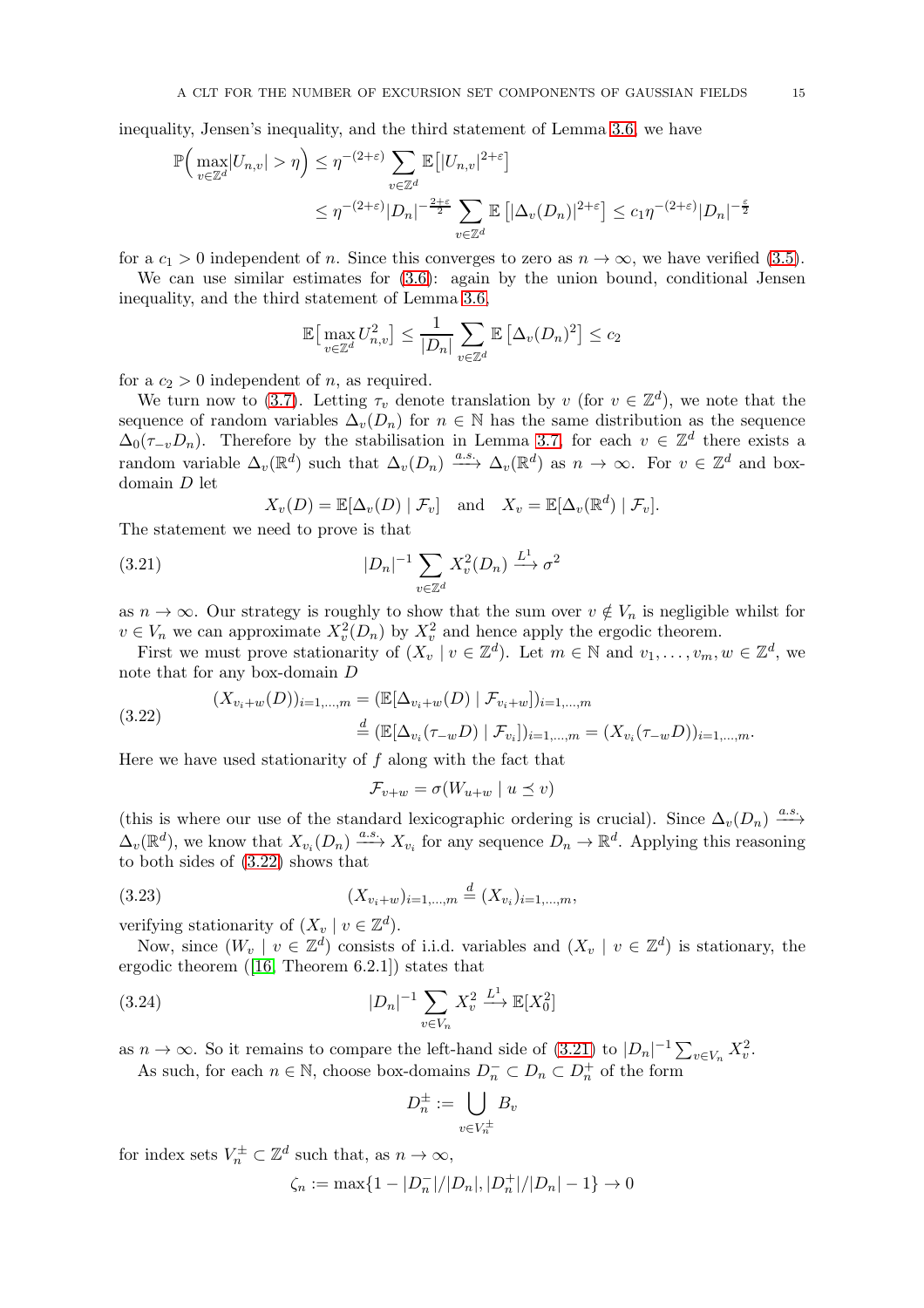16 A CLT FOR THE NUMBER OF EXCURSION SET COMPONENTS OF GAUSSIAN FIELDS

and

$$
\eta_n := \min\{\text{dist}(V_n^-, \mathbb{Z}^d \setminus V_n), \text{dist}(\mathbb{Z}^d \setminus V_n^+, V_n)\} \sim |D_n|^{\frac{1-\lambda}{d}}
$$

where  $\lambda > 0$  will be specified below. Roughly speaking this means that the distance between  $D_n^-$  (resp.  $D_n^+$ ) and  $D_n$  goes to infinity, but slowly compared to the order of  $|D_n|$ .

We now show that the contribution to [\(3.21\)](#page-14-1) from v outside  $V_n^+$  is negligible; by the second statement of Lemma [3.6,](#page-11-2) for every  $\gamma < \beta/3$  there is a  $c_{\gamma} > 0$  such that,

<span id="page-15-2"></span>
$$
(3.25) \qquad \frac{1}{|D_n|} \mathbb{E} \Big[ \sum_{v \notin V_n^+} X_v^2(D_n) \Big] \le c_\gamma |D_n|^2 \eta_n^{-\gamma} (\eta_n^d + \eta_n |D_n|^{\frac{d-1}{d}}) \le c_\gamma |D_n|^{3-\lambda/d - (1-\lambda)\frac{\gamma}{d}}.
$$

Since  $\gamma > 3d$ , this expression will converge to zero provided we choose  $\lambda > 0$  sufficiently small.

We next claim that the contributions from v inside  $V_n^-$  are well-approximated by their stationary counterparts, i.e.

(3.26) 
$$
|D_n|^{-1} \sum_{v \in V_n^-} (X_v^2(D_n) - X_v^2) \xrightarrow{L^1} 0
$$

Clearly it is sufficient to show that

<span id="page-15-1"></span>
$$
\lim_{n \to \infty} \sup_{v \in V_n^-} \mathbb{E}\left[ \left| X_v^2(D_n) - X_v^2 \right| \right] = 0.
$$

Suppose that this was not true, so there exists some sequence of points  $v_n \in D_n^-$  such that

<span id="page-15-0"></span>(3.27) 
$$
0 < \liminf_{n \to \infty} \mathbb{E} [X_{v_n}^2(D_n) - X_{v_n}^2] = \liminf_{n \to \infty} \mathbb{E} [X_0^2(\tau_{-v_n}D_n) - X_0^2].
$$

We note that  $\tau_{-v_n}D_n$  converges to  $\mathbb{R}^d$  since  $\eta_n \to \infty$ . Hence by Lemma [3.7,](#page-13-1)  $X_0^2(\tau_{-v_n}D_n) \xrightarrow{a.s.}$  $X_0^2$  as  $n \to \infty$ . Moreover by the first statement of Lemma [3.6](#page-11-2)  $X_0^2(\tau_{-v_n}D_n) - X_0^2$  is uniformly integrable. However these two facts contradict [\(3.27\)](#page-15-0) and so [\(3.26\)](#page-15-1) is proved.

Finally, we note that the contributions to [\(3.21\)](#page-14-1) from  $V_n^+ \setminus V_n^-$  (or  $V_n \setminus V_n^-$  for the stationary counterparts) are also negligible. Specifically, by the first statement of Lemma [3.6](#page-11-2)

<span id="page-15-3"></span>
$$
(3.28) \qquad |D_n|^{-1} \mathbb{E}\Big[\sum_{v \in V_n^+ \backslash V_n^-} X_v^2(D_n)\Big] \le 2\zeta_n \sup_{v \in \mathbb{Z}^d} \mathbb{E}[X_v^2(D_n)] \le c_3\zeta_n \to 0,
$$

and similarly

<span id="page-15-4"></span>(3.29) 
$$
|D_n|^{-1} \mathbb{E} \Big[ \sum_{v \in V_n \setminus V_n^-} X_v^2 \Big] \leq c_3 \zeta_n \to 0,
$$

where  $c_3 > 0$  is independent of n (the fact that  $X_v$  satisfies the first statement of Lemma [3.6](#page-11-2) follows from Fatou's lemma because  $X_v(D_n) \xrightarrow{a.s.} X_v$ .

Combining  $(3.25)$ ,  $(3.26)$ ,  $(3.28)$  and  $(3.29)$  with  $(3.24)$  allows us to conclude that  $(3.21)$ holds. This verifies the final condition required, and hence proves  $(3.20)$ .

It remains to argue that  $\sigma^2$  is independent of the choice of the sequence  $D_n$ , and that we may lift the requirement that  $D_n$  be well-spaced. To prove the former, suppose  $E_n \to \mathbb{R}^d$ and  $F_n \to \mathbb{R}^d$  are two well-spaced sequences such that [\(3.20\)](#page-13-2) holds for distinct  $\sigma_E^2$  and  $\sigma_F^2$ respectively. Consider an alternating sequence  $G_n$ , that is,  $G_n = E_n$  if n is odd, and  $G_n = F_n$ if n is even. Since  $G_n \to \mathbb{R}^d$  and  $G_n$  is also well-spaced, [\(3.20\)](#page-13-2) holds for a constant  $\sigma_G^2$ , which is in contradiction with the fact that [\(3.20\)](#page-13-2) holds for  $\sigma_E^2$  and  $\sigma_F^2$  along subsequences of odd, respectively even, indices.

To lift the requirement that  $D_n$  be well-spaced, we fix the (unique) value of  $\sigma^2$  established in the previous paragraph. Then let  $D_n \to \mathbb{R}^d$  be arbitrary, and suppose for the sake of contradiction that [\(3.20\)](#page-13-2) does not hold for  $\sigma^2$ . Then by compactness there exists an  $s \in \mathbb{R}$ and a constant  $p \in [0, 1]$  such that  $p \neq \mathbb{P}[Z \geq s/\sigma]$  (interpreted as 0 if  $\sigma^2 = 0$ ), satisfying

$$
\mathbb{P}\big[|D_n|^{-1/2}(N_{\star}(D_n) - \mathbb{E}[N_{\star}(D_n)]) \geq s\big] \to p
$$

along a subsequence. Since  $D_n \to \mathbb{R}^d$ , one can extract a further subsequence such that  $D_n$  is well-spaced. However since [\(3.20\)](#page-13-2) holds for this subsequence, we have a contradiction.  $\square$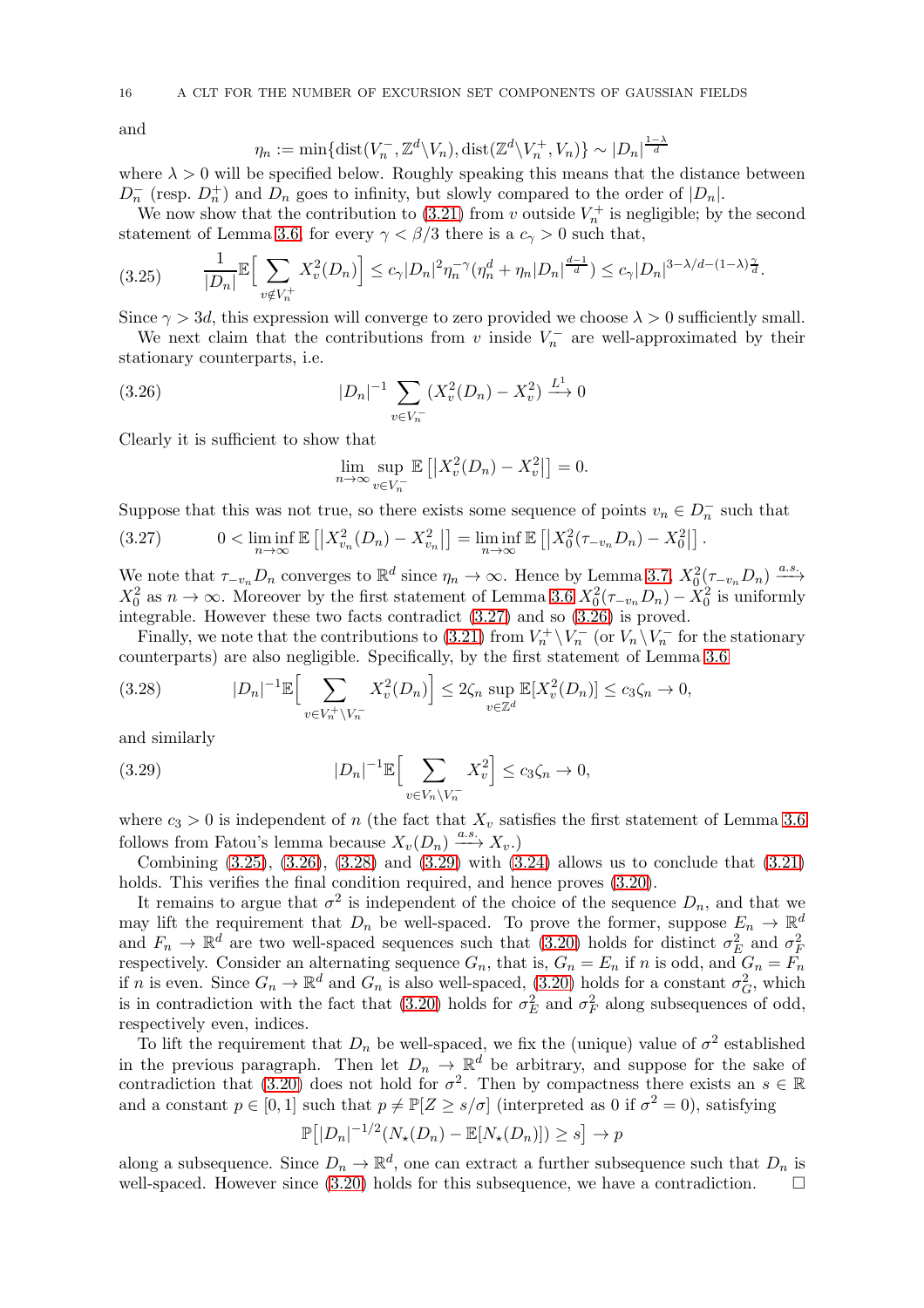*Remark* 3.8. From the above proof (in particular  $(3.24)$ ) it is apparent that the limiting variance stated in Theorems [1.2](#page-2-1) and [3.4](#page-10-0) is given by

<span id="page-16-1"></span>
$$
(3.30) \qquad \sigma^2 = \mathbb{E}\left[\mathbb{E}[\Delta_0(\mathbb{R}^d) \mid \mathcal{F}_0]^2\right] = \mathbb{E}\left[\mathbb{E}\left[\lim_{n\to\infty, n\in\mathbb{N}} N_\star(\Lambda_n, f, \ell) - N_\star(\Lambda_n, \widetilde{f}_0, \ell) \middle| \mathcal{F}_0\right]^2\right],
$$

where  $\Delta_0(\mathbb{R}^d)$  is the random variable defined in Lemma [3.7](#page-13-1) for the sequence  $D_n = \Lambda_n$  (in fact one can take any well-spaced  $D_n \to \mathbb{R}^d$  in place of  $\Lambda_n$ ). This expression highlights the importance of the choice of filtration for our proof: clearly [\(3.30\)](#page-16-1) could not hold simultaneously for arbitrary filtrations satisfying the normalisation [\(3.11\)](#page-10-2). Our choice of filtration was key in proving stationarity of  $(X_v | v \in \mathbb{Z}^d)$  where we made use of property [\(3.23\)](#page-14-3). This property holds only for the standard lexicographic order up to reflection/reordering of the axes.

<span id="page-16-0"></span>Remark 3.9. Recall that our proof requires the correlation decay  $\beta > 9d$  in Assumption [1.1.](#page-2-0) This condition arises from Lemma [3.6,](#page-11-2) where it is combined with a third moment bound for critical points (Theorem [1.6\)](#page-3-0) to control the  $(2+\varepsilon)$  moments of  $\Delta_v(D)$ . If higher order moment bounds for critical points were available, then by adjusting the proof of Lemma [3.6](#page-11-2) we could reduce the decay assumption on  $\beta$ . Specifically, if we knew that  $\mathbb{E}[N_c(1)^k] < \infty$  for some integer  $k \geq 4$ , then we could replace [\(3.15\)](#page-12-3) by

$$
\mathbb{E}\left[|\Delta_0(D)|^{2+\varepsilon}\right] \leq \sum_{u,v,w \in V} \prod_{i \in \{u,v,w\}} \mathbb{E}\left[\overline{N}_c(B_i)^k\right]^{\frac{2+\varepsilon}{3k}} \mathbb{P}(i \in \mathcal{U}_0)^{\frac{k-2-\varepsilon}{3k}},
$$

which would allow us to obtain the CLT for all  $\beta > 3kd/(k-2)$ . Interestingly, even if all such moments were known to be finite, this would still only cover the regime  $\beta > 3d$ , and not the entire short-range correlated regime  $\beta > d$ .

3.3. Positivity of the limiting variance. We now turn to proving Theorem [1.3.](#page-3-1) Again we assume that Assumption [1.1](#page-2-0) holds, and that  $\star \in \{ES, LS\}$  and  $\ell \in \mathbb{R}$  are fixed.

Let us briefly describe our strategy. Recall that the limiting variance  $\sigma^2 = \sigma^2_*(\ell)$  is given by [3.30,](#page-16-1) whose expression involves conditioning on  $\mathcal{F}_0$ . The first step is to bound  $\sigma$  from below by replacing the conditioning on  $\mathcal{F}_0$  with conditioning on a single univariate Gaussian Z corresponding to the mean of the white noise on a large box  $D$ . Then it is sufficient to show that the variance of the mean component count, as Z varies, is strictly positive. In turn, it suffices to show that the mean component count is not constant when a drift (i.e. a change in the mean) is added to Z. On the other hand, as long as  $\int q > 0$ , adding such a drift has the effect of shifting the mean of the *field* inside the large box, with boundary-order corrections. So since the component count density (i.e. the function  $\mu_{\star}(\ell)$  in [\(1.1\)](#page-1-0)) is strictly positive and tends to zero as the level tends to infinity, provided the box and drift are chosen large enough, the drift necessarily has a non-zero effect on the mean component count, as required.

We now formalise this strategy. Let us begin with a variant of the stabilisation lemma proven above. Recall that  $f_0$  denotes the field  $f$  with the white noise in  $B_0$  resampled. For brevity we henceforth drop the level  $\ell$  from the notation  $N_*(D, q, \ell)$ .

<span id="page-16-3"></span>**Lemma 3.10.** Let  $w \in C^4(\mathbb{R}^d)$  be such that there exists  $c > 0$  and  $\gamma > 3d/2$  so that, for all x,

(3.31) 
$$
\max_{|\alpha| \le 2} |\partial^{\alpha} w(x)| \le c(1+|x|)^{-\gamma}.
$$

Then there exists a random variable  $D(w)$  such that, as  $n \to \infty$ 

<span id="page-16-2"></span>
$$
N_{\star}(\Lambda_n, f+w) - N_{\star}(\Lambda_n, \widetilde{f}_0) \xrightarrow{a.s.} D(w).
$$

Moreover,

$$
\mathbb{E}[D(w)] = \lim_{n \to \infty} \mathbb{E}[N(\Lambda_n, f+w)] - \mathbb{E}[N(\Lambda_n, f)],
$$

and  $\mathbb{E}[D(w(\cdot))] = \mathbb{E}[D(w(x + \cdot))]$  for any  $x \in \mathbb{R}^d$ .

Remark 3.11. In particular  $w = q \star \mathbb{1}_D$  satisfies [\(3.31\)](#page-16-2) for any compact D.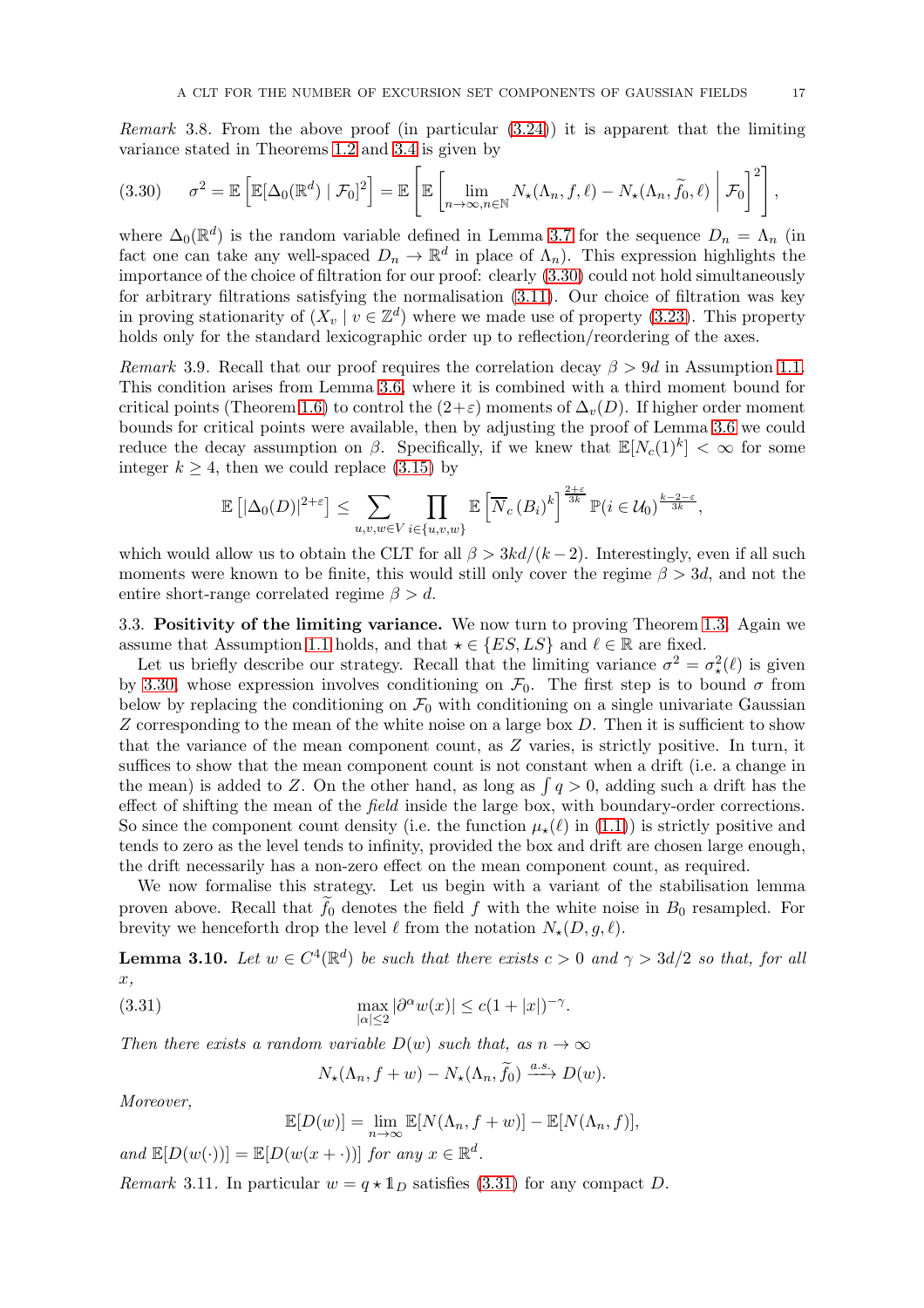*Proof.* Recall that  $p_0 = f_0 - f$ . Define the (random) unstable subset

$$
\mathcal{U}_1 = \{ v \in \mathbb{Z}^d : (\widetilde{f}_0, w - p_0) \text{ is unstable on } B_v \}.
$$

By Lemma [2.4,](#page-6-3) for every  $\varepsilon > 0$  there is a  $c_{\varepsilon} > 0$  such that

$$
\mathbb{P}\left(v \in \mathcal{U}_1\right) \le c_{\varepsilon} \inf_{\tau > \|w\|_{C^1(v+\Lambda_2)} + c_{\varepsilon}\sqrt{M_v}} \left(\tau^{1-\varepsilon} + e^{-(\tau-c_1\sqrt{M_v}-\|w\|_{C^1(v+\Lambda_2)})^2/(2M_v)}\right),
$$

where, as shown in the proof of Lemma [3.5,](#page-11-1)  $M_v \le c_1(1+|v|)^{-2\beta}$ . For some  $\eta > 0$ , we now choose

$$
\tau = 2 \max\{c, c_{\varepsilon} \sqrt{c_1}\} (1 + 2\sqrt{d} + |v|)^{-\min\{\beta, \gamma\} + \eta} \ge 2(c_{\varepsilon} \sqrt{M_v} + ||w||_{C^1(v + \Lambda_2)}).
$$

We then have

$$
\mathbb{P}(v \in \mathcal{U}_1) \le c_2 \Big( (1+|v|)^{-(\min\{\beta,\gamma\}-\eta)(1-\varepsilon)} + e^{-c_3(1+|v|)^{2\eta}} \Big)
$$

for some  $c_2, c_3 > 0$  depending on  $\varepsilon$ . Choosing  $\eta, \varepsilon > 0$  small enough we can ensure that this expression is bounded by  $c_{\delta}(1+|v|)^{-\min{\{\beta,\gamma\}}+\delta}$  for any  $\delta > 0$ . Since this expression is summable over  $v \in \mathbb{Z}^d$ , arguing as in the proof of Lemma [3.7,](#page-13-1) we see that

$$
N_{\star}(\Lambda_n, f+w) - N_{\star}(\Lambda_n, f_0)
$$

converges almost surely as  $n \to \infty$ , proving the first statement.

Turning to the second statement, by Lemma [2.2](#page-5-2) (applied to  $g = f_0$  and  $p = w - p_0$ )

$$
|N_{\star}(\Lambda_n, f+w) - N_{\star}(\Lambda_n, \widetilde{f}_0)| \leq \sum_{v \in \mathbb{Z}^d} (N_c(B_v, f+w) + N_c(B_v, \widetilde{f}_0)) \mathbb{1}_{v \in \mathcal{U}_1}.
$$

Then by Hölder's inequality, Theorem [1.6,](#page-3-0) and the fact that  $\min\{\beta, \gamma\} > 3d/2$ ,

$$
\mathbb{E}\Big[\sum_{v\in\mathbb{Z}^d} (N_c(B_v, f+w) + N_c(B_v, \tilde{f}_0))\mathbb{1}_{v\in\mathcal{U}_1}\Big]
$$
\n
$$
\leq \sum_{v\in\Lambda_n} \mathbb{E}[(N_c(B_v, f+w) + N_c(B_v, \tilde{f}_0))^3]^{1/3} \mathbb{P}(v \in \mathcal{U}_1)^{2/3}
$$
\n
$$
\leq c \sum_{v\in\mathbb{Z}^d} (1+|v|)^{-\frac{2}{3}(\min\{\beta,\gamma\}+\delta)} < \infty
$$

for  $c > 0$  depending only on f and  $||w||_{C^4(\mathbb{R}^d)}$ , where we have taken  $\delta > 0$  sufficiently small to ensure that the sum is finite. Thus  $|N_{\star}(\Lambda_n, f+w, \ell) - N_{\star}(\Lambda_n, f_0, \ell)|$  is dominated by a quantity with finite expectation, so by the dominated convergence theorem and equality in law of  $f_0$  and  $f$ ,

$$
\mathbb{E}[D(w)] = \lim_{n \to \infty} \mathbb{E}[N(\Lambda_n, f + w) - N(\Lambda_n, \widetilde{f}_0)] = \lim_{n \to \infty} \mathbb{E}[N(\Lambda_n, f + w)] - \mathbb{E}[N(\Lambda_n, f)],
$$

as required. The final claim follows by stationarity, since the argument for the existence of  $D(w)$  in the proof of Lemma [3.7](#page-13-1) shows that  $D(w)$  is unchanged if  $\Lambda_n$  is replaced by  $\Lambda_n-x$ .  $\Box$ 

Let us next give a sufficient condition for  $\sigma > 0$ . Later we will verify a (rescaled version of) this sufficient condition under the additional assumption that  $\int q > 0$ .

<span id="page-17-1"></span>**Lemma 3.12.** Suppose there exists a set  $I \subset \mathbb{R}$  of positive measure such that, for all  $s \in I$ ,

<span id="page-17-0"></span>(3.32) 
$$
\lim_{n \to \infty} \mathbb{E}[N_{\star}(\Lambda_n, f + s(q \star \mathbb{1}_{B_0}), \ell)] - \mathbb{E}[N_{\star}(\Lambda_n, f, \ell)] < 0.
$$

Then  $\sigma > 0$ .

*Proof.* Consider an orthogonal decomposition of the white noise  $W(B_0)$  into the Gaussian function  $Z_0 \mathbb{1}(\cdot)|_{B_0}$  and an orthogonal part, where  $Z_0$  is a standard normal random variable, and observe that  $Z_0$  is measurable with respect to  $\mathcal{F}_0$ . Define the function

$$
F(z) = \mathbb{E} \big[ \Delta_0(\mathbb{R}^d) \big| Z_0 = z \big].
$$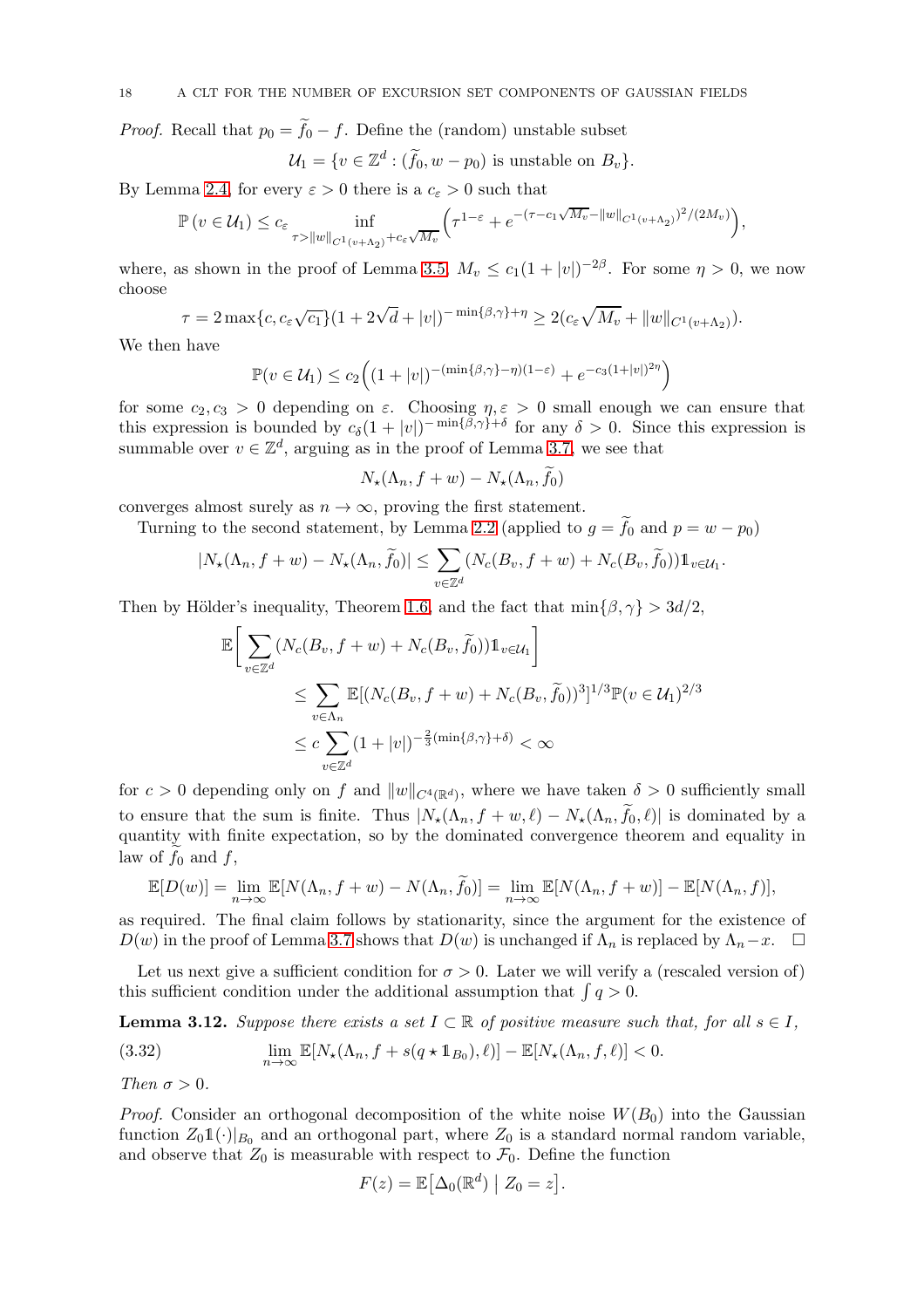Then by Jensen's inequality

$$
\sigma^2 = \mathbb{E}\left[\mathbb{E}[\Delta_0(\mathbb{R}^d) | \mathcal{F}_0]^2\right] \geq \text{Var}[F(Z_0)].
$$

On the other hand, for every  $s \in \mathbb{R}$ , by definition

$$
\mathbb{E}[F(Z_0+s)] = \mathbb{E}[D(s(q \star \mathbb{1}_{B_0})].
$$

Hence, by Lemma [3.10](#page-16-3) and [\(3.32\)](#page-17-0),  $\mathbb{E}[F(Z_0 + s)] < 0$  on a set  $s \in I$  of positive measure, which implies that  $\text{Var}[F(Z_0)] > 0$  as required. implies that  $Var[F(Z_0)] > 0$  as required.

Towards verifying [\(3.32\)](#page-17-0), let us collect some facts about the component count density  $\mu = \mu_{\star}(\ell)$  in [\(1.1\)](#page-1-0):

<span id="page-18-1"></span>Lemma 3.13. The following hold:

- (1) For all  $\ell \in \mathbb{R}$ ,  $\mu_{\star}(\ell) > 0$ .
- (2) As  $\ell \to \infty$ ,  $\mu_{\star}(\ell) \to 0$ .
- (3) For all  $\ell \in \mathbb{R}$ ,  $\mathbb{E}[N_{\star}(\Lambda_n, f, \ell)]/n^d \to \mu_{\star}(\ell)$  as  $n \to \infty$ .

*Proof.* (1). By Lemma [A.1,](#page-29-0) the support of the spectral measure of f contains an open set. By [\[35,](#page-32-8) Appendix C.2, Theorem 1], this ensures that  $\mu_{LS}(0) > 0$ , and the proof of this result applies equally well to all  $\ell \in \mathbb{R}$  for both excursion and level sets.

(2). We first claim that

(3.33) 
$$
\mu_{\star}(\ell) \leq \mathbb{E}[N_c(\Lambda_1, f, [\ell, \infty))],
$$

where  $N_c(\Lambda_1, f, [\ell, \infty))$  denotes the number of critical points of f in  $\Lambda_1$  with level at least  $\ell$ . To see this, observe that  $N_{\star}(\Lambda_n, f, \ell)$  is bounded by the number of stratified critical points of f in  $\Lambda_n$  with height at least  $\ell$ . (For excursion sets this follows since each component inside  $\Lambda_n$  must contain a local maximum with height at least  $\ell$ . For level sets this follows because each component is the boundary for an upper and lower excursion component which both intersect  $\Lambda_n$ , and such components must each contain a stratified critical point in  $\Lambda_n$ .) Since the expected number of stratified critical points in a boundary stratum of  $\Lambda_n$  scales like  $n^k$  where  $k \in \{0, 1, \ldots, d-1\}$  is the dimension of the stratum, by the definition of  $\mu_{\star}$  and stationarity of critical points we have [\(3.33\)](#page-18-0). To finish the proof we claim that

<span id="page-18-0"></span>
$$
\mathbb{E}[N_c(\Lambda_1, f, [\ell, \infty))] \to 0
$$

as  $\ell \to \infty$ . Indeed  $N_c(\Lambda_1, f, [\ell, \infty)) \to 0$  almost surely, and also  $N_c(\Lambda_1, f, [\ell, \infty)) \leq N_c(\Lambda_1, f)$ which has finite expectation. Then the claim follows from the dominated convergence theorem. (3). This follows immediately from the  $L^1$  convergence in [\(1.1\)](#page-1-0).

We can now finish the proof of Theorem [1.3:](#page-3-1)

Proof of Theorem [1.3.](#page-3-1) Observe that one can run the proof of the CLT by decomposing the white noise W over any lattice  $m\mathbb{Z}^d$ ,  $m \in \mathbb{N}$ , in place of  $\mathbb{Z}^d$ , and the limiting variance must be the same. Hence by Lemma [3.12](#page-17-1) it is enough to find a sufficiently large  $m \in N$  and a set I of positive measure such that, for all  $s \in I$ ,

$$
\lim_{n\to\infty}\mathbb{E}[N_{\star}(\Lambda_n,f+s(q\star(2mB_0)))]-\mathbb{E}[N_{\star}(\Lambda_n,f)]<0.
$$

Since  $\int_{\mathbb{R}^d} q(x) dx > 0$  by assumption, it is sufficient for us to verify the above condition with  $\overline{q} := q \int_{\mathbb{R}^d} q(x) dx$  replacing q. Moreover, by stationarity we may replace  $2mB_0$  with  $\Lambda_m$ .

By the first two points of Lemma [3.13](#page-18-1) there exists an open interval I and  $\eta > 0$  such that  $\mu_{\star}(\ell - s) - \mu_{\star}(\ell) < -7\eta$  for all  $s \in I$ . Henceforth we fix such an  $s \in I$ . By the third point of Lemma [3.13,](#page-18-1) as  $k \to \infty$ ,

<span id="page-18-2"></span>
$$
\mathbb{E}[N_{\star}(\Lambda_k, f+s)]/k^d \to \mu_{\star}(\ell-s).
$$

Combining these, for  $k$  sufficiently large,

(3.34) 
$$
\mathbb{E}[N_{\star}(\Lambda_k, f+s)] - \mathbb{E}[N_{\star}(\Lambda_k, f)] < -6\eta k^d.
$$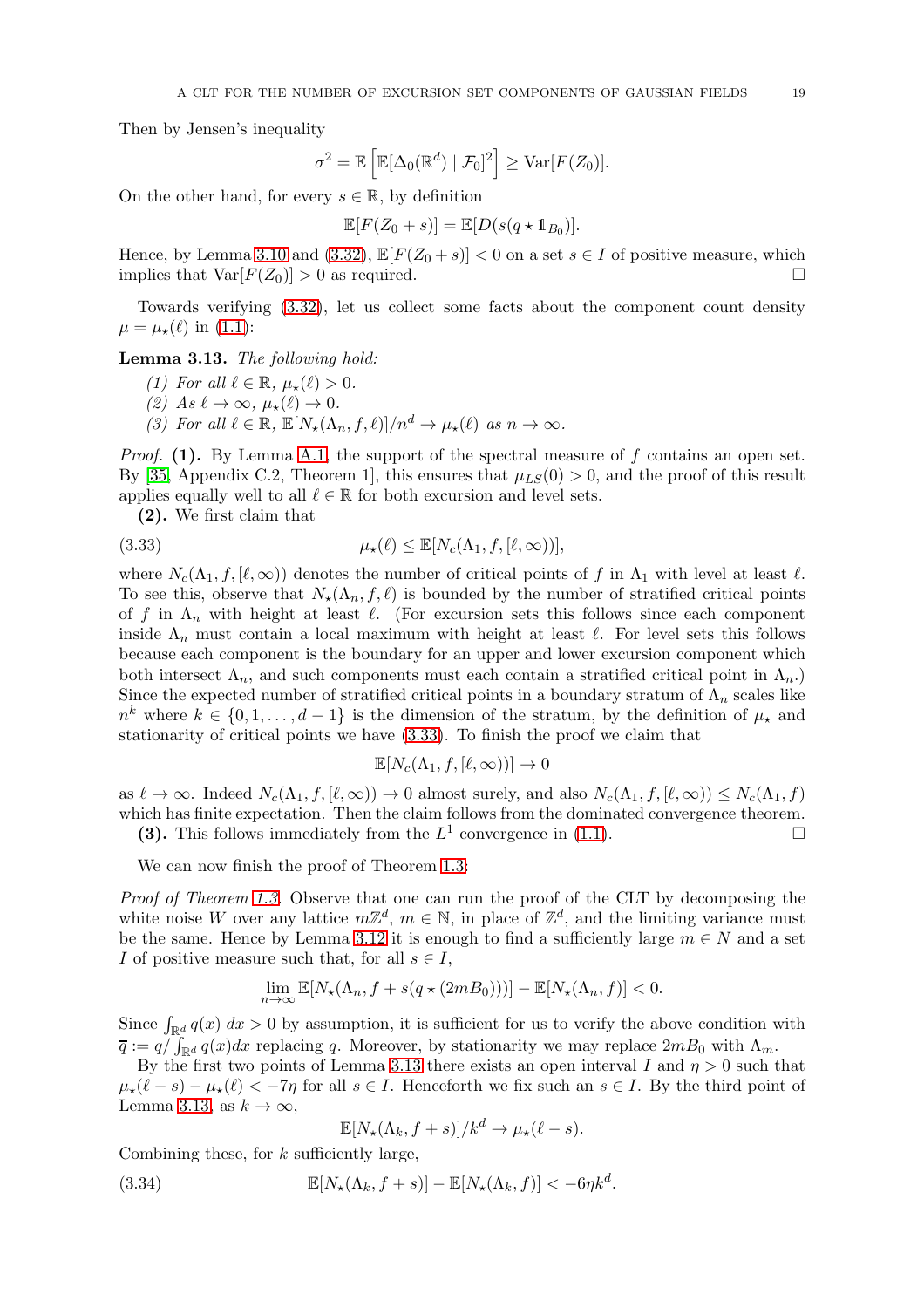We now state three claims which will be combined to prove the proposition. Let  $w :=$  $w_m := s\overline{q} \star 1\!\!1_{\Lambda_m}$ , and observe that  $||w||_{C^4(\mathbb{R}^d)} \leq |s| \max_{|\alpha| \leq 4} |\partial^\alpha \overline{q}| |_{L^1(\mathbb{R}^d)}$  is uniformly bounded over m. Set  $k = m - \lceil \sqrt{m} \rceil$  (although from the proof it will be apparent that we could choose  $k = m - r$  for any  $1 \ll r \ll m$ ). We claim that for some m sufficiently large and all  $n > m$ ,

<span id="page-19-0"></span>
$$
(3.35) \qquad \mathbb{E}[|N_{\star}(\Lambda_n, g) - N_{\star}(\Lambda_k, g) - N_{\star}(\Lambda_n \setminus \Lambda_k, g)|] \le \eta k^{d-1} \le \eta m^d \quad \text{for } g = f, f + w,
$$

<span id="page-19-2"></span>(3.36) 
$$
\mathbb{E}[|N_{\star}(\Lambda_k, f+w) - N_{\star}(\Lambda_k, f+s)|] \leq \eta m^d,
$$

<span id="page-19-1"></span>
$$
(3.37) \t\t \mathbb{E}[|N_{\star}(\Lambda_n \setminus \Lambda_k, f+w) - N_{\star}(\Lambda_n \setminus \Lambda_k, f)|] \le \eta m^d.
$$

To explain the intuition behind [\(3.35\)](#page-19-0)–[\(3.37\)](#page-19-1), recall that components inside  $\Lambda_n$  are either inside  $\Lambda_k$ , inside  $\Lambda_n \setminus \Lambda_k$ , or hit the boundary of  $\Lambda_k$ . Roughly speaking, [\(3.35\)](#page-19-0) means that the expected number of components of the third type is negligible (compared to the volume of  $(\Lambda_m)$ , [\(3.36\)](#page-19-2) means that w is almost a constant on  $\Lambda_k$ , so the expected number of components of the first type is indifferent as to whether we perturb by  $w$  or by a constant, and  $(3.37)$ means that perturbation by w has negligible effect on components of the second type.

Combining these equations with [\(3.34\)](#page-18-2), the triangle inequality, and the fact that  $k/m \to 1$ immediately gives for m sufficiently large, and all  $n > m$  and  $s \in I$ ,

$$
\mathbb{E}[N_{\star}(\Lambda_n, f + s(\bar{q} \star \mathbb{1}_{\Lambda_m}))] - \mathbb{E}[N_{\star}(\Lambda_n, f)] < -\eta m^d,
$$

completing the proof of the proposition.

It remains to verify claims  $(3.35)$ – $(3.37)$ . In the sequel  $c' > 0$  will denote a constant that depends only on f and s and may change from line to line. Observe that each component of  $g = f, f + w$  inside  $\Lambda_n$  must either be contained in  $\Lambda_k$ , be contained in  $\Lambda_n \setminus \Lambda_k$  or intersect  $\partial \Lambda_k$ . The number of components intersecting  $\partial \Lambda_k$  is dominated by the number of critical points of g restricted to the boundary, therefore

$$
|N_{\star}(\Lambda_n, g) - N_{\star}(\Lambda_k, g) - N_{\star}(\Lambda_n \setminus \Lambda_k, g)| \leq N_c(\partial \Lambda_k, g).
$$

By Jensen's inequality applied to Theorem [1.6,](#page-3-0) the expectation of the right hand side here is at most  $c' k^{d-1}$ , verifying [\(3.35\)](#page-19-0).

As in the proof of Lemma [3.10,](#page-16-3) by Lemma [2.2,](#page-5-2) Hölder's inequality and Theorem [1.6,](#page-3-0)

<span id="page-19-3"></span>
$$
\mathbb{E}[|N_{\star}(\Lambda_k, f+w) - N_{\star}(\Lambda_k, f+s)|] \leq \sum_{v \in \mathbb{Z}^d \cap \Lambda_k} \mathbb{E}[N_c(B_v, f+s) + N_c(B_v, f+w)^3]^{\frac{1}{3}} \mathbb{P}(v \in \mathcal{U}_2)^{\frac{2}{3}}
$$
  
(3.38)  

$$
\leq c' \sum_{v \in \mathbb{Z}^d \cap \Lambda_k} \mathbb{P}(v \in \mathcal{U}_2)^{\frac{2}{3}} \leq c' m^d \sup_{v \in \mathbb{Z}^d \cap \Lambda_k} \mathbb{P}(v \in \mathcal{U}_2)^{\frac{2}{3}},
$$

where

$$
\mathcal{U}_2 := \{ v \in \mathbb{Z}^d : (f, w - s) \text{ is unstable on } B_v \text{ at level } \ell - s \}.
$$

We claim that

$$
\int_{\mathbb{R}^d} \overline{q}(u) \ du = 1 \quad \text{and} \quad \int_{\mathbb{R}^d} \partial^{\alpha} \overline{q}(u) \ du = 0 \quad \text{for } |\alpha| = 1.
$$

The first property just follows from  $\overline{q}$  being defined as the normalisation of q whilst the second follows from the decay of q. For  $x \in \Lambda_k$  and  $|\alpha| \leq 1$  we then have

$$
|\partial^{\alpha}(w(x)-s)|=|s|\bigg|\int_{\Lambda_m}\partial^{\alpha}\overline{q}(x-u)du-\int_{\mathbb{R}^d}\partial^{\alpha}\overline{q}(x-u) du\bigg|\leq|s|\int_{\mathbb{R}^d\setminus\Lambda_{\sqrt{m}}}|\partial^{\alpha}\overline{q}(u)|du
$$
  

$$
\leq c'm^{-(\beta-d)/2}.
$$

Hence  $\|w-s\|_{C^1(v+\Lambda_2)} \le c'm^{-(\beta-d)/2}$  for  $v \in \Lambda_k$ , and so by Lemma [2.4,](#page-6-3) for every  $\epsilon > 0$  we have  $\mathbb{P}(v \in \mathcal{U}_2) \leq c_{\epsilon} m^{-(1-\epsilon)(\beta-d)/2}$ . Since  $\beta > d$ , combining this with [\(3.38\)](#page-19-3) proves [\(3.36\)](#page-19-2).

<span id="page-19-4"></span>Repeating the arguments to justify [\(3.38\)](#page-19-3) shows that

(3.39) 
$$
\mathbb{E}[|N_{\star}(\Lambda_n \setminus \Lambda_k, f+w) - N_{\star}(\Lambda_n \setminus \Lambda_k, f)|] \le c' \sum_{v \in \mathbb{Z}^d \cap (\Lambda_n \setminus \Lambda_k)} \mathbb{P}(v \in \mathcal{U}_3)^{\frac{2}{3}}
$$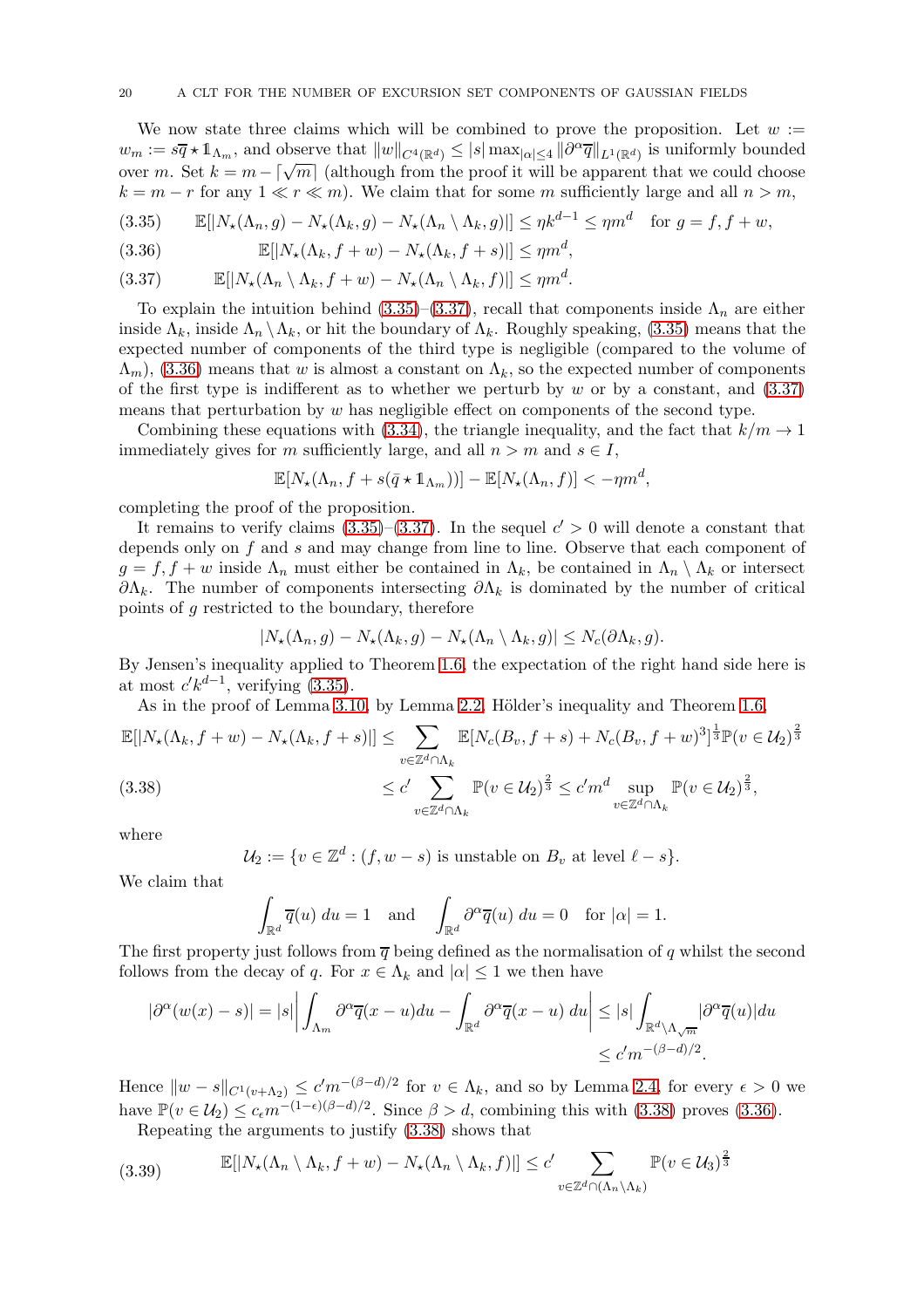where

$$
\mathcal{U}_3 := \{ v \in \mathbb{Z}^d : (f, w) \text{ is unstable on } B_v \text{ at level } \ell \}.
$$

For  $x \in \mathbb{R}^d$  and a multi-index  $\alpha$  such that  $|\alpha| \leq 1$ 

$$
|\partial^{\alpha}w(x)| = \Big| \int_{\Lambda_m} \partial^{\alpha}\overline{q}(x-u) \ du \Big| \leq \int_{|u| > \text{dist}(x,\Lambda_m)} |\partial^{\alpha}\overline{q}(u)| \ du \leq c'(1+\text{dist}(x,\Lambda_m))^{-\beta+d}.
$$

Therefore by Lemma [2.4](#page-6-3)

 $\mathbb{P}(v \in \mathcal{U}_3) \leq c_{\epsilon}(1 + \text{dist}(v, \Lambda_m))^{-(1-\epsilon)(\beta - d)}$ 

for any  $\epsilon > 0$ . Hence arguing as in the proof of Lemma [3.6,](#page-11-2) [\(3.39\)](#page-19-4) is bounded above by

$$
\sum_{v \in \mathbb{Z}^d \backslash \Lambda_{m-\sqrt{m}}} \mathbb{P}(v \in \mathcal{U}_3)^{2/3} \le c' m^{d-1/2} + \sum_{v \in \mathbb{Z}^d \backslash \Lambda_{m+\sqrt{m}}} c_{\epsilon} (1 + \text{dist}(v, \Lambda_m))^{-\frac{2(1-\epsilon)}{3}(\beta - d)}
$$
  

$$
\le c' m^{d-1/2} + c \sum_{|v| > \sqrt{m}} |v|^{-\frac{2(1-\epsilon)}{3}(\beta - d)} + cm^{d-1} \sum_{j > \sqrt{m}} j^{-\frac{2(1-\epsilon)}{3}(\beta - d)}
$$
  

$$
\le c' m^{d-1/2}
$$

for  $\epsilon > 0$  sufficiently small, since  $\beta > 5d/2$ . Combined with [\(3.39\)](#page-19-4) this verifies [\(3.37\)](#page-19-1), and thus completes the proof of the proposition.  $\Box$ 

Remark 3.14. It is interesting to note that the proof of Theorem [1.3](#page-3-1) only requires that As-sumption [1.1](#page-2-0) holds for  $\beta > 5d/2$  (taking [\(3.30\)](#page-16-1) as the definition of  $\sigma$ ). This suggests that a similar strategy could show that  $Var[N_{\star}(R, \ell)]$  is of at least volume order for all  $\beta > 5d/2$ .

## 4. Analysis of critical points

<span id="page-20-0"></span>In this section we prove the third moment bound on critical points in Theorem [1.6.](#page-3-0) The proof exploits the 'divided difference' method, originating in [\[12,](#page-31-10) [14\]](#page-31-11), which we introduce in Section [4.2.](#page-22-1) In principle the analysis could be extended to moments of higher order, although this would require more technical arguments (and stronger assumptions on the field).

4.1. Reduction to a bound on the three-point intensity of critical points. We first reduce the proof of Theorem [1.6](#page-3-0) to a pointwise bound on critical point intensities.

Henceforth we assume that f satisfies Assumption [1.5](#page-3-2) and  $p \in C^4(\mathbb{R}^d)$ . We abbreviate  $F = f + p$ , and recall that  $N_c(R) = N_c([-R, R]^d)$  denotes the number of critical points of  $F$  in  $\Lambda_R = [-R, R]^d$ . By the Kac-Rice theorem (see [\[2,](#page-31-13) Chapter 11] or [\[4,](#page-31-14) Chapter 6] for background), for every  $R > 0$ 

(4.1) 
$$
\mathbb{E}[N_c(R)(N_c(R) - 1)(N_c(R) - 2)] = \int_{x,y,z \in \Lambda_R} J(x,y,z) \, dxdydz,
$$

where  $J(x, y, z)$  is the three-point intensity function

<span id="page-20-1"></span>
$$
J(x, y, z) = \varphi(x, y, z) \times \tilde{E} \left[ \left| \det(\nabla^2 F(x) \nabla^2 F(y) \nabla^2 F(z)) \right| \right]
$$

and  $\tilde{E}$  denotes the expectation under the conditioning

(4.2) 
$$
(\nabla F(x), \nabla F(y), \nabla F(z)) = (0,0,0),
$$

with  $\varphi(x, y, y)$  the corresponding Gaussian density. This formula is valid since f is  $C^2$ -smooth and  $(\nabla f(x), \nabla f(y), \nabla f(z))$  is non-degenerate for distinct  $x, y, z$  (see Lemma [A.2\)](#page-29-1).

A priori  $J(x, y, z)$  may diverge on the diagonal (i.e. as  $x, y \to z$  or  $x - y \to 0$  etc.), but the following bound provides sufficient integrability. We define

$$
\mathcal{D} = \{(x, y) \in \mathbb{R}^{2d} \mid 0 < |x| < |y| < |x - y| \le 1\}.
$$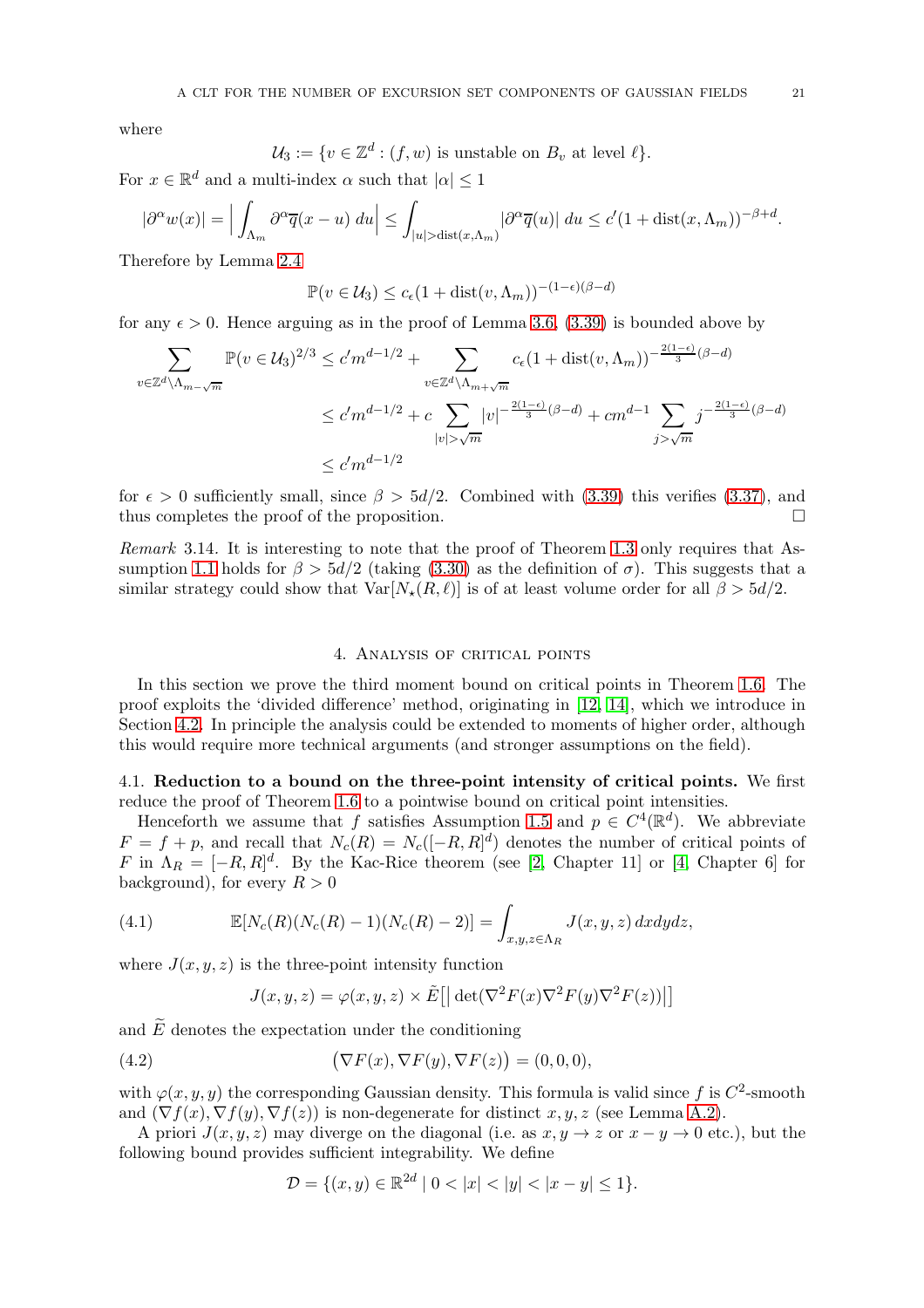<span id="page-21-0"></span>**Proposition 4.1.** There exists  $c > 0$ , depending only on f, such that, for all  $(x, y) \in \mathcal{D}$ ,

$$
J(x, y, 0) \le c(1 + ||p||_{C^{4}(\mathbb{R})})^{3d} |x|^{-d+1} |y|^{-d+1} (|y| + \sin \theta)^{-d+1} (\sqrt{|y|} + \sin \theta),
$$

where  $\theta \in [\pi/3, \pi]$  denotes the angle between x and y.

Remark 4.2. Throughout this section, in the case that  $d = 1$  we take  $\theta = \pi$  identically. All of our later calculations will be valid with this convention (although many formulae simplify considerably in this case).

Proof of Theorem [1.6](#page-3-0) given Proposition [4.1.](#page-21-0) By stationarity and Hölder's inequality, for every  $R \geq 1$  and  $\varepsilon \in (0, 1]$  we have

$$
\mathbb{E}[N_c(R)^3] \leq \mathbb{E}\Big[\Big(\sum_{x \in 2\varepsilon \mathbb{Z}^d \cap \Lambda_{2R}} N_c(x + \Lambda_{\varepsilon})\Big)^3\Big]
$$
  
= 
$$
\sum_{x,y,z \in 2\varepsilon \mathbb{Z}^d \cap \Lambda_{2R}} \mathbb{E}\Big[N_c(x + \Lambda_{\varepsilon})N_c(y + \Lambda_{\varepsilon})N_c(z + \Lambda_{\varepsilon})\Big]
$$
  
(4.3) 
$$
\leq (3R\varepsilon^{-1})^{3d} \mathbb{E}\big[N_c(\varepsilon)^3\big].
$$

<span id="page-21-2"></span>We henceforth fix  $\varepsilon = 1/\sqrt{d}$ .

Next we observe that, since  $f$  is stationary,

$$
J(x, y, z) = \widetilde{J}(x - z, y - z, 0)
$$

where  $\tilde{J}$  is defined analogously to J when  $p(\cdot)$  is replaced by  $p(z + \cdot)$ . Since  $||p(z + \cdot)||_{C^4(\mathbb{R}^d)} =$  $||p||_{C^{4}(\mathbb{R}^{d})}$ , we deduce from Proposition [4.1](#page-21-0) that for all  $(x - z, y - z) \in \mathcal{D}$ ,

$$
J(x, y, z) \le c_1 |x - z|^{-d+1} |y - z|^{-d+1} (|y - z| + \sin \theta)^{-d+1} (\sqrt{|y - z|} + \sin \theta),
$$

where  $\theta \in [\pi/3, \pi]$  denotes the angle between  $x - z$  and  $y - z$ , and  $c_1 > 0$  depends only on f and p.

Then by the Kac-Rice formula [\(4.1\)](#page-20-1),

$$
\mathbb{E}[N_c(\varepsilon)(N_c(\varepsilon)-1)(N_c(\varepsilon)-2)] = \int_{x,y,z \in \Lambda_{\varepsilon}} J(x,y,z) \, dxdydz
$$
  
\n
$$
\leq c_2 \int_{|x-z| < |y-z| < |x-y| \leq 1} J(x,y,z) \, dxdydz
$$
  
\n
$$
\leq c_3 \int_{|u| < |v| \leq 1} |u|^{-d+1} |v|^{-d+1} (|v| + \sin \theta)^{-d+1} (\sqrt{|v|} + \sin \theta) \, dudv
$$

<span id="page-21-1"></span>where  $\theta \in [0, \pi]$  is the angle between u and v. In the second line we integrated over configurations where  $(x, y)$  is the longest side of the triangle with vertices x, y and z. Other integrals of this type are obtained by relabeling variables and are of the same order. When  $d = 1$  we observe that the integrand here is bounded, completing the proof in this case.

Assuming now that  $d \geq 2$ , we switch to spherical coordinates for u; for each fixed value of  $v$  we choose a basis for u in which the final coordinate is in the direction  $v$  and we then define  $r > 0, \, \theta_1 \in [0, 2\pi) \text{ and } \theta_2, \ldots, \theta_{d-1} \in [0, \pi] \text{ by }$ 

$$
\begin{cases}\n u_1 = r \prod_{k=1}^{d-1} \sin \theta_k \\
 u_m = r \cos \theta_{m-1} \prod_{k=m}^{d-1} \sin \theta_k \\
 u_d = r \cos \theta_{d-1}.\n\end{cases} \quad \text{for } m = 2, \dots, d-1,
$$

Our choice of basis implies that  $\theta_{d-1}$  is equal to  $\theta$ , the angle between u and v. The Jacobian for spherical coordinates is given by

$$
(-r)^{d-1} \prod_{k=2}^{d-1} \sin^{k-1} \theta_k
$$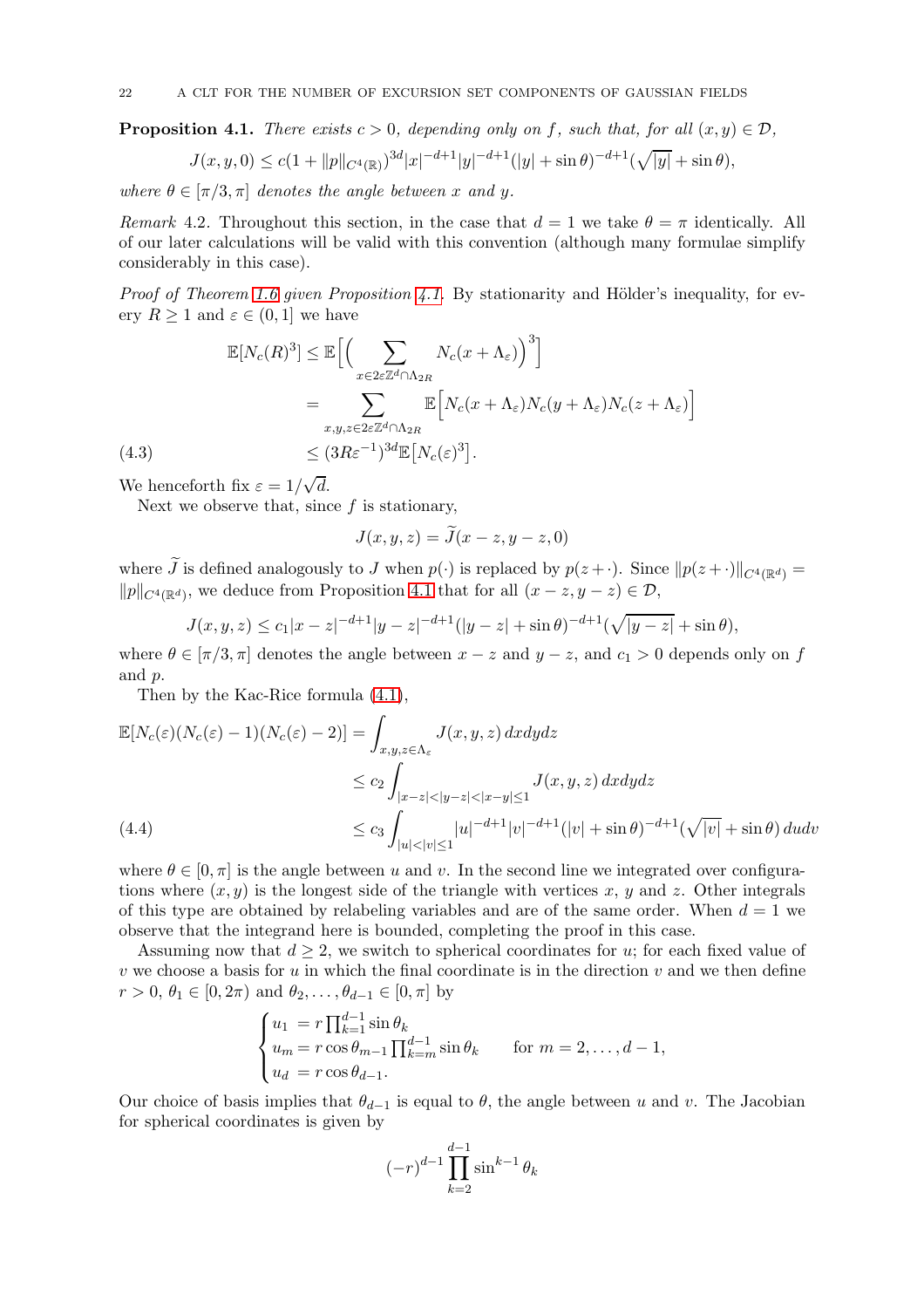and so the integral in [\(4.4\)](#page-21-1) is bounded by

$$
c_4\displaystyle\int_{|v|\leq 1}|v|^{-d+1}\displaystyle\int_{0}^{|v|}\displaystyle\int_{0}^{\pi}\left(\dfrac{\sin\theta}{|v|+\sin\theta}\right)^{d-2}\dfrac{\sqrt{|v|}+\sin\theta}{|v|+\sin\theta}\ d\theta dr d v\leq c_5\displaystyle\int_{|v|\leq 1}|v|^{-d+3/2}\ d v<\infty
$$

where we have used the bound  $\frac{\sqrt{|v|}+\sin\theta}{|v|+\sin\theta} \leq \sqrt{|v|}/|v|$ . Hence  $\mathbb{E}[N_c(\varepsilon)(N_c(\varepsilon)-1)(N_c(\varepsilon)-2)]$  is bounded by a constant depending only on the distribution of  $f$  and the norm of  $p$ . Since, for any positive random variable  $X$ ,

$$
\mathbb{E}[X^3] = \mathbb{E}[X^3 1_{X \le 6}] + \mathbb{E}[X^3 1_{X \ge 6}] \le 6^3 + 2\mathbb{E}[X(X-1)(X-2)],
$$

combining with  $(4.3)$  we have the desired result.

<span id="page-22-0"></span>Remark 4.3. This proof shows that the constant c in Theorem [1.6](#page-3-0) is at most  $c'(1+\|p\|_{C^4(\mathbb{R})})^{3d}$ , for  $c' > 0$  depending only on f.

<span id="page-22-1"></span>4.2. Overview of the divided difference method; a second moment bound for zeros. We prove Proposition [4.1](#page-21-0) using the divided difference method, which we present here in a simpler setting. Suppose we want to bound the second moment the number of zeros of a Gaussian process  $F = f + p$ , where f is a  $C^2$ -smooth stationary Gaussian process and  $p \in C^2(\mathbb{R})$ . We will show that, as long as the spectral measure of f has more than two points in its support (to ensure sufficient non-degeneracy),

(4.5) 
$$
\mathbb{E}[N(R)^{2}] \leq c(1 + ||p||_{C^{2}(\mathbb{R})})^{2}R^{2},
$$

where  $N(R) = |\{x \in [0, R] : F(x) = 0\}|$  is the number of zeros of F in [0, R], and  $c > 0$ depends only on the law of f. Although the bound  $\mathbb{E}[N(R)^2] \le cR^2$  is classical (see [\[29\]](#page-32-25)), we are not aware of any existing results on the dependence of the constant on  $p$ .

Using the Kac-Rice formula as above (valid since  $(f(x), f(y))$  is non-degenerate for  $x \neq y$ ), it is sufficient to prove that, for  $x, y \in [0, 1]$ ,

(4.6) 
$$
J(x,y) \le c(1 + ||p||_{C^{2}(\mathbb{R})})^{2},
$$

where

<span id="page-22-4"></span><span id="page-22-3"></span>
$$
J(x,y) = \varphi(x,y) \times \mathbb{E}[|F'(x)F'(y)| | (F(x), F(y)) = (0,0)]
$$

and  $\varphi(x, y)$  is the Gaussian density of  $(F(x), F(y))$  at  $(0, 0)$ . Note that the intensity  $J(x, y)$ factorises into a Gaussian density  $\varphi$  which diverges as  $x - y \to 0$ , and a contribution from the gradients which one expects to be small as  $x - y \rightarrow 0$ . To ensure integrability, one needs to carefully control these terms on the diagonal.

The essence of the divided difference method is the observation that, to make the behaviour on the diagonal more amenable, it is helpful to replace the vector  $(F(x), F(y))$  with the vector  $(F(x), D_{x,y}(F))$ , where

$$
D_{x,y}(F) = \begin{cases} (F(y) - F(x))/(y - x) & x \neq y, \\ F'(x) & x = y. \end{cases}
$$

We first show that

$$
(4.7) \qquad \qquad \varphi(x,y) \le c|y-x|^{-1}
$$

for all  $x, y \in [0, 1]$  and a constant  $c > 0$  depending only on f.

For a square-integrable random vector  $X$ , let  $DC(X)$  denote the determinant of its covariance matrix. Clearly,

<span id="page-22-2"></span>
$$
\varphi(x, y) \le (2\pi)^{-d} \text{DC}(f(x), f(y))^{-1/2}.
$$

Moreover, by standard properties of the DC operator (see Lemma [4.6\)](#page-24-0)

$$
DC(f(x), f(y)) = |x - y|^2 DC(f(x), D_{x,y}(f)).
$$

Since  $f$  is  $C^1$ -smooth, as  $y \to x$ ,

$$
D_{x,y}(f) = \frac{f(y) - f(x)}{y - x} \to f'(x)
$$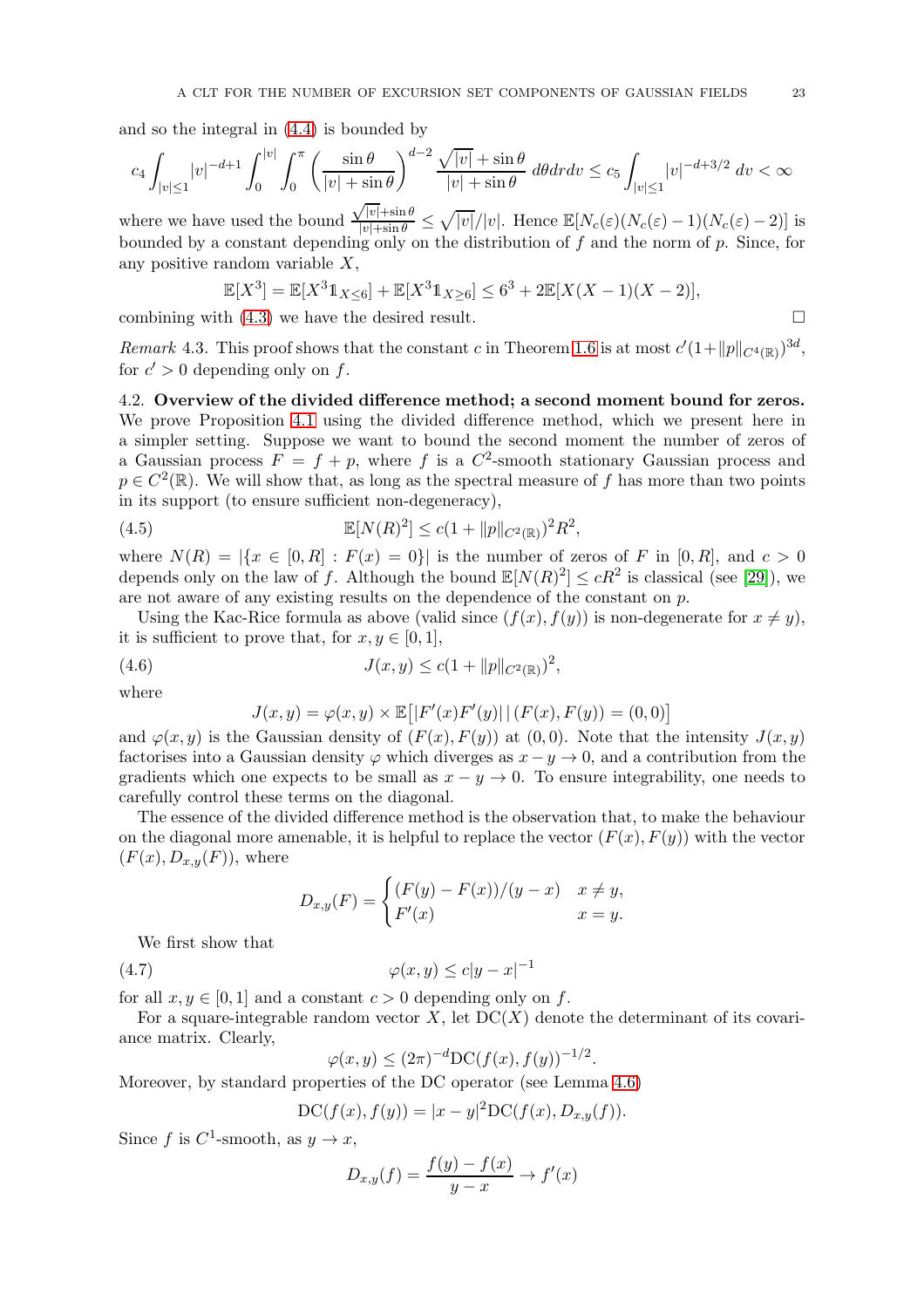## 24 A CLT FOR THE NUMBER OF EXCURSION SET COMPONENTS OF GAUSSIAN FIELDS

almost surely (and so in  $L^2$ ), and hence we infer that (again see Lemma [4.6\)](#page-24-0), as  $y \to x$ ,  $DC(f(x), D_{x,y}(f)) \rightarrow DC(f(x), f'(x)).$ 

Since  $(f(x), f'(x))$  is non-degenerate (in fact they are independent by stationarity), by continuity and compactness we have [\(4.7\)](#page-22-2).

<span id="page-23-0"></span>We next show that

(4.8) 
$$
\mathbb{E}[|F'(x)F'(y)| | (F(x), F(y)) = (0,0)] \leq c(1 + ||p||_{C^{2}(\mathbb{R})})^{2}|y - x|
$$

for all  $x, y \in [0, 1]$ . Combined with [\(4.7\)](#page-22-2), this completes the proof of [\(4.6\)](#page-22-3) and hence [\(4.5\)](#page-22-4). By a Taylor expansion, for  $z = x, y$ ,

$$
|F'(z) - D_{x,y}(F)| \le |y - x|^{1/2} ||F||_{C^{3/2}([0,1])}.
$$

Hence using standard properties of Gaussian conditioning (see Lemma [4.7\)](#page-24-1),

$$
\mathbb{E}[|F'(z)|^2 | (F(x), F(y)) = (0,0)] = \mathbb{E}[|F'(z)|^2 | (F(x), D_{x,y}(F)) = (0,0)]
$$
  
\n
$$
= \mathbb{E}[|F'(z) - D_{x,y}(F)|^2 | (F(x), D_{x,y}(F)) = (0,0)]
$$
  
\n
$$
\leq |y - x|^{1/2} \times \mathbb{E}[||F||^2_{C^{3/2}([0,1])} | (F(x), D_{x,y}(F)) = (0,0)].
$$

Applying the Cauchy-Schwarz inequality to [\(4.8\)](#page-23-0), it remains to prove that

<span id="page-23-1"></span>
$$
\mathbb{E}\big[\|F\|_{C^{3/2}([0,1])}^2 \,|\,(F(x),D_{x,y}(F))=(0,0)\big]\leq c(1+\|p\|_{C^2(\mathbb{R})}).
$$

For this it is sufficient that (see the proof of Lemma [4.9](#page-27-0) below for details)

(4.9) 
$$
\sup_{z,x,y\in[0,1]}\sup_{|\alpha|\leq 2} \text{Var}[\partial^{\alpha}F(z) | (F(x),D_{x,y}(F)) = (0,0)] \leq c_1
$$

and

(4.10) 
$$
\sup_{z,x,y\in[0,1]}\sup_{|\alpha|\leq 2}|\mathbb{E}[\partial^{\alpha}F(z)|\left(F(x),D_{x,y}(F)\right)=(0,0)]|\leq c_2\|p\|_{C^2(\mathbb{R})}.
$$

Since conditioning can only reduce the variance of a Gaussian variable, and by stationarity,

<span id="page-23-2"></span>
$$
\text{Var}[\partial^{\alpha} F(z) | (F(x), D_{x,y}(F)) = (0,0)] \leq \text{Var}[\partial^{\alpha} F(z)] = \text{Var}[\partial^{\alpha} f(0)],
$$

which proves [\(4.9\)](#page-23-1). Moreover, using Gaussian regression and the fact that various covariances involving  $F$  are the same as the corresponding covariances for  $f$ ,

$$
\mathbb{E}[\partial^{\alpha} F(z) | (F(x), D_{x,y}(F)) = (0,0)]
$$
  
=  $\partial^{\alpha} p(z) - \text{Cov}\left(\partial^{\alpha} f(z), \begin{pmatrix} f(x) \\ D_{x,y}(f) \end{pmatrix}\right)^{t} \text{Cov}(f(x), D_{x,y}(f))^{-1}(p(x), D_{x,y}(p)).$ 

By an argument similar to that in the previous subsection, since  $(f(0), f'(0))$  is non-degenerate the spectral norm of  $Cov(f(x), D_{x,y}(f))^{-1}$  is uniformly bounded. Since also  $D_{x,y}(g) \le$  $||g||_{C^{2}([0,1])}$  for  $g = f, p$ , we deduce [\(4.10\)](#page-23-2).

4.3. Bound on the three-point intensity. We now complete the proof of Proposition [4.1,](#page-21-0) for which we use a natural extension of the above approach to higher order derivatives. We shall prove the following two bounds:

<span id="page-23-3"></span>**Lemma 4.4.** There exists a  $c > 0$  such that, for all  $(x, y) \in \mathcal{D}$ ,

$$
\mathrm{DC}(\nabla f(0), \nabla f(x), \nabla f(y)) \ge c|x|^{2d}|y|^{2(d+1)}(|y| + \sin \theta)^{2(d-1)},
$$

where  $\theta \in [\pi/3, \pi]$  denotes the angle between x and y.

<span id="page-23-4"></span>**Lemma 4.5.** There exists a  $c > 0$  such that, for all  $(x, y) \in \mathcal{D}$ ,

$$
\mathbb{E}[\left| \det(\nabla^2 F(0) \nabla^2 F(x) \nabla^2 F(y)) \right| \left| (\nabla F(0), \nabla F(x), \nabla F(y)) = (0, 0, 0) \right] \le c(1 + ||p||_{C^4(B_1)})^{3d} |x||y|^2 (\sqrt{|y|} + \sin \theta),
$$

where  $\theta \in [\pi/3, \pi]$  denotes the angle between x and y.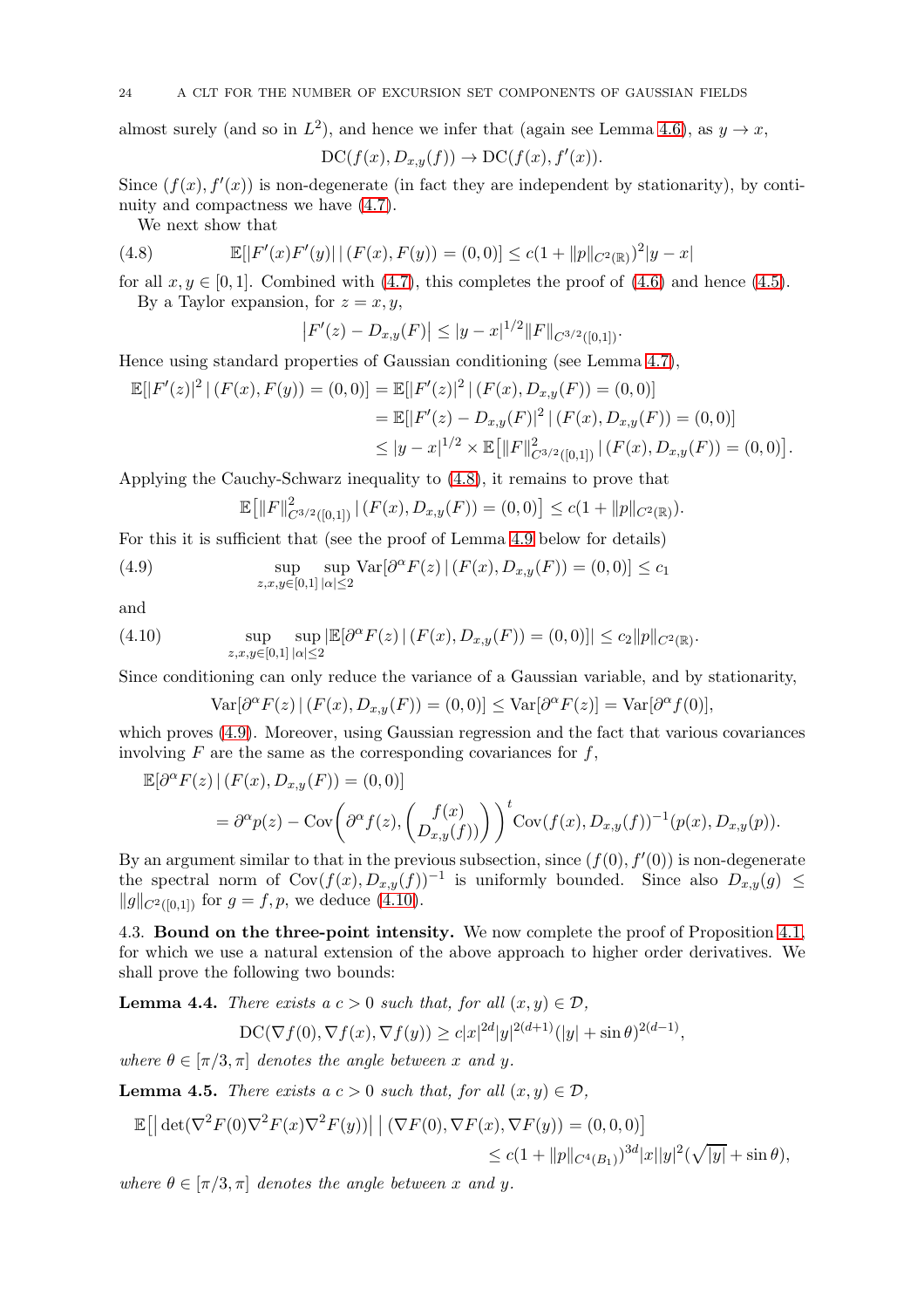Proof of Proposition [4.1.](#page-21-0) Since  $\varphi(x, y, 0) \leq (2\pi)^{-3d/2} \text{DC}(\nabla f(0), \nabla f(x), \nabla f(y))^{-1/2}$ , combining Lemmas [4.4](#page-23-3) and [4.5](#page-23-4) gives the result.

We now turn to proving Lemmas [4.4](#page-23-3) and [4.5.](#page-23-4) We first collect some properties of the DC operator:

<span id="page-24-0"></span>**Lemma 4.6.** Let X and Y be square-integrable random vectors of dimensions  $m_1$  and  $m_2$ respectively. Then:

(1) For  $A \in \mathbb{R}^{m_1 \times m_1}$ ,

 $DC(AX) = det(A)^{2}DC(X).$ In particular, for  $a \in \mathbb{R}$  and  $B \in \mathbb{R}^{m_1 \times m_2}$  $DC(aX, Y) = a^{2m_1}DC(X, Y)$  and  $DC(X + BY, Y) = DC(X, Y)$ .

- (2) If  $DC(X, Y) > 0$  then  $DC(X) > 0$ .
- (3) If  $X_n$  is a sequence converging to X in  $L^2$ , then  $DC(X_n) \to DC(X)$ .

Proof. The first item is immediate from the definition

$$
Cov(X) = \mathbb{E}\left((X - \mathbb{E}X)(X - \mathbb{E}X)^t\right),\,
$$

the second item is elementary, and the third item follows from the continuity of the determinant operator.

We also collect some standard properties of Gaussian conditioning:

<span id="page-24-1"></span>**Lemma 4.7.** Let  $(X, Y)$  be an  $(n + 1)$ -dimensional non-degenerate Gaussian random vector. Then:

(1) For every continuous function  $H : \mathbb{R} \to \mathbb{R}$  such that  $H(Y)$  is integrable and  $a \in \mathbb{R}^n$ ,  $\mathbb{E}[H(Y) | X = 0] = \mathbb{E}[H(Y - a \cdot X) | X = 0].$ 

(2) If  $DC(X) > 0$  and  $A \in \mathbb{R}^{n \times n}$  is invertible, then for every  $x \in \mathbb{R}^n$ ,

$$
\mathbb{E}[Y \mid X = x] = \mathbb{E}[Y \mid AX = Ax].
$$

Proof. The first item is an elementary property of conditioning, and the second follows from Gaussian regression:

$$
\mathbb{E}[Y \mid AX = Ax] = \mathbb{E}[Y] + \text{Cov}(Y, AX)\text{Cov}(AX)^{-1}(Ax - \mathbb{E}[AX])
$$
  
=  $\mathbb{E}[Y] + \text{Cov}(Y, X)\text{Cov}(X)^{-1}(x - \mathbb{E}[X])$   
=  $\mathbb{E}[Y \mid X = x].$ 

The next lemma contains the essence of the divided difference method. It shows that, after appropriate linear transformation (analogous to the mapping  $(f(x), f(y)) \mapsto (f(x), D_{x,y}(f))$ described in Section [4.2\)](#page-22-1), the vector  $(\nabla f(0), \nabla f(x), \nabla f(y))$  converges to a non-degenerate Gaussian vector as  $x, y \to 0$ .

Recall that

$$
\mathcal{D} = \left\{ (x, y) \in \mathbb{R}^{2d} \; \middle| \; 0 < |x| < |y| < |x - y| \le 1 \right\},\
$$

and for any  $g \in C^4(B_1)$  let  $G_{0,x}^3(g)$  denote the vector  $(\partial^{\alpha} g(z) \mid |\alpha| \leq 3, z \in \{0, x\})$ .

<span id="page-24-2"></span>**Lemma 4.8.** Let  $(x_n, y_n)$  be any sequence in  $D$  converging to either  $(0, 0)$  or  $(0, y)$  for some  $y \neq 0$ . There exists a subsequence  $n_k$ , a sequence of matrices  $M_k \in \mathbb{R}^{3d \times 3d}$ , and a matrix M, such that:

- (1) det  $M_k = |x_{n_k}|^{-d} |y_{n_k}|^{-d-1} (|y_{n_k}| + \sin \theta_{n_k})^{-d+1}$ , where  $\theta_{n_k} \in [\pi/3, \pi]$  denotes the angle between  $x_{n_k}$  and  $y_{n_k}$ .
- (2) For any  $g \in C^4(B_1)$ , as  $k \to \infty$ ,  $M_k(\nabla g(0), \nabla g(x_{n_k}), \nabla g(y_{n_k}))^t - MG_{0,y}^3(g) = o(||g||_{C^4(B_1)}).$
- (3)  $MG_{0,y}^3(f)$  is a non-degenerate Gaussian vector.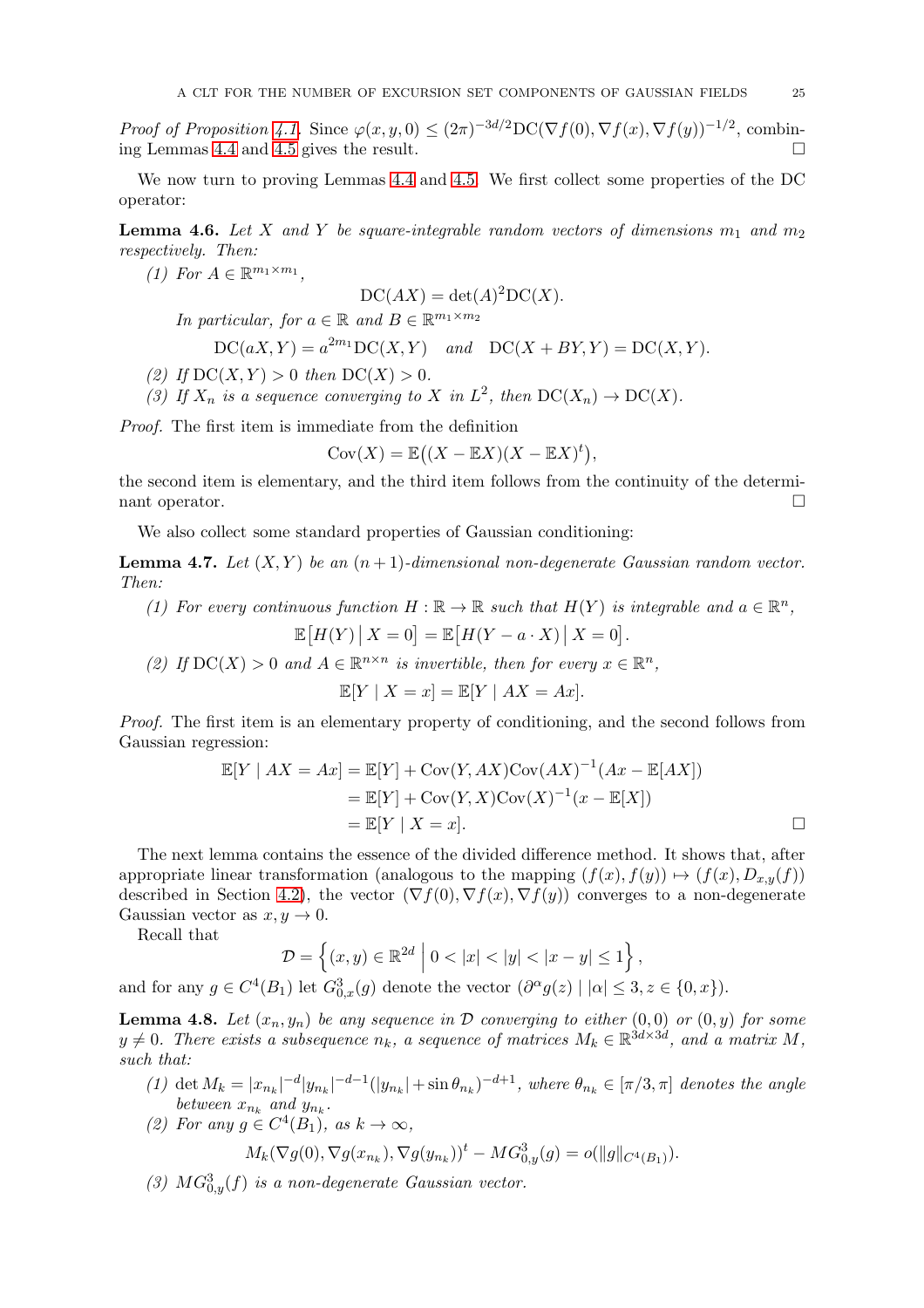*Proof.* By compactness of  $[\pi/3, \pi]$ , we may pass to a subsequence for which  $\theta_{n_k} \to \theta \in [\pi/3, \pi]$ . For notational clarity we will denote the subsequence by  $\theta_n$  (and the matrices in the statement of the lemma will be denoted by  $M_n$ ). Similarly we may assume the following convergence: (4.11)

<span id="page-25-0"></span>
$$
\hat{x}_n := \frac{x_n}{|x_n|} \to v_1 \in \mathbb{S}^{d-1}, \quad \hat{y}_n := \frac{y_n}{|y_n|} \to v_2 \in \mathbb{S}^{d-1}, \quad \frac{|x_n|}{|y_n|} \to \alpha \in [0, 1],
$$
  

$$
\hat{w}_n := \begin{cases} \frac{\hat{y}_n - \cos(\theta_n)\hat{x}_n}{\sin(\theta_n)} & \text{if } \theta_n \neq \pi \\ 0 & \text{if } \theta_n = \pi \end{cases} \to v_3 \in \mathbb{S}^{d-1} \cup \{0\}, \quad \text{and} \quad \frac{\sin \theta_n}{|y_n|} \to \beta \in [0, \infty].
$$

There are now two different cases to consider: (i)  $y = 0$ , and (ii)  $y \neq 0$ .

**Case (i).**  $y = 0$ . We take  $g \in C^4(B_1)$ , and define  $M_n$  as the matrix which results in the following row operations:

$$
\begin{pmatrix}\n\nabla g(0) \\
\nabla g(x_n) \\
\nabla g(y_n)\n\end{pmatrix} \rightarrow \begin{pmatrix}\n\nabla g(0) \\
\nabla g(x_n) - \nabla g(0) \\
\n\frac{|x_n|}{|y_n|} \\
\frac{\nabla g(y_n) - \nabla g(0)}{|y_n|}\n\end{pmatrix} \rightarrow \begin{pmatrix}\n\nabla g(0) \\
\n\frac{\nabla g(x_n) - \nabla g(0)}{|x_n|} \\
\frac{|\nabla g(x_n) - \nabla g(0)}{|x_n|} \\
\frac{|\nabla g(y_n) - \nabla g(0)}{|y_n|} \\
\frac{|\nabla g(y_n) - \nabla g(0)}{|x_n|}\n\end{pmatrix}
$$
\n
$$
\rightarrow \left(\nabla g(0), \frac{\nabla g(x_n) - \nabla g(0)}{|x_n|}, S_n\right)^t
$$

where

(4.12) 
$$
S_n := (I - \hat{x}_n \hat{x}_n^t) \frac{1}{|y_n| + \sin \theta_n} \left( \frac{\nabla g(y_n) - \nabla g(0)}{|y_n|} - \cos \theta_n \frac{\nabla g(x_n) - \nabla g(0)}{|x_n|} \right) + \frac{1}{|y_n|} \left( \hat{x}_n \cdot \frac{\nabla g(y_n) - \nabla g(0)}{|y_n|} - \hat{y}_n \cdot \frac{\nabla g(x_n) - \nabla g(0)}{|x_n|} \right) \hat{x}_n.
$$

The first statement of the lemma follows from these row operations and noting that

<span id="page-25-1"></span>
$$
\det\left(\frac{1}{|y_n| + \sin \theta_n} (I - \hat{x}_n \hat{x}_n^t) + \frac{1}{|y_n|} \hat{x}_n \hat{x}_n^t\right) = |y_n|^{-1} (|y_n| + \sin \theta_n)^{-d+1}.
$$

By a Taylor expansion, for  $||x_n|| < 1$  we have

$$
\left| \frac{\nabla g(x_n) - \nabla g(0)}{|x_n|} - \partial_{\hat{x}_n} \nabla g(0) \right| \le c' |x_n| \|g\|_{C^4(B(1))}
$$

where  $c'$  is an absolute constant. Using the fact that  $\hat{x}_n \to v_1$ ,

$$
\left|\frac{\nabla g(x_n) - \nabla g(0)}{|x_n|} - \partial_{v_1} \nabla g(0)\right| \le c'(|x_n| + |\hat{x}_n - v_1|) \|g\|_{C^4(B_1)} = o(\|g\|_{C^4(B_1)}).
$$

Similarly by a Taylor expansion we have

(4.13) 
$$
\left| \frac{\nabla g(y_n) - \nabla g(0)}{|y_n|} - \cos(\theta_n) \frac{\nabla g(x_n) - \nabla g(0)}{|x_n|} - T_n \right| \le c'|y_n|^2 ||g||_{C^4(B_1)}
$$

where

$$
T_n = \sin(\theta_n)\partial_{\hat{w}_n}\nabla g(0) + \frac{|y_n|}{2}\partial_{\hat{y}_n}^2\nabla g(0) - \frac{|x_n|}{2}\cos(\theta_n)\partial_{\hat{x}_n}^2\nabla g(0)
$$

(note that if  $\hat{w}_n = 0$  then we take  $\partial_{\hat{w}_n}$  to be the identically zero operator). Using the convergence in [\(4.11\)](#page-25-0) we see that

$$
\frac{T_n}{|y_n| + \sin \theta_n} = \frac{\beta}{\beta + 1} \partial_{v_3} \nabla g(0) + \frac{1 + \alpha}{2(\beta + 1)} \partial_{v_1}^2 \nabla g(0) + o(||g||_{C^4(B_1)})
$$

as  $n \to \infty$ . By Taylor expanding the second part of [\(4.12\)](#page-25-1) analogously, we see that

$$
S_n = S + o(||g||_{C^4(B_1)})
$$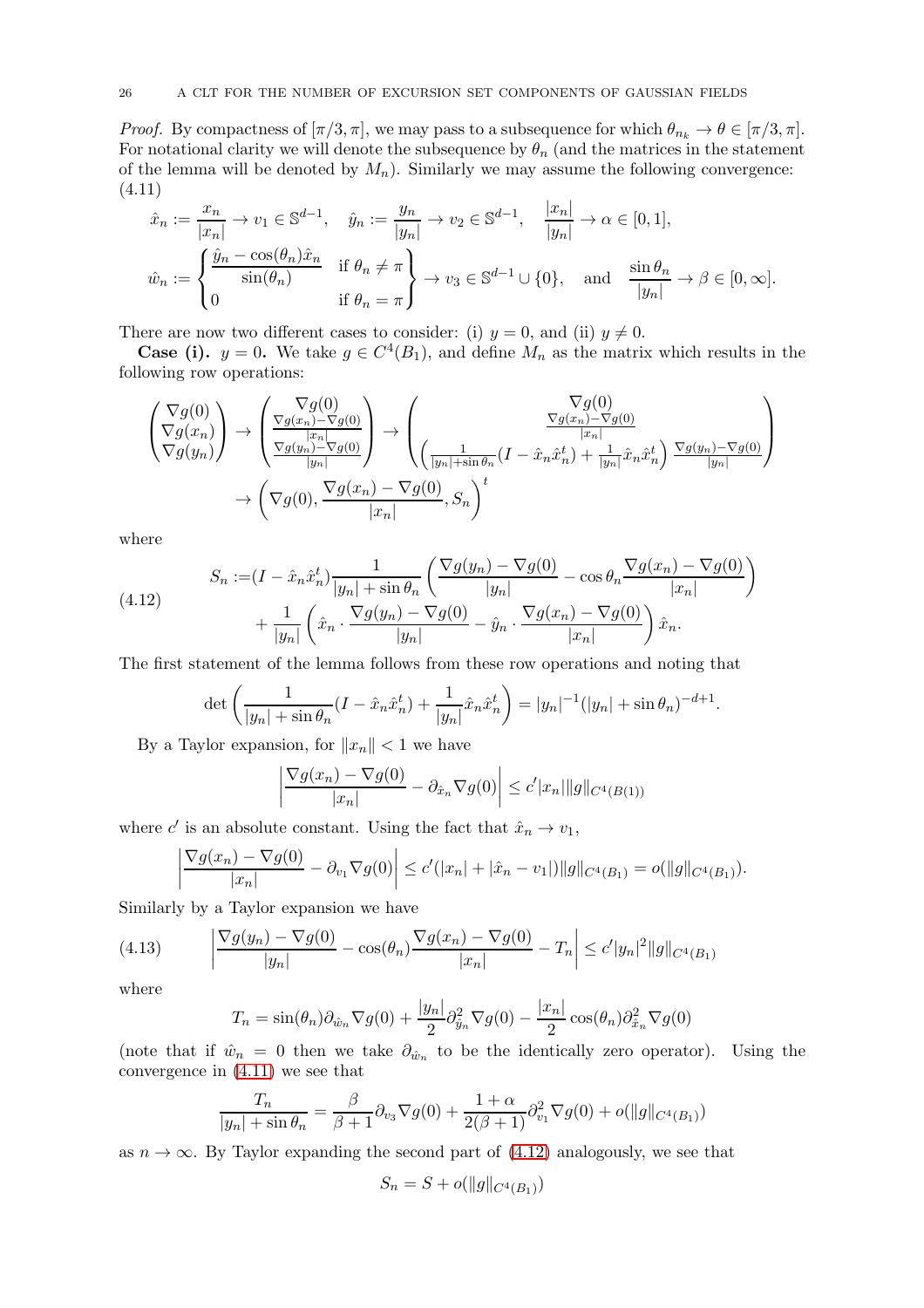where

<span id="page-26-0"></span>
$$
S := (I - v_1v_1^t)\left(\frac{\beta}{\beta+1}\partial_{v_3}\nabla g(0) + \frac{1+\alpha}{2(\beta+1)}\partial_{v_1}^2\nabla g(0)\right) + \frac{1}{2}\left(\partial_{v_2}^2\partial_{v_1}g(0) - \alpha\partial_{v_2}\partial_{v_1}^2g(0)\right)v_1.
$$

Hence choosing  $M$  such that

(4.14) 
$$
MG_{0,y}^3(g) = (\nabla g(0), \partial_{v_1} \nabla g(0), S)
$$

proves the second point of the lemma (for the case  $y = 0$ ).

We now let  $g = f$  and choose an orthonormal basis  $u_1, \ldots, u_d$  of  $\mathbb{R}^d$  such that  $u_1 = v_1$  and if  $v_3 \neq 0$  then  $u_2 = v_3$ . By the first point of Lemma [4.6,](#page-24-0) the degeneracy of the Gaussian vector on the right hand side of [\(4.14\)](#page-26-0) is unchanged if we multiply each of the terms  $\nabla g(0)$ ,  $\partial_{v_1} \nabla g(0)$  and S by the orthogonal matrix A with *i*-th row equal to  $u_i$ . Note that the effect of this multiplication on the first two terms is equivalent to changing the basis for the gradient operator (i.e.  $A\nabla = (\partial_{u_1}, \dots, \partial_{u_d})$ ). Since  $Av_1 = (1, 0, \dots, 0)^t$  we see that when  $\beta = \infty$ , the right hand side of [\(4.14\)](#page-26-0) is non-degenerate if and only if

$$
\mathrm{DC}\left(A\nabla f(0),\partial_{u_1}A\nabla f(0),\frac{1}{2}\left(\partial_{u_1}\partial_{v_2}^2f(0)-\alpha\partial_{u_1}^2\partial_{v_2}f(0)\right),\partial_{u_2}\partial_{u_2}f(0),\ldots,\partial_{u_2}\partial_{u_d}f(0)\right)\neq 0,
$$

which holds by the fourth point of Remark [1.8](#page-4-1) about the non-degeneracy of various partial derivatives of f (and the first two points of Lemma [4.6\)](#page-24-0).

If  $\beta < \infty$  then  $\theta_n \to \pi$  and so  $v_2 = -v_1$  and  $v_3 \neq 0$ . In this case by the first two points of Lemma [4.6,](#page-24-0) we see that the right hand side of [\(4.14\)](#page-26-0) is positive provided that

$$
\mathrm{DC}\left(A\nabla f(0),\partial_{u_1}A\nabla f(0),\frac{1+\alpha}{2}\partial_{u_1}^3f(0),\frac{1+\alpha}{2(\beta+1)}\partial_{u_1}^2\partial_{u_2}f(0),\ldots,\frac{1+\alpha}{2(\beta+1)}\partial_{u_1}^2\partial_{u_d}f(0)\right)>0.
$$

This holds by the third point of Remark [1.8](#page-4-1) and the second point of Lemma [4.6](#page-24-0) which completes the proof for  $y = 0$ .

**Case (ii).**  $y \neq 0$ . Now we let  $M_n$  be defined by the following sequence of row operations:

$$
\begin{pmatrix} \nabla g(0) \\ \nabla g(x_n) \\ \nabla g(y_n) \end{pmatrix} \rightarrow \begin{pmatrix} \nabla g(0) \\ \nabla g(x_n) - \nabla g(0) \\ \nabla g(y_n) \end{pmatrix} \rightarrow \begin{pmatrix} \nabla g(0) \\ \nabla g(x_n) - \nabla g(0) \\ \nabla g(x_n) - \nabla g(0) \\ \nabla g(y_n) + \sin \theta_n \end{pmatrix}
$$

and we again see that  $M_n$  has the correct determinant, proving the first statement of the lemma. By a Taylor expansion, the above expression differs from

$$
\Big(\nabla g(0),\partial_{v_1}\nabla g(0),|y|^{-\frac{d+1}{d}}(|y|+\sin\theta)^{-\frac{d-1}{d}}\nabla g(y)\Big)^t
$$

by a term which is  $o(||g||_{C^{4}(B_1)})$  proving the second statement of the lemma. When  $g = f$ , the second point of Remark [1.8](#page-4-1) implies that the above Gaussian vector is non-degenerate, proving the final statement of the lemma.  $\Box$ 

Proof of Lemma [4.4.](#page-23-3) Define

$$
A(x,y) = |x|^{-2d}|y|^{-2d-2}(|y| + \sin \theta)^{-2d+2} \mathcal{D}C(\nabla f(0), \nabla f(x), \nabla f(y)).
$$

Since  $A(x, y)$  is continuous and strictly positive on D (by the first point of Remark [1.8\)](#page-4-1), and  $\overline{\mathcal{D}}$  is compact, it suffices to show that  $\liminf_n A(x_n, y_n) > 0$  for any sequence  $(x_n, y_n) \in \mathcal{D}$ converging to  $(x, y) \in \partial \mathcal{D}$ .

For the sake of contradiction, suppose  $(x_n, y_n) \to (x, y) \in \partial \mathcal{D}$  is such that  $A(x_n, y_n) \to 0$ . By Lemma [4.8](#page-24-2) we may pass to a subsequence  $n_k$  and find matrices  $M, M_k$  such that for any  $g \in C^4(B_1)$ 

$$
M_k(\nabla g(0), \nabla g(x_{n_k}), \nabla g(y_{n_k}))^t \to MG_{0,y}^3(g).
$$

In particular this holds almost surely for  $g = f$ . Since f is Gaussian, the convergence occurs also in  $L^2$ . Then by the third point of Lemma [4.6](#page-24-0) (and the expression for det  $M_k$  in Lemma [4.8\)](#page-24-2)

$$
A(x_{n_k}, y_{n_k}) = (\det M_k)^2 \mathrm{DC}(\nabla f(0), \nabla f(x_{n_k}), \nabla f(y_{n_k})) \to \mathrm{DC}\big(MG_{0,y}^3(f)\big).
$$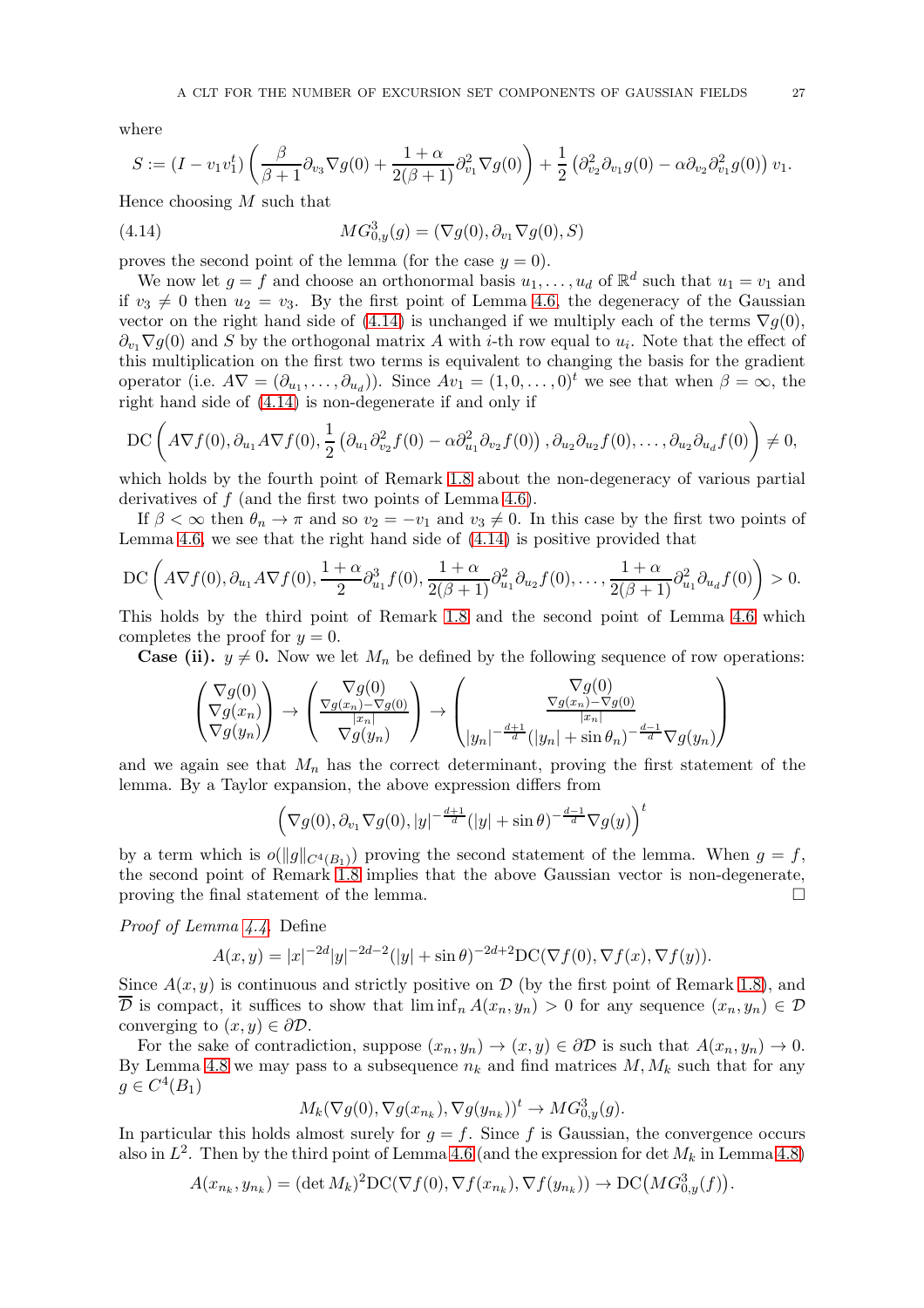By the third point of Lemma [4.8,](#page-24-2) the latter expression is strictly positive, yielding a contradiction.

A final ingredient in the proof of Lemma [4.5](#page-23-4) is a uniform bound on the conditional moments of  $F$ :

<span id="page-27-0"></span>**Lemma 4.9.** For each  $k \in \mathbb{N}$  and  $\epsilon \in (0,1)$  there exists  $c > 0$  depending only on the distribution of f such that, for any  $(x, y) \in \mathcal{D}$ ,

(4.15) 
$$
\mathbb{E}\big[\|F\|_{C^{4-\epsilon}(B_1)}^k \mid \nabla F(0) = \nabla F(x) = \nabla F(y) = 0\big] < c(1 + \|p\|_{C^4(B_1)})^k.
$$

*Proof.* Kolmogorov's theorem [\[35,](#page-32-8) Sections A.9, A.11.1] states that for any centred  $C^4$ -smooth Gaussian field h there exists a  $c > 0$ , depending on k and  $\epsilon$ , such that

<span id="page-27-3"></span>
$$
\mathbb{E}\big[\|h\|_{C^{4-\epsilon}(B_1)}^k\big] \leq c \Big(\sup_{|\alpha|,|\beta|\leq 4} \sup_{z_1,z_2\in 2B_1} |\partial_{z_1}^{\alpha}\partial_{z_2}^{\beta}\text{Cov}(h(z_1),h(z_2)|)\Big)^{k/2}.
$$

By the Cauchy-Schwarz inequality, the latter expression is bounded above by

$$
c\Big(\sup_{|\alpha|\leq 4}\sup_{z\in 2B_1}\text{Var}(\partial^{\alpha}h(z))\Big)^{k/2}.
$$

If we now allow h to be a non-centred  $C<sup>4</sup>$  Gaussian field, then by the triangle inequality, for each  $k \in \mathbb{N}$  and  $\epsilon > 0$  there exists a  $c > 0$  such that

$$
\mathbb{E}\big[\|h\|_{C^{4-\epsilon}(B_1)}^k\big]\leq c\Big(\sup_{|\alpha|\leq 4}\sup_{z\in B_1}|\mathbb{E}[\partial^{\alpha}h(z)]|^k+\sup_{|\alpha|\leq 4}\sup_{z\in 2B_1}\text{Var}(\partial^{\alpha}h(z))^{k/2}\Big).
$$

Denote the conditioning event  $A_{x,y} = \{ \nabla F(w) = 0 \text{ for all } w = 0, x, y \}.$  By the above inequality, the lemma is proved if we verify the following: there exists a  $c > 0$ , depending only on the distribution of  $f$ , such that

(4.16) 
$$
\sup_{z \in 2B_1} \sup_{(x,y) \in \mathcal{D}} \sup_{|\alpha| \le 4} \text{Var}(\partial^{\alpha} F(z) | A_{x,y}) < c \quad \text{and}
$$

$$
\sup_{z \in B_1} \sup_{(x,y) \in \mathcal{D}} \sup_{|\alpha| \le 4} |\mathbb{E}(\partial^{\alpha} F(z) | A_{x,y})| < c ||p||_{C^4(B_1)}.
$$

Since conditioning can only reduce the variance of a Gaussian variable

<span id="page-27-1"></span>
$$
Var(\partial^{\alpha} F(z) | A_{x,y}) \le Var(\partial^{\alpha} F(z)) = Var(\partial^{\alpha} f(z)),
$$

and the latter is bounded uniformly over  $z$  and  $\alpha$ . This verifies the first part of [\(4.16\)](#page-27-1).

Turning to the second part of [\(4.16\)](#page-27-1), for  $g \in C^2(B_1)$ , let  $G_{x,y}(g) = (\nabla g(0), \nabla g(x), \nabla g(y))^t$ . By Gaussian regression and Lemma [4.7](#page-24-1)

<span id="page-27-2"></span>
$$
\mathbb{E}[\partial^{\alpha} F(z) | A_{x,y}] = \mathbb{E}[\partial^{\alpha} F(z)] - \text{Cov}(\partial^{\alpha} F(z), G_{x,y}(F)) \text{Cov}(G_{x,y}(F))^{-1} \mathbb{E}[G_{x,y}(F)]
$$
  
=  $\partial^{\alpha} p(z) - \text{Cov}(\partial^{\alpha} f(z), G_{x,y}(f)) \text{Cov}(G_{x,y}(f))^{-1} G_{x,y}(p).$ 

Note that this verifies the second part of  $(4.16)$  when  $p \equiv 0$ .

Suppose that the second part of [\(4.16\)](#page-27-1) fails, so there exists a sequence  $p_n \in C^4(B_1)$  and  $(x_n, y_n, z_n) \in \mathcal{D} \times B_1$  such that

$$
|\mathbb{E}(\partial^{\alpha} F(z_n) | A_{x_n,y_n})|| |p_n||_{C^4(B_1)}^{-1} \to \infty.
$$

By compactness, we may pass to a subsequence for which  $z_{n_k} \to z \in B_1$  and  $(x_{n_k}, y_{n_k}) \to z$  $(x, y) \in \overline{\mathcal{D}}$ . Note that if  $(x, y) \in \mathcal{D}$  then the second line of  $(4.17)$  is finite by the first point of Remark [1.8,](#page-4-1) so evidently  $(x, y) \in \partial D$ . Hence we may find matrices  $M, M_k$  satisfying the conclusions of Lemma [4.8.](#page-24-2) Then by Lemma [4.7](#page-24-1) and Gaussian regression

$$
\begin{aligned} \mathbb{E}[\partial^{\alpha}F(z_{n_k})\mid A_{x_{n_k},y_{n_k}}] &= \partial^{\alpha}p_{n_k}(z_{n_k}) - \mathrm{Cov}(\partial^{\alpha}f(z_{n_k}),M_kG_{x_{n_k},y_{n_k}}(f)) \times \\ & \mathrm{Cov}(M_kG_{x_{n_k},y_{n_k}}(f))^{-1}M_kG_{x_{n_k},y_{n_k}}(p_{n_k}). \end{aligned}
$$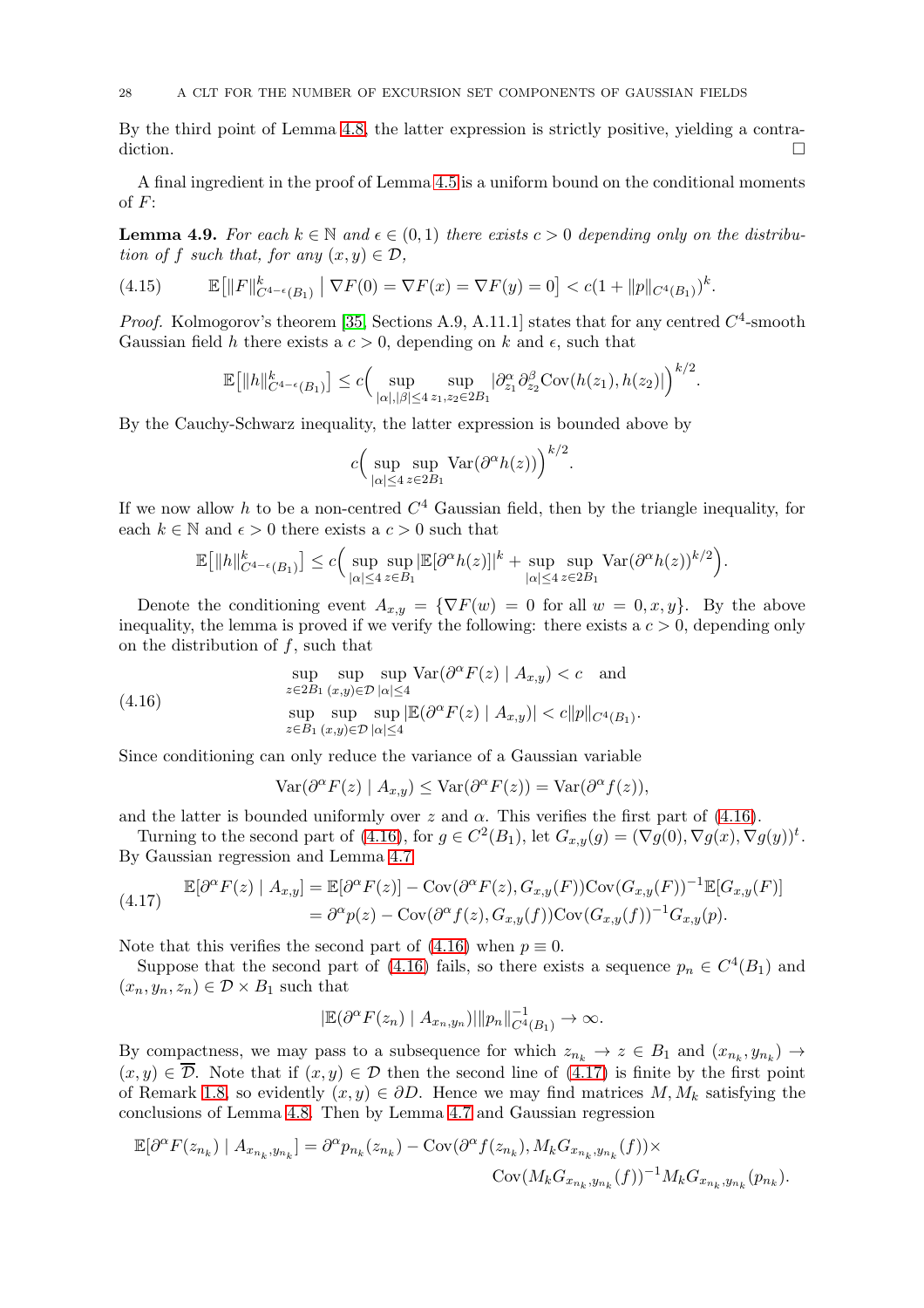By the second and third parts of Lemma [4.8,](#page-24-2) we have

$$
\text{Cov}(\partial^{\alpha} f(z_{n_k}), M_k G_{x_{n_k}, y_{n_k}}(f)) \to \text{Cov}(\partial^{\alpha} f(z), M G_{0,y}^3(f))
$$

$$
\text{Cov}(M_k G_{x_{n_k}, y_{n_k}}(f))^{-1} \to \text{Cov}(M G_{0,y}^3(f))^{-1}
$$

$$
|M_k G_{x_{n_k}, y_{n_k}}(p_{n_k}) - M G_{x,y}(p_{n_k})| = o(||p_{n_k}||_{C^4(B_1)}).
$$

Since the first two matrices on the right hand side have bounded elements and

$$
\max\{|\partial^{\alpha} p_{n_k}(z_{n_k})|, \|G_{x,y}(p_{n_k})\|_{\infty}\} \le \|p\|_{C^{4}(B_1)},
$$

we see that  $|\mathbb{E}[\partial^{\alpha}F(z_{n_k})|A_{x_{n_k},y_{n_k}}]|| |p_{n_k}||_{C^4(B_1)}^{-1}$  is uniformly bounded, yielding the desired contradiction. This completes the proof of  $(4.16)$  and hence of the lemma.

*Proof of Lemma [4.5.](#page-23-4)* In the proof  $c' > 0$  are constants that depend only on the field and may change from line to line. Recall the conditioning event  $A_{x,y} = {\nabla F(w) = 0$  for all  $w = 0, x, y}.$ By Hölder's inequality we have

$$
\mathbb{E}\big[\big|\det(\nabla^2 F(0)\nabla^2 F(x)\nabla^2 F(y))\big|\,\big|\,A_{x,y}\big]\leq \prod_{z\in\{0,x,y\}}\mathbb{E}\big[\big|\det(\nabla^2 F(z))\big|^3\,\big|\,A_{x,y}\big]^{1/3}\,.
$$

Consider  $z \in \{0, x, y\}$ . For any orthonormal basis  $u_1, \ldots, u_d$ , expanding the determinant we have

 $\sim$ 

$$
\mathbb{E}\left[\left|\det(\nabla^2 F(z))\right|^3 \mid A_{x,y}\right]^{1/3} = \mathbb{E}\left[\left|\sum_{\sigma \in S_d} \prod_{i=1}^d \partial_{u_i} \partial_{u_{\sigma(i)}} F(z)\right|^3 \mid A_{x,y}\right]^{1/3}
$$
\n
$$
\leq c' \sum_{\sigma \in S_d} \prod_{i=1}^d \mathbb{E}\left[\left|\partial_{u_i} \partial_{u_{\sigma(i)}} F(z)\right|^{3d} \mid A_{x,y}\right]^{\frac{1}{3d}},
$$

<span id="page-28-0"></span>where  $S_d$  is the group of permutations of  $\{1, \ldots, d\}$  and for the second inequality we have used Hölder's inequality.

Our aim is to bound the right hand side of  $(4.18)$ . Let us consider the case  $z = 0$ , in which we claim it is bounded by  $c'(1+\|p\|_{C^4(B_1)})|y|(\sqrt{|y|}+\sin(\theta))$ . We consider an orthonormal basis of  $\mathbb{R}^d$ ,  $\hat{y}, u_2, \dots, u_d$ , where  $\hat{y} = y/|y|$ . Each product on the right hand side of [\(4.18\)](#page-28-0) contains either the term corresponding to  $\partial_y^2 F(0)$  or two terms of the form  $\partial_{u_i}\partial_y F(0)$ ,  $\partial_{u_j}\partial_y F(0)$ . We will prove the following bounds for these terms:

(4.19) 
$$
\mathbb{E}\left[\left|\partial_{\hat{y}}\partial_{u_i}F(0)\right|^{3d}|A_{x,y}\right] \le c'(1+\|p\|_{C^4(B_1)})^{3d}|y|^{3d} \text{ and}
$$

$$
\mathbb{E}\left[\left|\partial_{\hat{y}}^2F(0)\right|^{3d}|A_{x,y}\right] \le c'(1+\|p\|_{C^4(B_1)})^{3d}|y|^{3d}(\sqrt{|y|}+\sin\theta)^{3d}.
$$

This will be sufficient for the desired bound on [\(4.18\)](#page-28-0) since for any i and  $\sigma$ , the remaining terms satisfy

<span id="page-28-1"></span>
$$
\mathbb{E}\big[\big|\partial_{u_i}\partial_{u_{\sigma(i)}}F(0)\big|^{3d} \, \big| \, A_{x,y}\big] \le \mathbb{E}\big[\|F\|_{C^2(B_1)}^{3d} \, \big| \, A_{x,y}\big] \le c'(1+\|p\|_{C^4(B_1)})^{3d}
$$

by [\(4.15\)](#page-27-3).

For  $z \in \{x, y\}$  let  $D(z) = \frac{\nabla F(z) - \nabla F(0)}{|z|}$ . Turning to [\(4.19\)](#page-28-1), by a Taylor expansion we have for any unit vector  $v$ 

$$
|v \cdot D(z) - \partial_{\hat{z}} \partial_v F(0)| \leq c' |z| \|F\|_{C^3(B_1)}.
$$

Then by Lemmas [4.7](#page-24-1) and [4.9](#page-27-0) we have

$$
(4.20) \t\t\t\t\mathbb{E}\left[\left|\partial_{\hat{y}}\partial_{v}F(0)\right|^{3d}|A_{x,y}\right] \leq \mathbb{E}\left[\left|\partial_{\hat{y}}\partial_{v}F(0) - v \cdot D(y)\right|^{3d}|A_{x,y}\right] \leq c'|y|^{3d}\mathbb{E}\left[\|F\|_{C^{3}(B_{1})}^{3d}|A_{x,y}\right] \leq c'(1+\|p\|_{C^{4}(B_{1})})^{3d}|y|^{3d}.
$$

Taking  $v = u_i$  establishes the first bound in [\(4.19\)](#page-28-1) while taking  $v = \hat{y}$  establishes the second bound in [\(4.19\)](#page-28-1) for  $\theta \in [\pi/3, 2\pi/3]$ .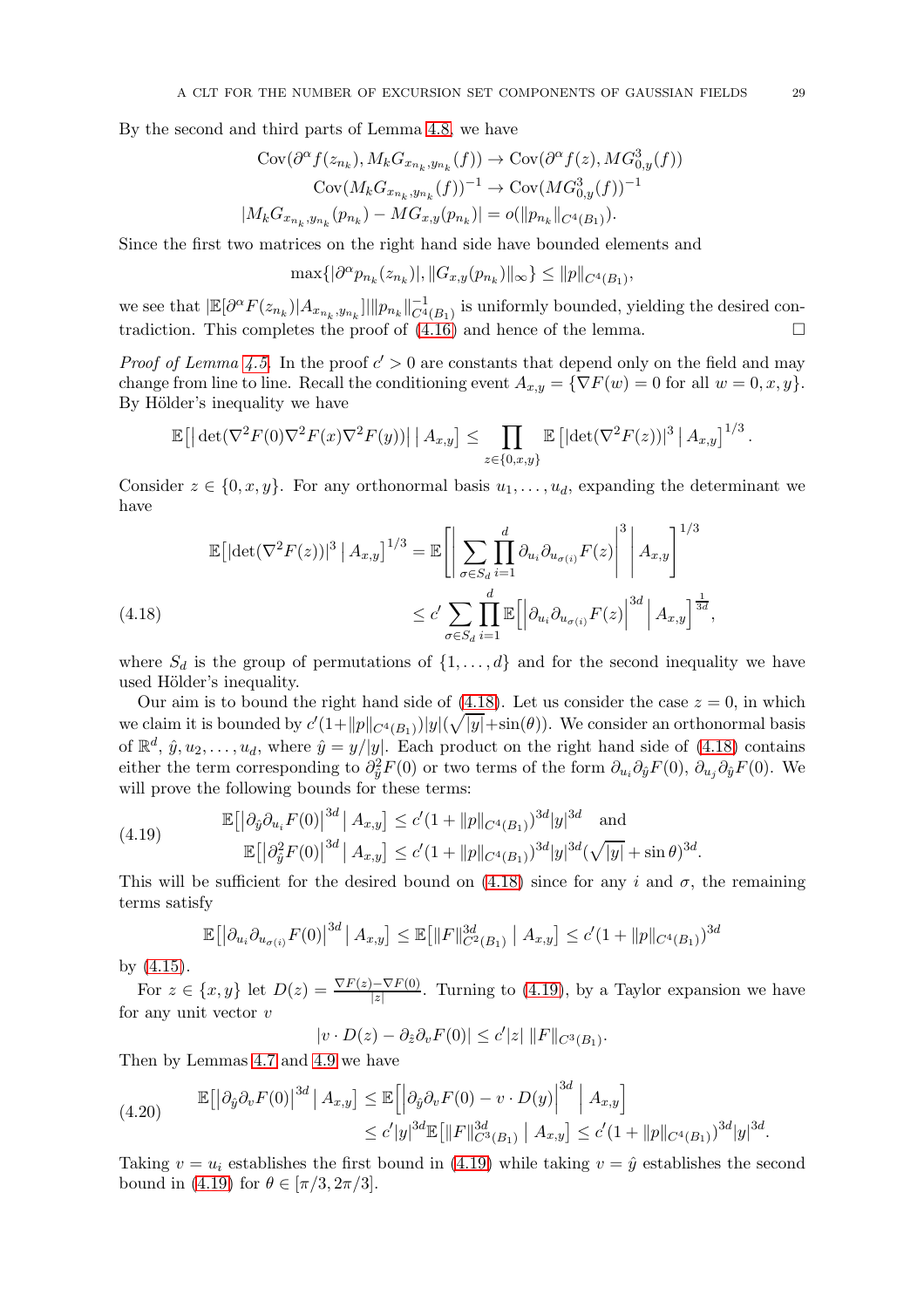To prove the second bound for  $\theta \in [2\pi/3, \pi]$  we require a higher order Taylor expansion. Specifically by combining the elementary estimates

$$
\left| \hat{y} \cdot D(y) - \partial_{\hat{y}}^2 F(0) - \frac{|y|}{2} \partial_{\hat{y}}^3 F(0) \right| \le c' |y|^{3/2} ||F||_{C^{7/2}(B_1)}
$$

and

$$
\left|\hat{x}\cdot D(y)-\hat{y}\cdot D(x)-\frac{\cos\theta}{2}(|y|-|x|\cos\theta)\partial_{\hat{y}}^3F(0)\right|\leq c'|y|(\sqrt{|y|}+\sin\theta)\|F\|_{C^{7/2}(B_1)}
$$

with Lemma [4.7](#page-24-1) we have

$$
\mathbb{E} \left[ \left| \partial_{\hat{y}}^2 F(0) \right|^{3d} \middle| A_{x,y} \right]
$$
\n
$$
= \mathbb{E} \left[ \left| \partial_{\hat{y}}^2 F(0) - \hat{y} \cdot D(y) + \frac{|y|}{\cos \theta(|y| - |x| \cos \theta)} (\hat{x} \cdot D(y) - \hat{y} \cdot D(x)) \right|^{3d} \middle| A_{x,y} \right]
$$
\n
$$
\leq c' |y|^{3d} (\sqrt{|y|} + \sin \theta)^{3d} \mathbb{E} \left[ \left\| F \right\|_{C^{7/2}(B_1)}^{3d} \middle| A_{x,y} \right] \leq c' (1 + ||p||_{C^4(B_1)})^{3d} |y|^{3d} (\sqrt{|y|} + \sin \theta)^{3d}
$$

completing the proof of [\(4.19\)](#page-28-1).

To complete the proof of the lemma, we require the bounds

$$
\mathbb{E}\left[|\det(\nabla^2 F(x))|^{3d} \mid A_{x,y}\right]^{1/3d} \le c'(1 + \|p\|_{C^4(B_1)})^{3d}|x|, \text{ and}
$$
  

$$
\mathbb{E}\left[|\det(\nabla^2 F(y))|^{3d} \mid A_{x,y}\right]^{1/3d} \le c'(1 + \|p\|_{C^4(B_1)})^{3d}|y|.
$$

These both follow from the arguments given above on swapping the roles of 0, x and y. Specifically the analogue of  $(4.18)$  also holds for both x and y and the analogue of the first part of  $(4.19)$  is enough to conclude.

# Appendix A. Basic properties of smooth Gaussian fields

We collect some basic properties of smooth Gaussian fields. First we consider Gaussian fields defined by a stationary moving average representation  $f = q \star W$ .

<span id="page-29-0"></span>**Lemma A.1.** Let  $q \in C^k(\mathbb{R}^d)$ , and suppose there exist  $c > 0$  and  $\beta > d$  such that, for  $|x| \geq 1$ ,

$$
\sup_{|\alpha| \le k} |\partial^{\alpha} q(x)| \le c |x|^{-\beta}.
$$

Define  $f = q \star W$ . Then f is a.s.  $C^{k-1}$ -smooth, and for every  $|\alpha| \leq k-1$ ,

$$
\partial^{\alpha} f = (\partial^{\alpha} q) \star W.
$$

Moreover the spectral measure of f has a continuous density.

*Proof.* See [\[33,](#page-32-4) Proposition 3.3] for a proof of the first statement in the case  $d = 2$ , with the general case identical. The second statement is a consequence of the Riemann-Lebesgue lemma. □

We next state a standard non-degeneracy property of stationary Gaussian fields:

<span id="page-29-1"></span>**Lemma A.2.** Let f be a  $C^k$ -smooth stationary Gaussian field on  $\mathbb{R}^d$ , and suppose that the support of it spectral measure  $\mu$  contains an open set. Consider a finite collection  $(x_i, \alpha_i)_{1 \leq i \leq n}$ , where  $x_i \in \mathbb{R}^d$ ,  $\alpha_i$  is a multi-index such that  $|\alpha_i| \leq k$ , and each  $(x_i, \alpha_i)$  is distinct. Then the Gaussian vector

$$
\big(\partial^{\alpha_i} f(x_i)\big)_{1\leq i\leq n}
$$

is non-degenerate.

*Proof.* See [\[43,](#page-32-28) Theorem 6.8] for the case  $k = 0$ , and [\[8,](#page-31-3) Lemma A.2] for the case  $k \leq 2$ ; the general case can be proven identically general case can be proven identically.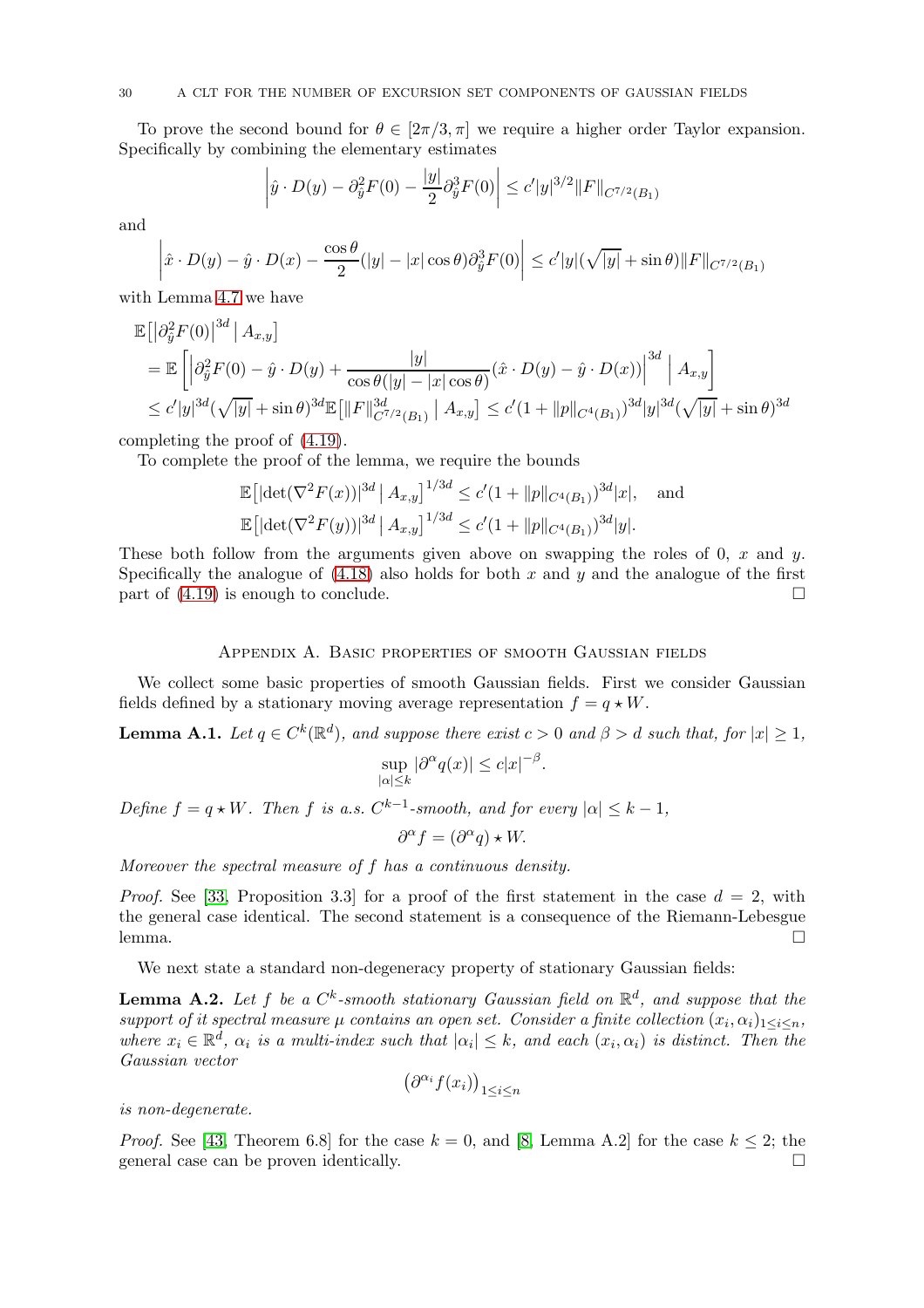#### Appendix B. A topological lemma

<span id="page-30-0"></span>In this section we deduce Lemma [2.1](#page-5-1) from a fundamental lemma of stratified Morse theory, which states roughly that the topology of the level set  ${g+tp = 0}$  does not change as t varies over  $[t_1, t_2]$  unless, for some  $t \in [t_1, t_2]$ ,  $g + tp$  has a (stratified) critical point at level 0.

Although this lemma is classical, there are complicating factors in our setting: most of the literature treats either constant perturbations or compact manifolds without boundary, whereas we consider general perturbations on domains with corners. However our setting is simpler in one respect: the functions  $q$  and  $p$  are defined in a *neighbourhood* of the domains.

Let  $D$  be a stratified domain as defined in Section [2](#page-4-0) and let  $U$  be a compact domain that contains a neighbourhood of D. For two subsets  $A, B \subset \text{Int}D$ , an *isotopy* between A and B is a continuous map  $H : A \times [t_1, t_2] \to \text{Int}D$  such that, for each  $t \in [t_1, t_2]$ ,  $H(\cdot, t)$  is a homeomorphism,  $H(\cdot, t_1) = id$ , and  $H(A, t_2) = B$ .

Fix a pair of functions  $(g, p) \in C^2(U) \times C^2(U)$ , and for  $t \in [t_1, t_2]$  define  $g_t = g + tp$ . A quasi-critical point is a pair  $(x, t) \in D \times [t_1, t_2]$  such that  $g_t$  has a (stratified) critical point at x at level 0. The number of such quasi-critical points is denoted by  $N_{q.c.}(D, g, p)$ .

Lemma [2.1](#page-5-1) is an immediate corollary of the following rather standard lemma:

<span id="page-30-1"></span>**Lemma B.1** (Fundamental lemma of stratified Morse theory). Suppose  $N_{a,c}(D,g,p) = 0$ . Then there is an isotopy between the union of all interior components (i.e. components that do not intersect  $\partial D$ ) of the level sets  $\{g_{t_1} = 0\} \cap D$  and  $\{g_{t_2} = 0\} \cap D$ . In particular, the number of interior components of the sets  ${g_{t_1} = 0}$  and  ${g_{t_2} = 0}$  are the same. The conclusion is also true for the interior components of the excursion sets  ${g_t}_i \geq 0$   $\cap D$ ,  $i = 1, 2$ .

Before proving Lemma [B.1,](#page-30-1) let us deduce Lemma [2.1:](#page-5-1)

*Proof of Lemma [2.1.](#page-5-1)* Consider the interpolation  $g_t = g - \ell + tp$  for  $t \in [0,1]$ . Since  $(g, p)$  is stable (on D at level  $\ell$ ), for any  $(x, t) \in D \times [0, 1]$  we have

$$
\max\left\{|g_t(x)|, |\nabla_F g_t(x)|\right\} > 0.
$$

Hence  $N_{a.c.}(D, g - \ell, p) = 0$ , and the result follows by an application of Lemma [B.1.](#page-30-1)

*Proof of Lemma [B.1.](#page-30-1)* First we prove a local version of the result: we fix  $t' \in [t_1, t_2]$  and prove that the conclusion holds for  $t \in [t', t' + \delta]$  and some  $\delta > 0$ . Without loss of generality we may assume that  $t'=0$ .

Let  $L_t$  be the union of all interior connected components of  $\{g_t = 0\} \cap D$ , and let  $L_{t,\epsilon}$  be the  $\epsilon$ -neighbourhood of  $L_t$ . If we consider  $g_t$  as a function  $D \times [t_1, t_2] \to \mathbb{R}$ , then its zero locus Z is a manifold. This follows from the implicit function since the derivative is non-vanishing on the locus. Indeed, let us assume that it contains a critical point, then at this point  $(x, t)$  we have  $\partial_t g_t(x) = 0$  and  $\nabla_x g_t(x) = 0$ , hence there is a quasi-critical point. This proves that Z is a differentiable manifold of co-dimension 1 and its boundary lies on the boundary of  $D \times [t_1, t_2]$ . Let us consider an interior component of  $L_0$ . This component is on the boundary of a certain component of Z. We claim that this component does not intersect  $(\partial D) \times [t_1, t_2]$ . If it does, then we can consider the first time  $\tau$  when it happens, and then the section of the component by  $D \times \{\tau\}$  contains a level surface of  $g_{\tau}$  tangent to the boundary. This means that  $g_{\tau}$  has a stratified critical point, which is impossible by our assumptions. So each component of Z either lies in Int $D \times [t_1, t_2]$  or its every section intersects  $\partial D$ .

Since this compact surface does not intersect  $(\partial D) \times [t_1, t_2]$ , the distance between them is strictly positive. In other words, there is  $\epsilon > 0$  such that  $L_{t,\epsilon} \subset \text{Int}D$  for all  $t \in [t_1, t_2]$ . Similarly, by reducing  $\epsilon$  if necessary, there is  $c > 0$  such that  $|\nabla g_t(x)| > c$  for all  $x \in L_{0,\epsilon}$ and all  $t \in [t_1, t_2]$ . Hence, by choosing  $\delta > 0$  small enough, we can ensure that  $|\nabla g_t(x)| >$  $(4\delta/\epsilon) \cdot \sup_D|p|$  for all  $t \in [0,\delta]$  and all  $x \in L_{0,\epsilon}$ .

For  $x_0 \in D$ , define the flow

$$
\frac{dx_t}{dt} = -\partial_t g_t(x_t) \frac{\nabla g_t(x_t)}{|\nabla g_t(x_t)|^2}, \quad t \in [0, \delta],
$$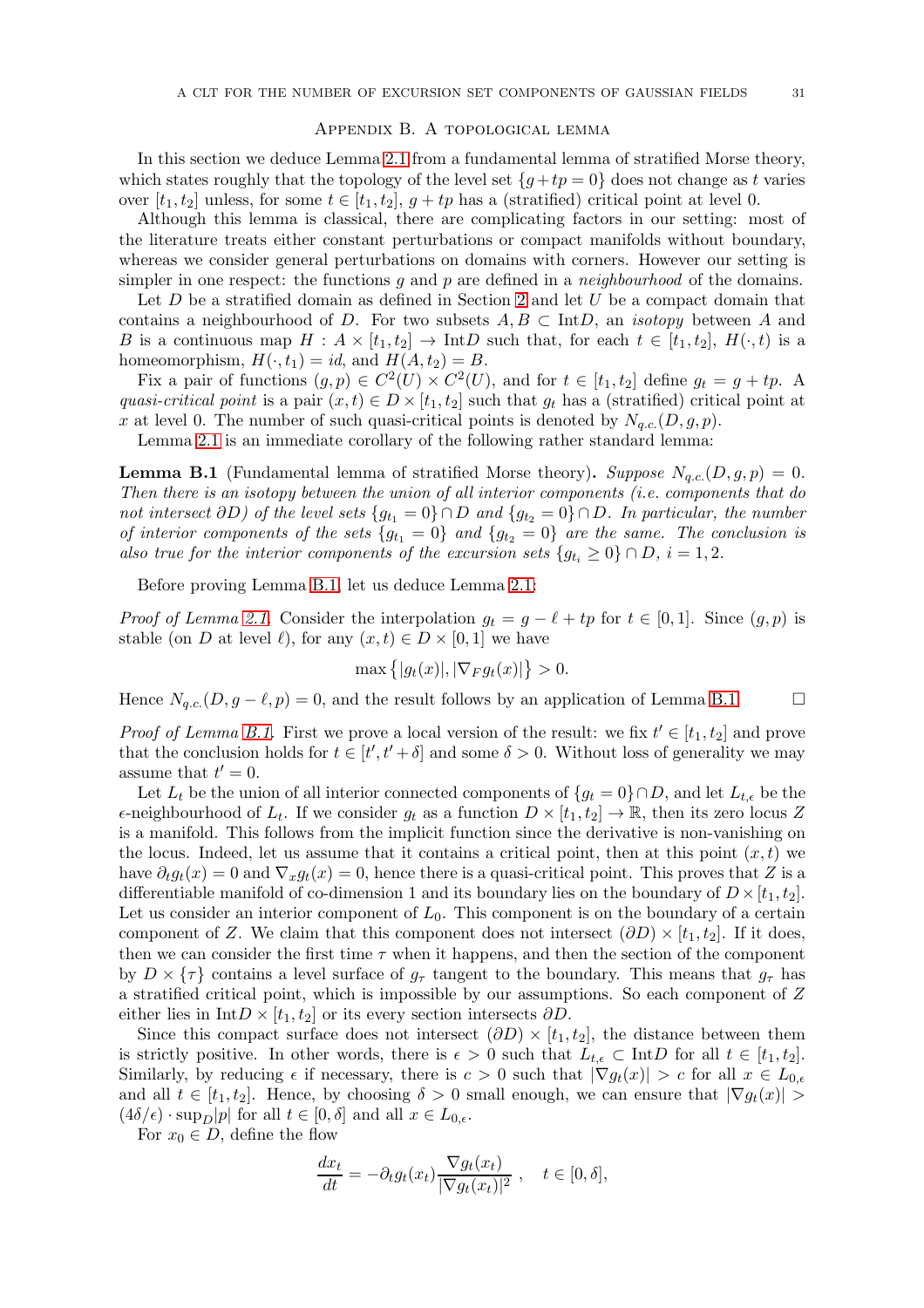which is well-defined outside critical points of  $g_t$ . The key property of this flow is that, by the chain rule,  $q_t(x_t)$  is constant in t. Note also that

$$
\left|\frac{dx_t}{dt}\right| = |p(x_t)||\nabla g_t(x_t)|^{-1}.
$$

Let us consider  $x_0 \in L_0$ . By the assumption that  $|\nabla g_t(x)| > (4\delta/\varepsilon) \cdot \sup_D |p|$  for all  $x \in L_{0,\varepsilon}$ , we deduce that  $|x_t-x_0| \leq \varepsilon/4$ . Hence  $H(x,t) = x_t$  is an isotopy such that  $H(L_0,t) \subset L_t \cap L_{0,\varepsilon}$ . Note that in terms of the set  $Z$  described above, for each component of  $L_0$  its images under the flow are the sections of the corresponding component of Z. Our flow argument defines an isotopy between sections of all 'interior' components of Z. In particular, this means that the union of all 'interior' components of Z is topologically  $L_0 \times [t_1, t_t]$ . Hence  $H(L_0, t) = L_t$  for all  $t \in [0, \delta]$ .

This argument shows that local isotopies exist: for each t there is  $\delta = \delta(t)$  such that  $L_t$  is isotopic to  $L_{t+\delta(t)}$ . By compactness we can choose a finite number of times  $s_k$  such that

$$
s_1 = t_1 < s_2 < s_1 + \delta(s_1) < s_3 < s_2 + \delta(s_2) < \cdots < t_2 < s_n + \delta(s_n).
$$

By concatenating isotopies on overlapping time intervals we obtain a global isotopy, that is, an isotopy between  $L_{t_1}$  and  $L_{t_2}$ . This completes the proof of the lemma for level sets.

Since the interior level sets form the boundary of all interior excursion sets, by the isotopy extension lemma [\[24,](#page-32-29) Theorem 8.1.3] we can extend the isotopy of  $L_t$  to an isotopy of IntD which agrees with the isotopy of  $L_t$  and is the identity in a neighbourhood of  $\partial D$ . In particular, this gives an isotopy of the union of all interior components of the corresponding excursion  $sets.$ 

Remark B.2. With more work a similar flow could also be defined for components that intersect the boundary, which would define a *stratified* isotopy of  ${g_t = 0} \cap D$  for all t. Since we only apply Lemma [B.1](#page-30-1) to deduce the equality of the number of interior components, we do not need this.

#### **REFERENCES**

- <span id="page-31-6"></span>[1] R.J. Adler and G. Naitzat. A central limit theorem for the Euler integral of a Gaussian random field. Stoc. Proc. Appl., 127(6):2036–2067, 2017.
- <span id="page-31-13"></span><span id="page-31-2"></span>[2] R.J. Adler and J.E. Taylor. Random fields and geometry. Springer Science & Business Media, 2009.
- [3] M. Aizenman, H. Kesten, and C.M. Newman. Uniqueness of the infinite cluster and continuity of connectivity functions for short and long range percolation. Comm. Math. Phys., 111(4):505–531, 1987.
- <span id="page-31-14"></span><span id="page-31-0"></span>[4] J.-M. Azaïs and M. Wschebor. Level sets and extrema of random processes and fields. Wiley, 2009.
- [5] J.M. Bardeen, J.R. Bond, N. Kaiser, and A.S. Szalay. The statistics of peaks of Gaussian random fields. Astrophys. J., 304:15–61, 1986.
- <span id="page-31-4"></span><span id="page-31-1"></span>[6] V. Beffara and D. Gayet. Percolation of random nodal lines. Publ. Math. IHES, 126(1):131–176, 2017.
- [7] D. Beliaev, M. McAuley, and S. Muirhead. On the number of excursion sets of planar Gaussian fields. Probab. Theory Related Fields, 178(3-4):655–698, 2020.
- <span id="page-31-3"></span>[8] D. Beliaev, M. McAuley, and S. Muirhead. Smoothness and monotonicity of the excursion set density of planar Gaussian fields. Electron. J. Probab., 25:Paper No. 93, 37, 2020.
- <span id="page-31-8"></span>[9] D. Beliaev, M. McAuley, and S. Muirhead. Fluctuations of the number of excursion sets of planar Gaussian fields. Prob. Math. Phys., 3(1), 2022.
- <span id="page-31-9"></span>[10] D. Beliaev, S. Muirhead, and A. Rivera. A covariance formula for topological events of smooth Gaussian fields. Ann. Probab., 48(6):2845–2893, 2020.
- <span id="page-31-5"></span>[11] D. Beliaev and I. Wigman. Volume distribution of nodal domains of random band-limited functions. Probab. Theory Related Fields, 172(1-2):453–492, 2018.
- <span id="page-31-10"></span>[12] Y.K. Belyaev. On the number of intersections of a level by a stationary Gaussian process, I. Theor. Probab.  $AnnL, 11(1): 106-113, 1966.$
- <span id="page-31-7"></span>[13] J.T. Cox and G. Grimmett. Central limit theorems for associated random variables and the percolation model. Ann. Probab., 12(2):514–528, 1984.
- <span id="page-31-11"></span>[14] J. Cuzick. Conditions for finite moments of the number of zero crossings for Gaussian processes. Ann. Probab., 3(5):849–858, 1975.
- <span id="page-31-12"></span>[15] J. Cuzick. Local nondeterminism and the zeros of Gaussian processes. Ann. Probab., 6(1):72–84, 1978.